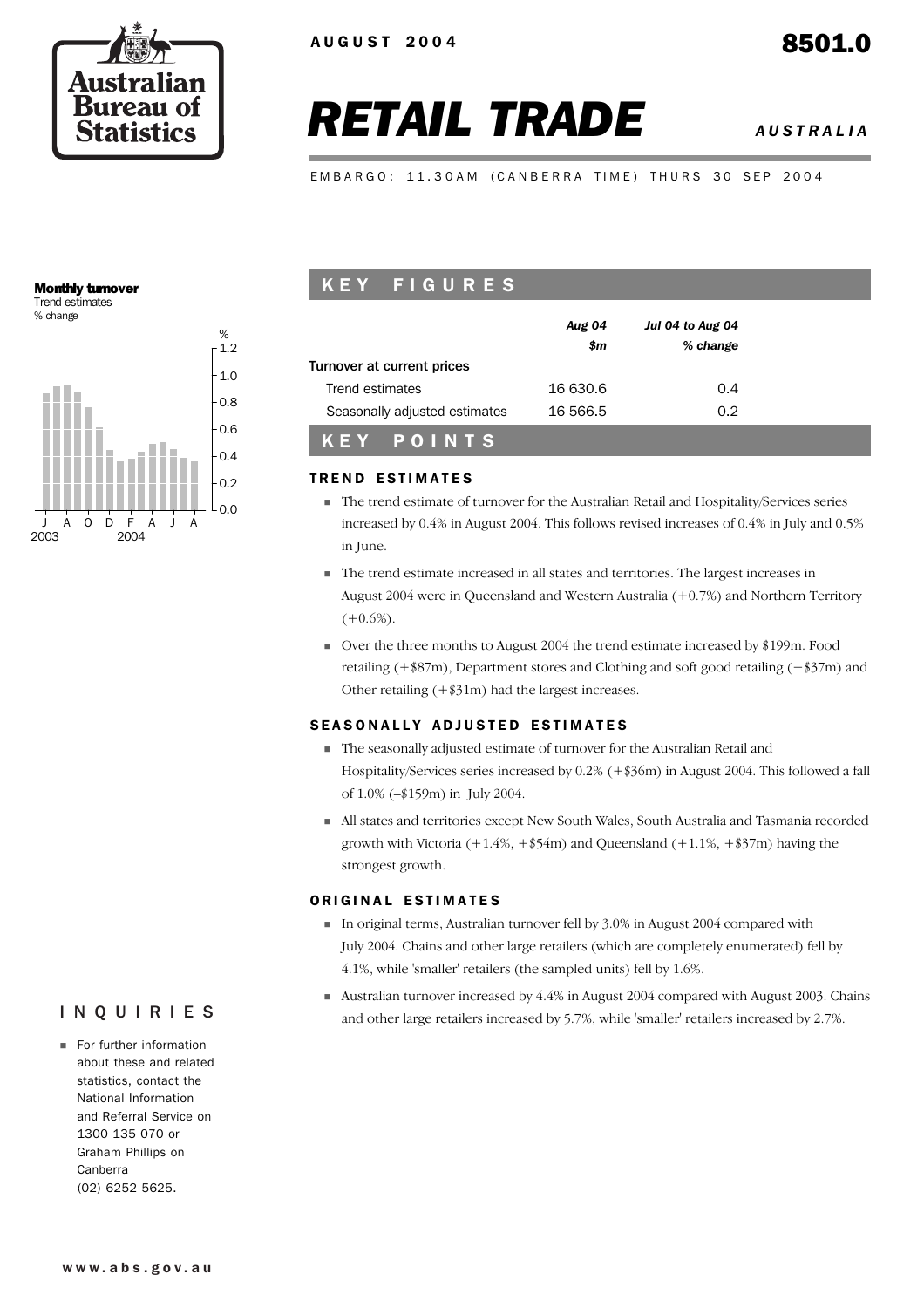# NOTES

| FORTHCOMING ISSUES              | <b>ISSUE</b>                                | RELEASE DATE                                                                                                                                                                                                                                                                                                                                                                                                                                                                                                                                                                                                                                                                                                                                                                                                                                                                                        |
|---------------------------------|---------------------------------------------|-----------------------------------------------------------------------------------------------------------------------------------------------------------------------------------------------------------------------------------------------------------------------------------------------------------------------------------------------------------------------------------------------------------------------------------------------------------------------------------------------------------------------------------------------------------------------------------------------------------------------------------------------------------------------------------------------------------------------------------------------------------------------------------------------------------------------------------------------------------------------------------------------------|
|                                 | September 2004                              | 3 November 2004                                                                                                                                                                                                                                                                                                                                                                                                                                                                                                                                                                                                                                                                                                                                                                                                                                                                                     |
|                                 | October 2004                                | 30 November 2004                                                                                                                                                                                                                                                                                                                                                                                                                                                                                                                                                                                                                                                                                                                                                                                                                                                                                    |
|                                 | November 2004                               | 7 January 2005                                                                                                                                                                                                                                                                                                                                                                                                                                                                                                                                                                                                                                                                                                                                                                                                                                                                                      |
|                                 | December 2004                               | 4 February 2005                                                                                                                                                                                                                                                                                                                                                                                                                                                                                                                                                                                                                                                                                                                                                                                                                                                                                     |
|                                 | January 2005                                | 3 March 2005                                                                                                                                                                                                                                                                                                                                                                                                                                                                                                                                                                                                                                                                                                                                                                                                                                                                                        |
|                                 | February 2005                               | 4 April 2005                                                                                                                                                                                                                                                                                                                                                                                                                                                                                                                                                                                                                                                                                                                                                                                                                                                                                        |
|                                 |                                             |                                                                                                                                                                                                                                                                                                                                                                                                                                                                                                                                                                                                                                                                                                                                                                                                                                                                                                     |
| SEASONAL REANALYSIS             | Indicators (cat. no. 1350.0).               | As advised in the July 2004 issue of this publication, the normal annual review of the<br>seasonal adjustment process has been undertaken on data up to July 2004. In addition,<br>ARIMA modelling has been incorporated into the seasonal adjustment process for the<br>majority of the Retail trade series and all series have a changed treatment of the trading<br>day component. As a result of these changes the seasonally adjusted and, to a lesser<br>extent, the trend series have been revised. However, for the August 2004 seasonally<br>adjusted movement estimate, the estimate calculated using the new methodology is the<br>same as that which would have been calculated using the previous methodology. For<br>more information about ARIMA modelling, refer to Feature article: Use of ARIMA<br>modelling to reduce revisions in the October 2004 issue of Australian Economic |
| CHAIN VOLUME<br><b>MEASURES</b> | normal in the next issue.                   | Revised chain volume data to June quarter 2004 incorporating the new sample design<br>and improved estimation method introduced in the July 2004 issue, and the results of<br>the annual seasonal reanalysis are included in this publication. In addition, the implicit<br>price deflators used to construct the chain volume measures have been re-referenced to<br>1999-2000, something that usually occurs every five years. They have also been<br>seasonally reanalysed. The chain volume data for September quarter 2004 will appear as                                                                                                                                                                                                                                                                                                                                                      |
| NET PROCEEDS FROM<br>GAMBLING   |                                             | The Appendix 'Contribution of Gambling to Retail Estimates' normally included in this<br>issue is not available due to delays in incorporating the new sample design and improved<br>estimation method introduced in the July 2004 issue for other series. However, estimates<br>for June quarter 2004 based on the 'old' sample design and estimation methods are<br>included in paragraph 18 of the Explanatory Notes. The ABS is developing a new<br>electronic release to replace the Appendix and this will improve the timeliness of the<br>data. Further details will be presented in the September 2004 issue.                                                                                                                                                                                                                                                                              |
| DATA REVISIONS                  | revised data being provided by respondents. | There have been revisions to the data for Takeaway food retailing for July 2004 due to                                                                                                                                                                                                                                                                                                                                                                                                                                                                                                                                                                                                                                                                                                                                                                                                              |

Dennis Trewin Australian Statistician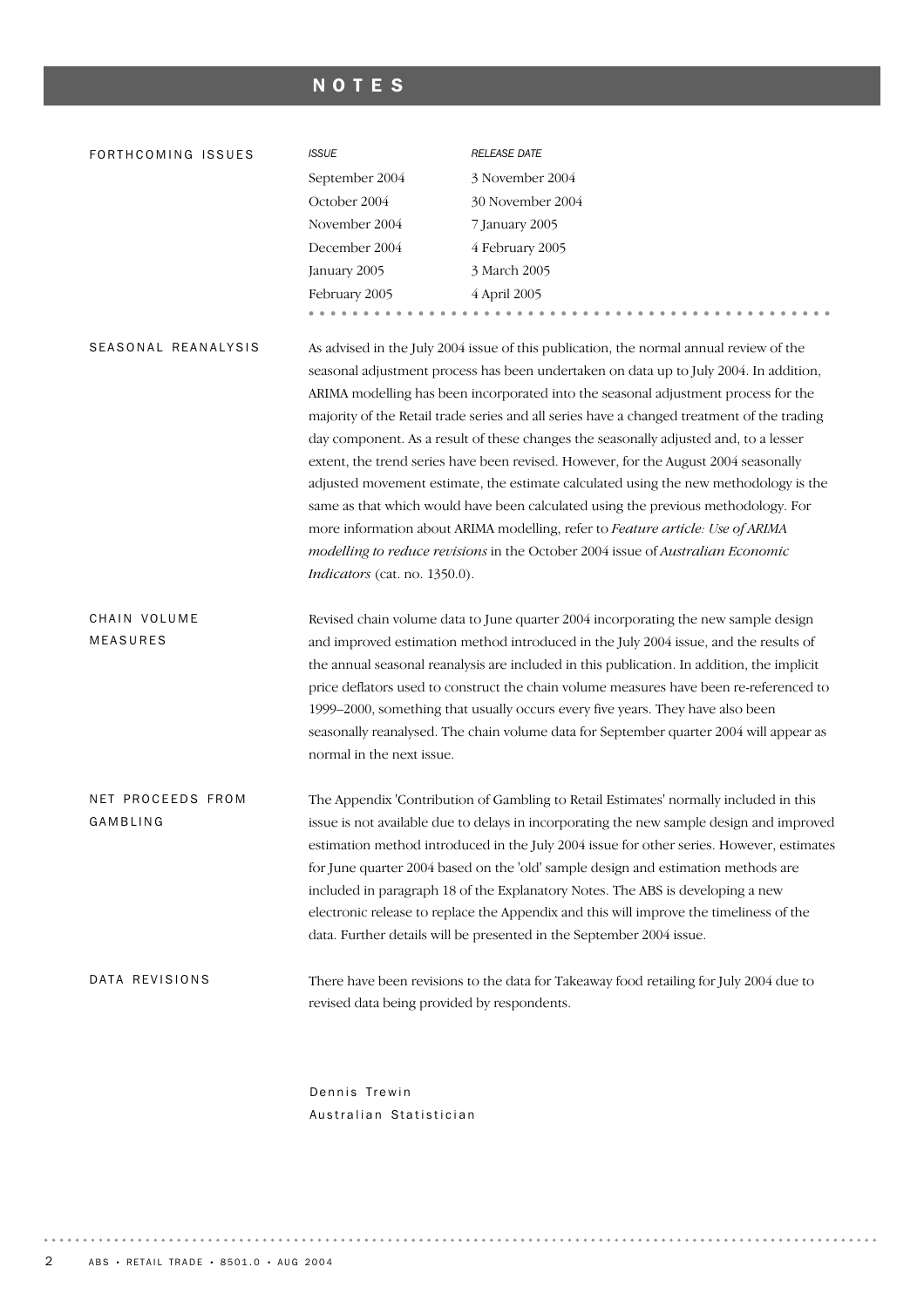#### INDUSTRY TRENDS

#### MONTHLY SEASONALLY ADJUSTED AND TREND ESTIMATES

#### TOTAL RETAIL

The Australian Retail and Hospitality/Services trend estimate has had moderate growth for the last 10 months. Department stores and Clothing and soft good retailing have had strong growth for six and five months, respectively, while Food retailing has had moderate growth for 19 months. Hospitality and services has been in decline for three months.



FOOD RETAILING

Moderate trend growth has continued with Western Australia and the Northern Territory having the strongest rates of growth in recent months. New South Wales, Queensland, South Australia and Tasmania have had moderate growth in 2004. Victoria was in decline in July and August 2004.



#### DEPARTMENT STORES

There has been strong trend growth for the last six months. Over the last five months, New South Wales, Victoria, Queensland, South Australia and Western Australia have had strong trend growth with Queensland and Western Australia having the strongest growth.

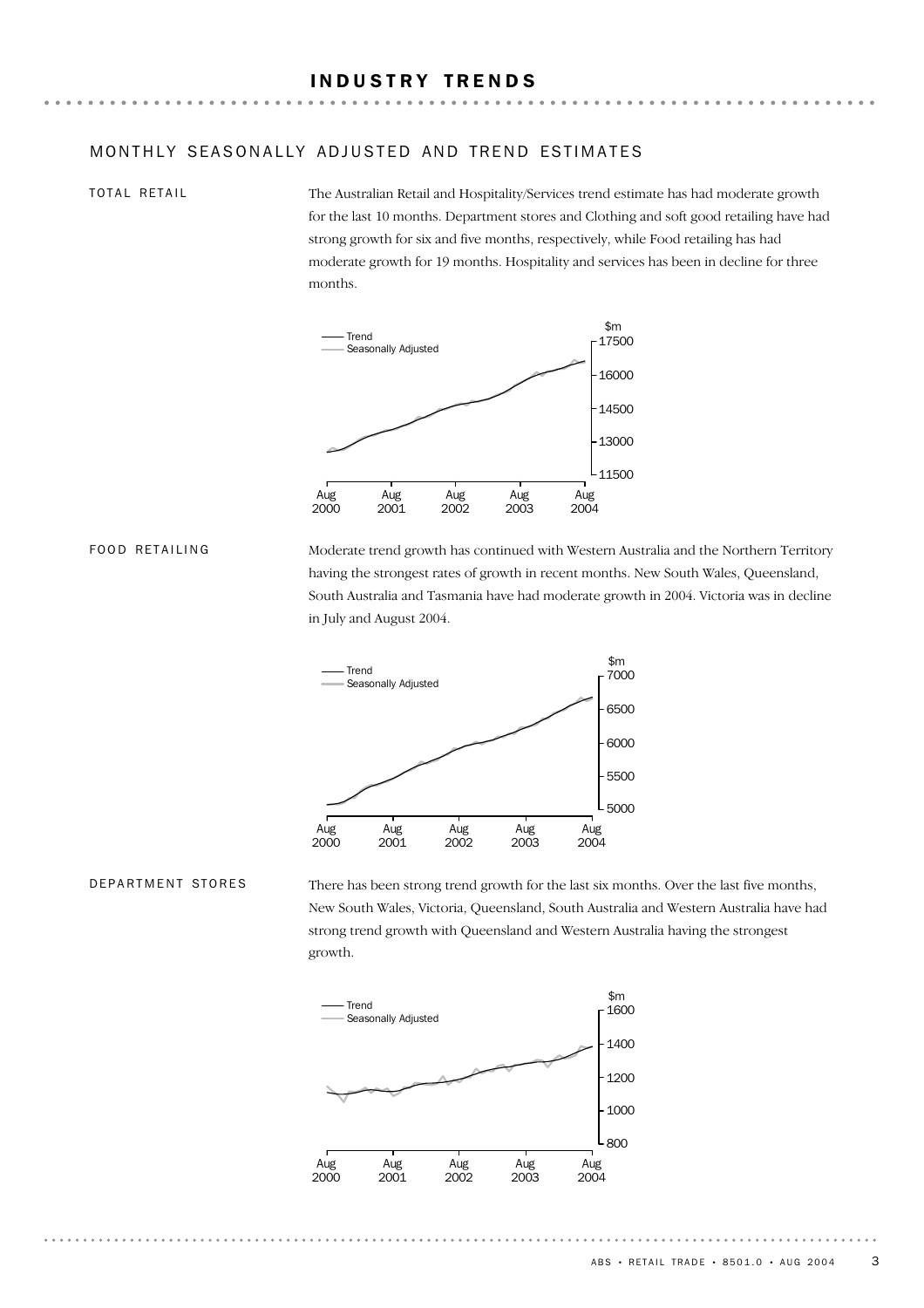#### MONTHLY SEASONALLY ADJUSTED AND TREND ESTIMATES

CLOTHING AND SOFT GOOD RETAILING

There has been strong growth in the trend estimate over the last five months. Victoria, Queensland and the Northern Territory have had strong trend growth for six or more months, South Australia for five months and Tasmania for three months. The Australian Capital Territory has been flat or in decline for 11 months.



#### HOUSEHOLD GOOD RETAILING

There has been weak trend growth since February 2004. In the last three months, Western Australia and the Australian Capital Territory have had strong growth, New South Wales and Tasmania have had moderate trend growth, and South Australia has been in decline. In August 2004, Victoria had weak growth after being in decline.



# RECREATIONAL GOOD RETAILING

Trend growth was in decline in August and July 2004 after no growth in June. New South Wales has been in decline for 10 months and Victoria and Western Australia have been in decline for six months. South Australia had moderate growth in August 2004 after strong trend growth for 10 months. Queensland and Tasmania had weak and moderate growth, respectively, in August 2004 after periods of strong growth.

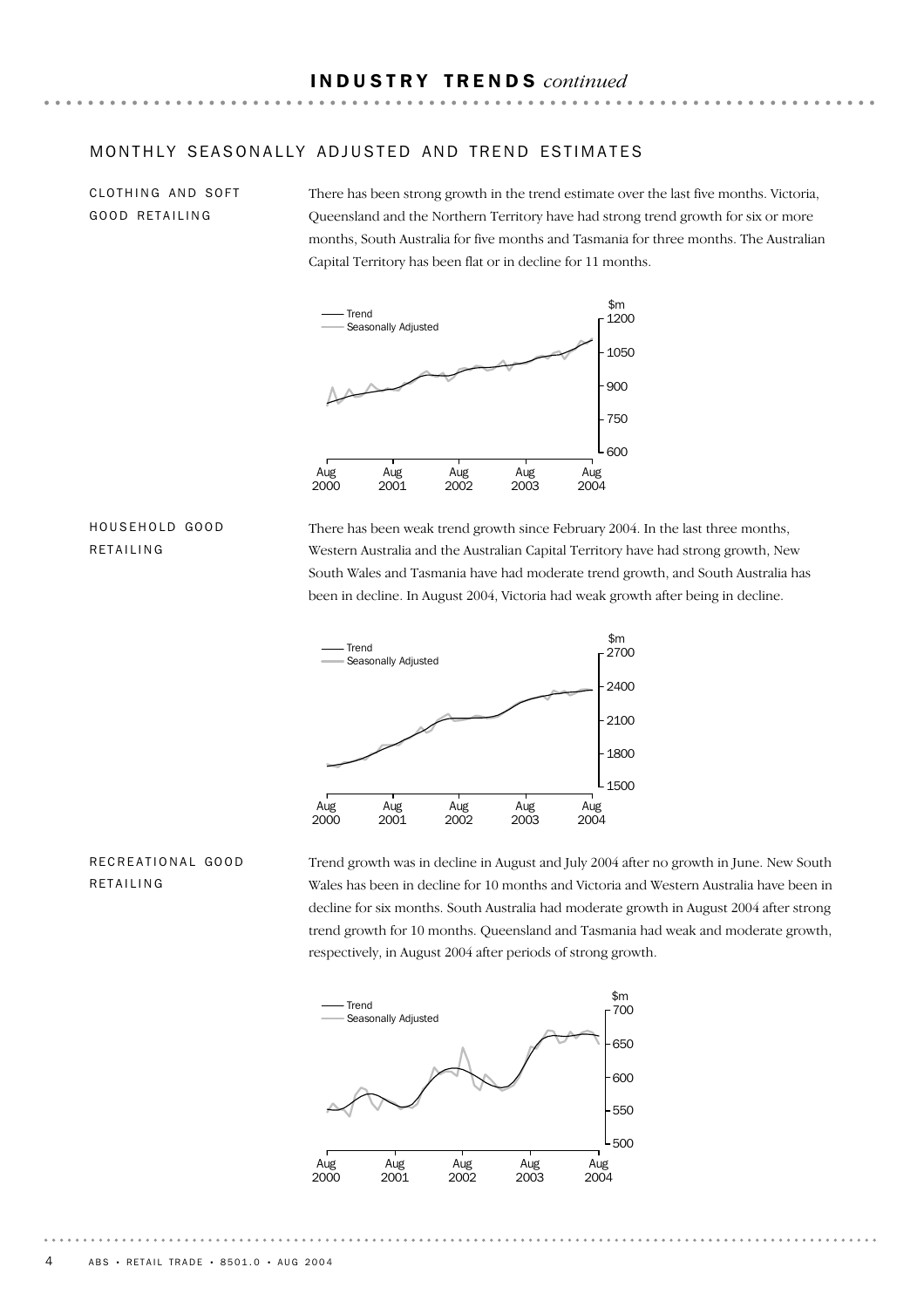#### MONTHLY SEASONALLY ADJUSTED AND TREND ESTIMATES

#### OTHER RETAILING

There has been moderate trend growth for the last four months driven by strong growth in Queensland. New South Wales has been in decline for 10 months and the Australian Capital Territory for six months. Victoria has had eight months of being flat or in decline. Growth in Western Australia has moderated after a nine months of strong growth.



# TOTAL RETAIL (EXCLUDING HOSPITALITY AND SERVICES)

Total retail (excluding Hospitality and services) has had moderate growth for the last six months. Over this period, the rate of trend growth has been slightly stronger or the same as that of Total industries (including Hospitality and services).



### HOSPITALITY AND SERVICES

After strong trend growth from June to November 2003, the industry has been in decline for three months. Victoria, Queensland, South Australia and Tasmania have been in decline for the last three months. New South Wales, Western Australia and the Australian Capital Territory moved into decline in August 2004.

![](_page_4_Figure_10.jpeg)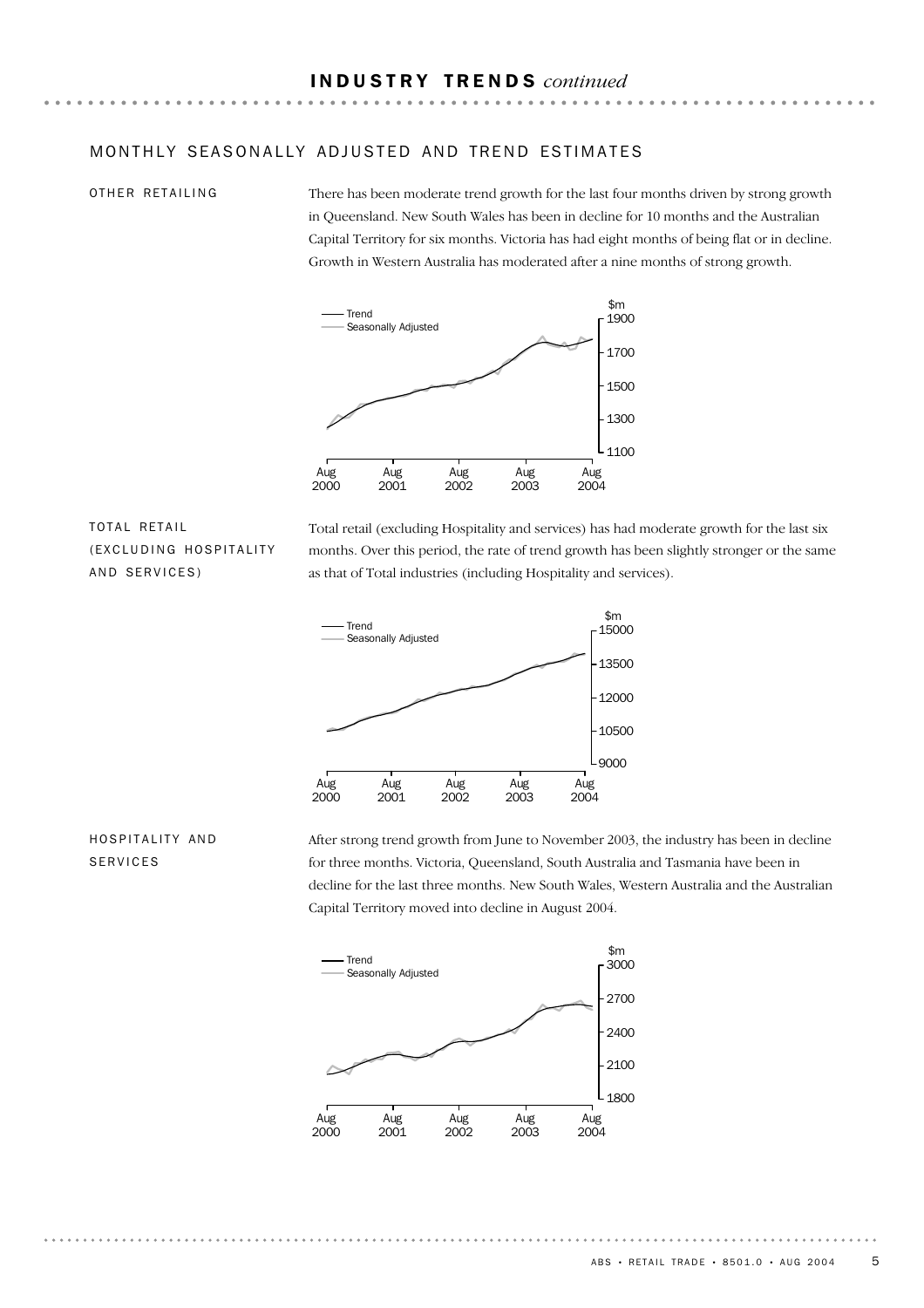### MONTHLY SFASONALLY ADJUSTED AND TREND ESTIMATES

#### NEW SOUTH WALES

There has been weak to moderate trend growth for the last 11 months. Over the last six months Department stores has had strong growth and Food and Clothing and soft good retailing have had moderate trend growth. Recreational good and Other retailing have been in decline over this period. Hospitality and services has decreased from strong growth in May 2004 to a decline in August 2004.

![](_page_5_Figure_4.jpeg)

VICTORIA

Trend growth has been weak for the last six months. Clothing and soft good retailing has had strong growth in each of these months, while Department stores had moderate growth in August 2004 after four months of strong growth. All other industries have been flat or in decline for at least the last three months.

![](_page_5_Figure_7.jpeg)

#### QUEENSLAND

Trend growth was moderate in July and August 2004 after slightly stronger growth in June and May. Over the last six months Department stores, Clothing and soft good retailing and Other retailing have had strong trend growth, Food retailing has had moderate growth, and Hospitality and services has been in decline. Recreational good retailing was weak in August 2004 after six months of strong growth.

![](_page_5_Figure_10.jpeg)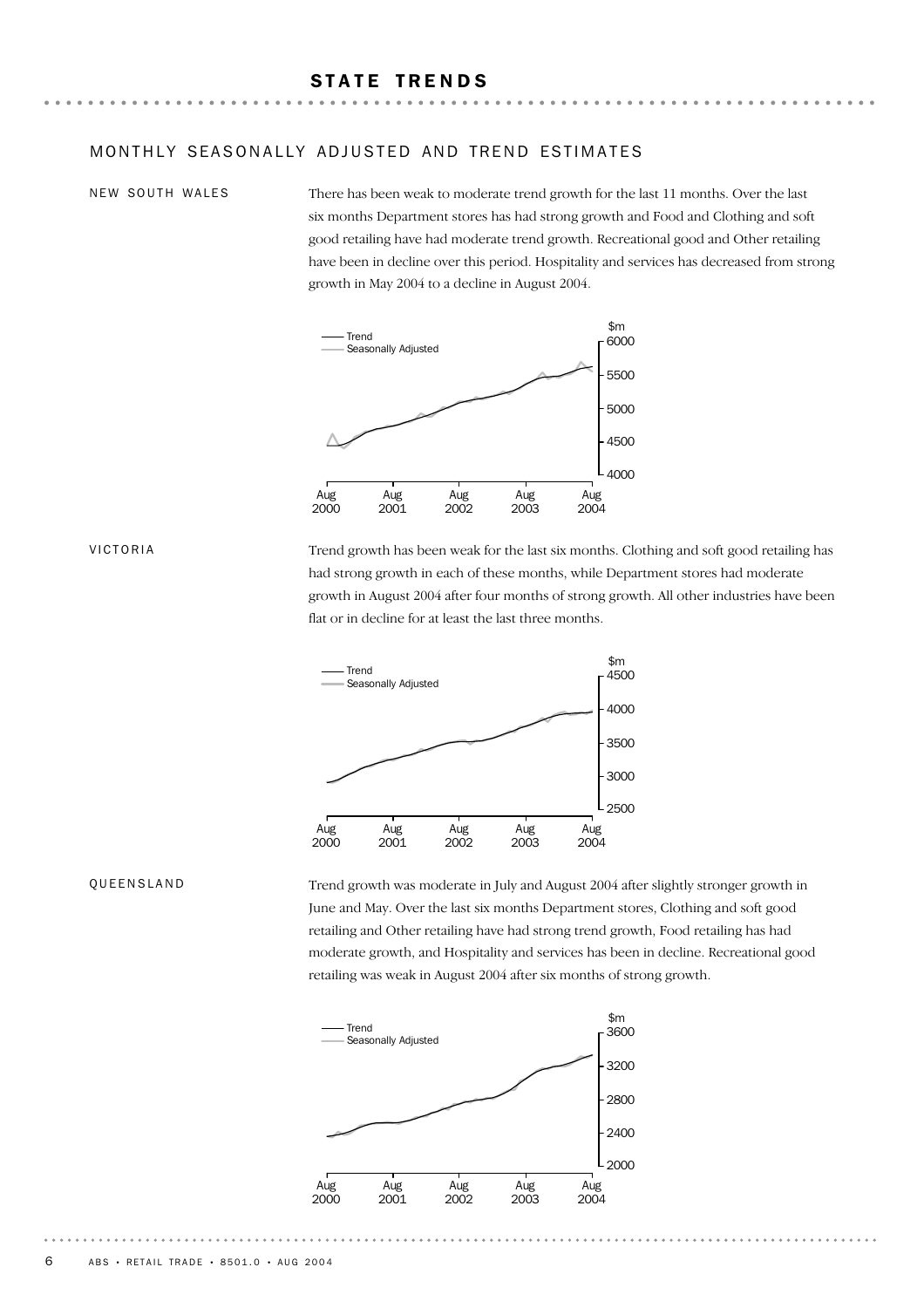#### MONTHLY SEASONALLY ADJUSTED AND TREND ESTIMATES

#### SOUTH AUSTRALIA

In August 2004, the trend growth remained weak for the third consecutive month following six months of moderate growth. Over the last five months there was strong growth in Recreational good retailing, Clothing and soft good retailing and Department stores, while Household good retailing and Hospitality and services were in decline.

![](_page_6_Figure_4.jpeg)

#### WESTERN AUSTRALIA

Trend growth was moderate in August 2004 after being strong for the previous six months. Department stores and Household good retailing have had strong growth over the last six months. Food retailing and Other retailing had moderate growth in August 2004 after a period of strong growth. Recreational good retailing and Hospitality and services were in decline in August 2004.

![](_page_6_Figure_7.jpeg)

#### TASMANIA

The trend growth has been moderate for the last six months with Food retailing continuing moderate growth. Over the last three months Clothing and soft good retailing has had strong trend growth, Household good retailing has had moderate growth and Hospitality and services has been in decline. Recreational good retailing had moderate growth in August 2004 after four months of strong growth.

![](_page_6_Figure_10.jpeg)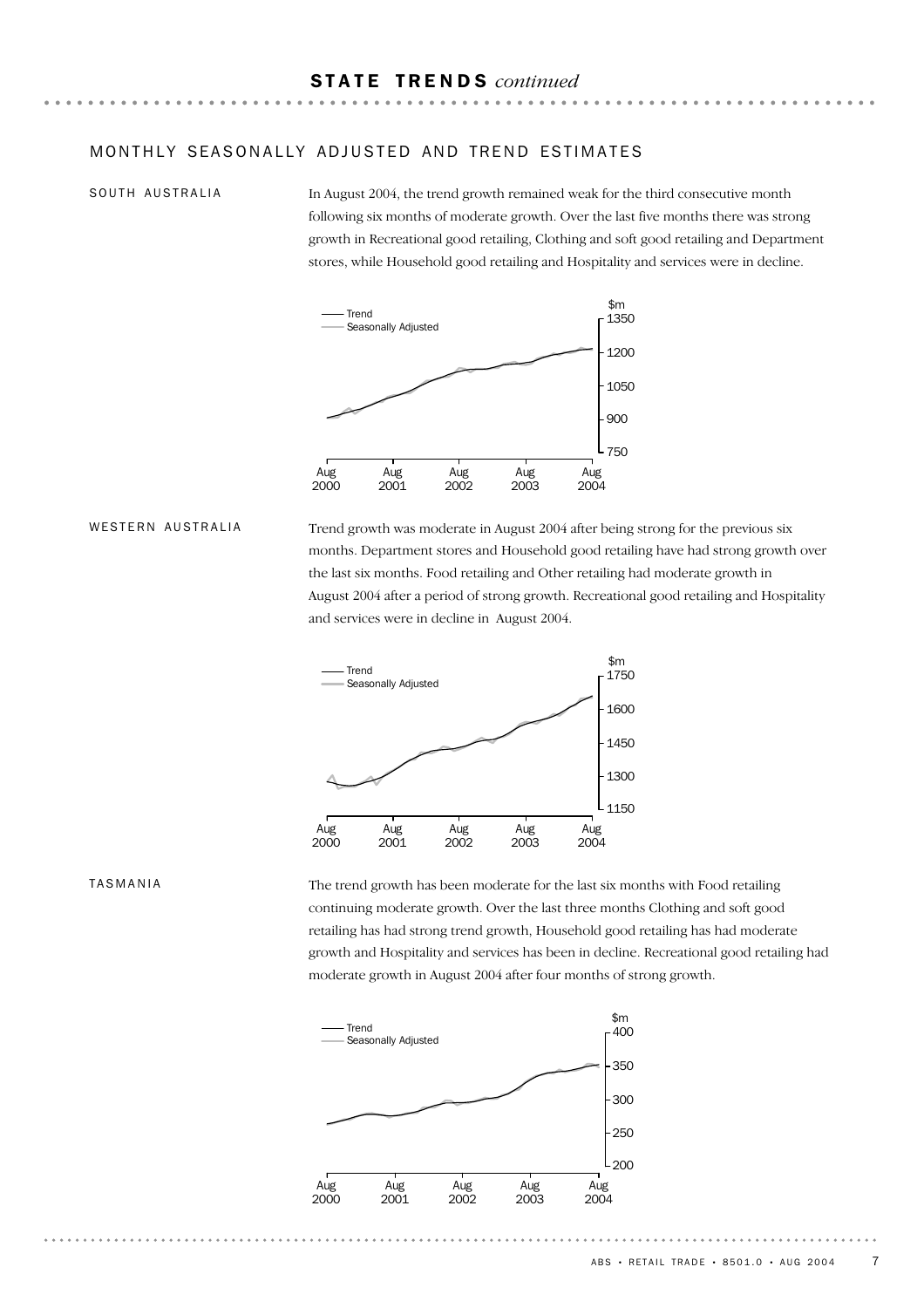![](_page_7_Picture_0.jpeg)

# RETAIL TURNOVER, By Industry Group(a)

|                   | Food                | Department               | Clothing and            | Household<br>good        | Recreational                     | Other               | Hospitality<br>and |                       |
|-------------------|---------------------|--------------------------|-------------------------|--------------------------|----------------------------------|---------------------|--------------------|-----------------------|
| Month             | retailing           | stores                   | soft good<br>retailing  | retailing                | good<br>retailing                | retailing           | services           | Total                 |
|                   |                     |                          |                         |                          |                                  |                     |                    |                       |
|                   |                     |                          |                         | ORIGINAL (\$ million)    |                                  |                     |                    |                       |
| 2003              |                     |                          |                         |                          |                                  |                     |                    |                       |
| June              | 5 7 1 1.0           | 1 2 1 4 . 1              | 967.6                   | 2 182.0                  | 541.3                            | 1517.6              | 2 250.6            | 14 384.2              |
| July              | 6 1 68.7            | 1 1 5 5.9                | 954.7                   | 2 2 4 4 .8               | 612.2                            | 1 6 1 4 . 3         | 2 449.1            | 15 199.7              |
| August            | 6 154.9             | 1 0 7 9.9                | 905.6                   | 2 2 2 9.8                | 624.8                            | 1640.7              | 2 534.0            | 15 169.7              |
| September         | 6 047.2             | 1 175.0                  | 969.0                   | 2 2 6 7 . 1              | 615.7                            | 1682.7              | 2 466.7            | 15 223.5              |
| October           | 6 4 8 6.0           | 1 2 9 2.0                | 1 0 5 5.4               | 2 4 0 5.4                | 641.4                            | 1843.5              | 2 689.1            | 16 412.9              |
| November          | 6 370.2             | 1 503.5                  | 1 0 8 1.1               | 2 4 3 1.4                | 687.2                            | 1918.8              | 2 670.8            | 16 662.9              |
| December          | 7 236.4             | 2 3 8 6.5                | 1497.4                  | 2945.3                   | 986.2                            | 2575.6              | 2975.6             | 20 603.2              |
| 2004              |                     |                          |                         |                          |                                  |                     |                    |                       |
| January           | 6707.8              | 1 1 6 2.1                | 1 0 38.6                | 2 3 4 6.4                | 642.3                            | 1584.7              | 2 642.6            | 16 124.5              |
| February          | 6 158.0             | 970.8                    | 844.0                   | 2 1 1 5 . 3              | 594.8                            | 1 543.3             | 2 444.1            | 14 670.3              |
| March             | 6 480.6             | 1 107.5                  | 942.6                   | 2 2 6 9.4                | 654.9                            | 1 669.1             | 2 634.3            | 15 758.3              |
| April             | 6 5 5 8.0           | 1 250.3                  | 1 0 2 1.9               | 2 1 18.9                 | 610.2                            | 1588.9              | 2 6 28.1           | 15 776.3              |
| May               | 6 4 4 4.5           | 1 2 5 1.9                | 1 0 8 9.1               | 2 2 1 4.6                | 613.4                            | 1 665.0             | 2 590.3            | 15 868.6              |
| June              | 6 288.7<br>r6 640.4 | 1 3 5 5 . 0<br>1 276.4   | 1 0 8 8.0               | 2 3 3 2.4<br>2 3 6 6.8   | 619.4<br>658.4                   | 1 645.3<br>1 680.6  | 2 514.0<br>2 647.6 | 15 842.8<br>r16 319.8 |
| July              | 6 4 6 0.1           | 1 1 4 3 .5               | 1 0 4 9.6<br>989.0      | 2 3 2 6.1                | 630.2                            | 1705.6              | 2 575.2            | 15 829.7              |
| August            |                     |                          |                         |                          |                                  |                     |                    |                       |
|                   |                     |                          |                         |                          |                                  |                     |                    |                       |
|                   |                     |                          |                         |                          | SEASONALLY ADJUSTED (\$ million) |                     |                    |                       |
| 2003              |                     |                          |                         |                          |                                  |                     |                    |                       |
| June              | 6 141.1             | 1 277.4                  | 1 0 0 5.6               | 2 2 3 6.2                | 600.5                            | 1 659.4             | 2 3 9 1.2          | 15 311.4              |
| July              | 6 2 2 7 . 2         | 1 276.0                  | 997.8                   | 2 2 66.7                 | 620.1                            | 1 691.0             | 2 459.2            | 15 538.0              |
| August            | 6 2 3 2.3           | 1 2 8 1.8                | 1 001.8                 | 2 2 7 5 . 9              | 645.9                            | 1 7 1 3.4           | 2 509.6            | 15 660.6              |
| September         | 6 257.6             | 1 290.1                  | 1011.9                  | 2 2 9 5.7                | 643.1                            | 1 7 3 8.4           | 2 519.7            | 15 756.5              |
| October           | 6 279.3             | 1 304.7                  | 1 0 3 1.0               | 2 3 0 6.9                | 656.4                            | 1 7 5 4 . 5         | 2 581.4            | 15 914.2              |
| November          | 6 3 6 6.2           | 1 299.2                  | 1 0 3 6.3               | 2 3 1 9.8                | 670.5                            | 1796.9              | 2 647.7            | 16 136.5              |
| December          | 6 3 6 2.2           | 1 2 6 1 . 1              | 1 0 2 3.4               | 2 2 8 5.6                | 669.3                            | 1 7 5 1 . 3         | 2 613.4            | 15 966.2              |
| 2004              |                     |                          |                         |                          |                                  |                     |                    |                       |
| January           | 6 447.1             | 1 3 0 4 .5               | 1048.6                  | 2 3 68.9                 | 651.5                            | 1 740.0             | 2 617.4            | 16 178.0              |
| February          | 6 4 7 2.1           | 1 3 3 0 . 4              | 1 0 5 5.8               | 2 3 4 4.9                | 654.0                            | 1 7 3 2.7           | 2 593.8            | 16 183.7              |
| March             | 6 4 9 5.9           | 1 313.0                  | 1 0 2 1.3               | 2 3 6 4 .9               | 668.4                            | 1761.2              | 2 644.6            | 16 269.3              |
| April             | 6 5 5 4.1           | 1 3 1 8 .5               | 1 0 5 1.9               | 2 3 2 4 .5               | 658.4                            | 1 7 1 6.7           | 2 650.6            | 16 274.7              |
| May               | 6 601.9             | 1 3 3 1 . 3              | 1 0 66.6                | 2 3 4 3 . 1              | 667.2                            | 1 7 2 3 . 2         | 2 665.1            | 16 398.3              |
| June              | 6 6 7 9.2           | 1 3 8 5.7                | 1 103.0                 | 2 3 7 5 . 1              | 669.7                            | 1 7 9 1 . 4         | 2 685.0            | 16 689.0              |
| July              | 6 6 2 5.2           | 1 375.4                  | 1 0 9 0.1               | 2 3 7 9 . 1              | 667.5                            | 1 7 7 1.9           | 2 6 2 0.8          | 16 530.1              |
| August            | 6 6 6 5.3           | 1 3 8 4 .5               | 1 1 1 2.5               | 2 373.4                  | 650.1                            | 1781.0              | 2 599.8            | 16 566.5              |
|                   |                     |                          |                         |                          |                                  |                     |                    |                       |
|                   |                     |                          |                         |                          | TREND ESTIMATES (\$ million)     |                     |                    |                       |
|                   |                     |                          |                         |                          |                                  |                     |                    |                       |
| 2003              |                     |                          |                         |                          |                                  |                     |                    |                       |
| June              | 6 1 6 5 .5          | 1 271.1                  | 996.5                   | 2 2 3 0.3                | 604.5                            | 1 667.9             | 2 4 2 9.1          | 15 3 64.9             |
| July              | 6 197.0             | 1 277.5                  | 1 000.9                 | 2 2 5 7 . 2              | 619.6                            | 1693.8              | 2 460.5            | 15 506.4              |
| August            | 6 2 2 9.8           | 1 282.9                  | 1 006.5                 | 2 2 7 7 . 7              | 635.1                            | 1 7 1 9.1           | 2 499.6            | 15 650.8              |
| September         | 6 2 6 4 .9          | 1 287.2                  | 1014.6                  | 2 292.5                  | 648.2                            | 1739.8              | 2 540.3            | 15 787.4              |
| October           | 6 302.4             | 1 290.6                  | 1 0 23.5                | 2 304.7                  | 657.1                            | 1 7 5 4 . 1         | 2 575.8            | 15 908.3              |
| November          | 6 341.6             | 1 293.2                  | 1 0 3 0.8               | 2 3 1 6.2                | 661.6                            | 1761.5              | 2 601.3            | 16 006.2              |
| December          | 6 3 8 2.4           | 1 295.4                  | 1 0 3 4 .9              | 2 3 2 6.7                | 662.6                            | 1759.6              | 2 615.7            | 16 077.2              |
| 2004              |                     |                          |                         |                          |                                  |                     |                    |                       |
| January           | 6425.9              | 1 299.7<br>1 306.9       | 1 0 3 7 .9<br>1 0 4 1.2 | 2 3 3 5 . 3              | 661.9                            | 1751.4              | 2 623.9            | 16 136.0              |
| February<br>March | 6471.9<br>6 516.2   |                          |                         | 2 3 4 2.0<br>2 3 4 7 . 2 | 661.6<br>662.1                   | 1742.5<br>1 7 3 8.2 | 2 632.0<br>2 639.7 | 16 198.1<br>16 268.5  |
| April             | 6 557.2             | 1 3 1 8 . 1<br>1 3 3 2.0 | 1 047.2<br>1 0 5 7 . 1  | 2 3 5 1.7                | 663.1                            | 1741.0              | 2 646.5            | 16 348.4              |
| May               | 6 5 9 4.8           | 1 346.5                  | 1 0 69.7                | 2 3 5 6.4                | 664.3                            | 1 749.5             | 2 650.7            | 16 431.3              |
| June              | 6 6 2 7 .9          | 1 360.4                  | 1 0 8 3.1               | 2 362.1                  | 664.4                            | 1759.5              | 2648.9             | 16 506.2              |
| July              | 6 6 5 6.2           | 1 373.0                  | 1 0 9 5.5               | 2 367.6                  | 663.7                            | 1769.9              | 2 642.7            | 16 570.4              |
| August            | 6 681.6             | 1 3 8 3 .5               | 1 106.6                 | 2 374.7                  | 661.7                            | 1 780.3             | 2 634.4            | 16 630.6              |
|                   |                     |                          |                         |                          |                                  |                     |                    |                       |
|                   |                     |                          |                         |                          |                                  |                     |                    |                       |

r revised (a) See paragraph 5 of the Explanatory Notes.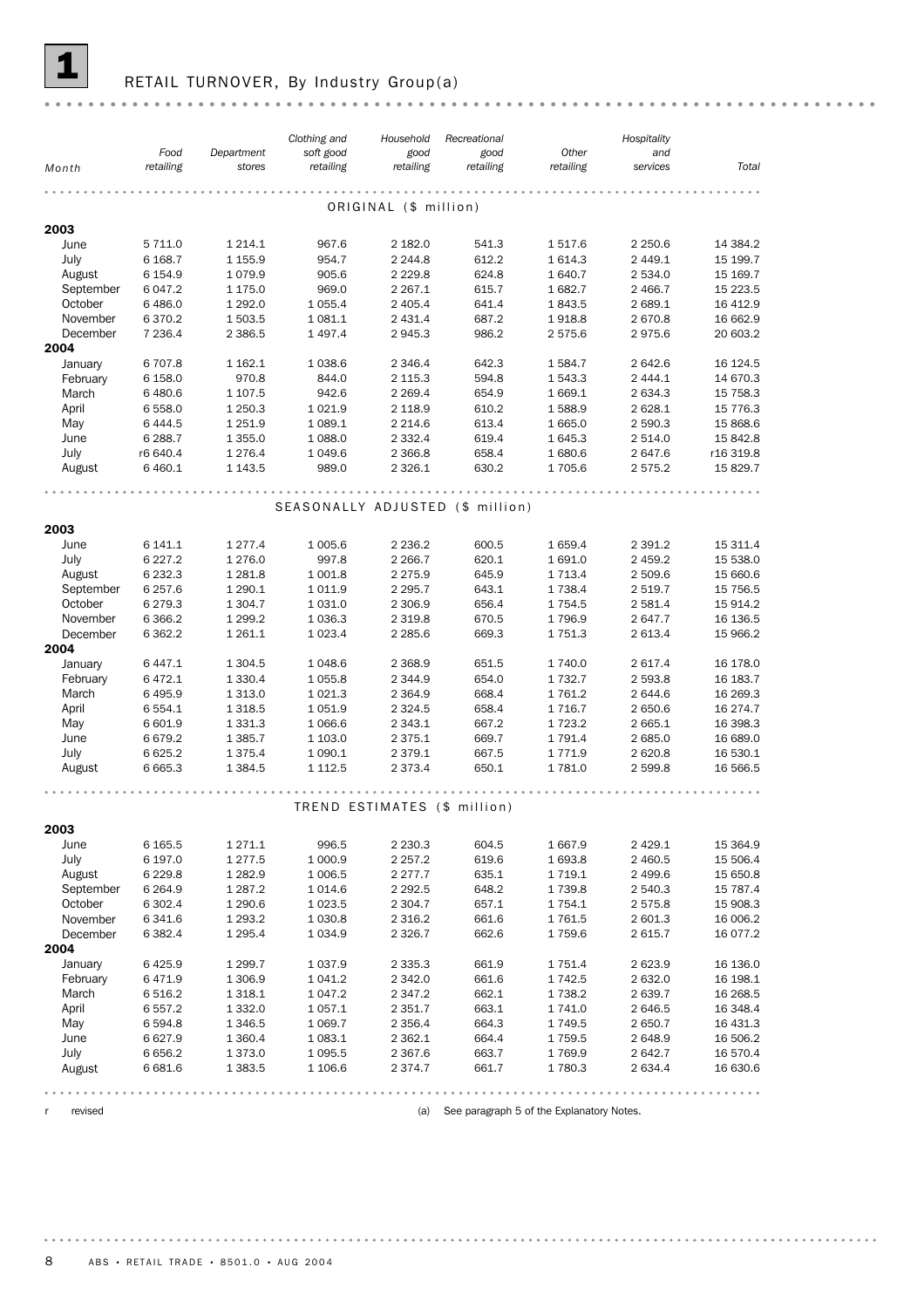|                      |            |               | Clothing and  | Household  | Recreational                             |                                                     | Hospitality |            |
|----------------------|------------|---------------|---------------|------------|------------------------------------------|-----------------------------------------------------|-------------|------------|
|                      | Food       | Department    | soft good     | good       | good                                     | Other                                               | and         |            |
| Month                | retailing  | stores        | retailing     | retailing  | retailing                                | retailing                                           | services    | Total      |
|                      |            |               |               |            |                                          |                                                     |             |            |
|                      |            |               |               |            | ORIGINAL (% change from preceding month) |                                                     |             |            |
| 2003                 |            |               |               |            |                                          |                                                     |             |            |
| June                 | $-7.3$     | 0.2           | $-4.6$        | 3.2        | $-2.6$                                   | $-5.8$                                              | $-5.7$      | $-4.5$     |
| July                 | 8.0        | $-4.8$        | $-1.3$        | 2.9        | 13.1                                     | 6.4                                                 | 8.8         | 5.7        |
| August               | $-0.2$     | $-6.6$        | $-5.1$        | $-0.7$     | 2.1                                      | 1.6                                                 | 3.5         | $-0.2$     |
| September            | $-1.7$     | 8.8           | 7.0           | 1.7        | $-1.5$                                   | 2.6                                                 | $-2.7$      | 0.4        |
| October              | 7.3        | 10.0          | 8.9           | 6.1        | 4.2                                      | 9.6                                                 | 9.0         | 7.8        |
| November             | $-1.8$     | 16.4          | 2.4           | 1.1        | 7.1                                      | 4.1                                                 | $-0.7$      | 1.5        |
| December             | 13.6       | 58.7          | 38.5          | 21.1       | 43.5                                     | 34.2                                                | 11.4        | 23.6       |
| 2004                 |            |               |               |            |                                          |                                                     |             |            |
| January              | $-7.3$     | $-51.3$       | $-30.6$       | $-20.3$    | $-34.9$                                  | $-38.5$                                             | $-11.2$     | $-21.7$    |
| February             | $-8.2$     | $-16.5$       | $-18.7$       | $-9.8$     | $-7.4$                                   | $-2.6$                                              | $-7.5$      | $-9.0$     |
| March                | 5.2        | 14.1          | 11.7          | 7.3        | 10.1                                     | 8.1                                                 | 7.8         | 7.4        |
| April                | 1.2        | 12.9          | 8.4           | $-6.6$     | $-6.8$                                   | $-4.8$                                              | $-0.2$      | 0.1        |
| May                  | $-1.7$     | 0.1           | 6.6           | 4.5        | 0.5                                      | 4.8                                                 | $-1.4$      | 0.6        |
| June                 | $-2.4$     | 8.2           | $-0.1$        | 5.3        | 1.0                                      | $-1.2$                                              | $-2.9$      | $-0.2$     |
| July                 | 5.6        | $-5.8$        | $-3.5$        | 1.5        | 6.3                                      | 2.1                                                 | 5.3         | 3.0        |
| August               | $-2.7$     | $-10.4$       | $-5.8$        | $-1.7$     | $-4.3$                                   | $1.5\,$                                             | $-2.7$      | $-3.0$     |
|                      |            |               |               |            |                                          |                                                     |             |            |
|                      |            |               |               |            |                                          | SEASONALLY ADJUSTED (% change from preceding month) |             |            |
|                      |            |               |               |            |                                          |                                                     |             |            |
| 2003                 |            |               |               |            |                                          |                                                     |             |            |
| June                 | 0.0        | 3.3           | 3.8           | 1.6        | 2.1                                      | 0.1                                                 | $-1.4$      | 0.6        |
| July<br>August       | 1.4<br>0.1 | $-0.1$<br>0.5 | $-0.8$<br>0.4 | 1.4<br>0.4 | 3.3<br>4.2                               | 1.9<br>1.3                                          | 2.8<br>2.1  | 1.5<br>0.8 |
| September            | 0.4        | 0.7           | 1.0           | 0.9        | $-0.4$                                   | 1.5                                                 | 0.4         | 0.6        |
| October              | 0.3        | 1.1           | 1.9           | 0.5        | 2.1                                      | 0.9                                                 | 2.4         | 1.0        |
| November             | 1.4        | $-0.4$        | 0.5           | 0.6        | 2.1                                      | 2.4                                                 | 2.6         | 1.4        |
| December             | $-0.1$     | $-2.9$        | $-1.2$        | $-1.5$     | $-0.2$                                   | $-2.5$                                              | $-1.3$      | $-1.1$     |
| 2004                 |            |               |               |            |                                          |                                                     |             |            |
| January              | 1.3        | 3.4           | 2.5           | 3.6        | $-2.7$                                   | $-0.6$                                              | 0.2         | 1.3        |
| February             | 0.4        | 2.0           | 0.7           | $-1.0$     | 0.4                                      | $-0.4$                                              | $-0.9$      | 0.0        |
| March                | 0.4        | $-1.3$        | $-3.3$        | 0.9        | 2.2                                      | 1.7                                                 | 2.0         | 0.5        |
| April                | 0.9        | 0.4           | 3.0           | $-1.7$     | $-1.5$                                   | $-2.5$                                              | 0.2         | 0.0        |
| May                  | 0.7        | 1.0           | 1.4           | 0.8        | 1.3                                      | 0.4                                                 | 0.5         | 0.8        |
| June                 | 1.2        | 4.1           | 3.4           | 1.4        | 0.4                                      | 4.0                                                 | 0.7         | 1.8        |
| July                 | $-0.8$     | $-0.7$        | $-1.2$        | 0.2        | $-0.3$                                   | $-1.1$                                              | $-2.4$      | $-1.0$     |
| August               | 0.6        | 0.7           | 2.1           | $-0.2$     | $-2.6$                                   | 0.5                                                 | $-0.8$      | 0.2        |
|                      |            |               |               |            |                                          |                                                     |             |            |
|                      |            |               |               |            |                                          | TREND ESTIMATES (% change from preceding month)     |             |            |
|                      |            |               |               |            |                                          |                                                     |             |            |
| 2003                 |            |               |               |            |                                          |                                                     |             |            |
| June                 | 0.5        | 0.5           | 0.4           | 1.4        | 1.9                                      | 1.5                                                 | $1.0\,$     | 0.9        |
| July                 | 0.5        | 0.5           | 0.4           | 1.2        | $2.5\,$                                  | 1.6                                                 | 1.3         | $0.9\,$    |
| August               | 0.5        | 0.4           | 0.6           | 0.9        | 2.5                                      | 1.5                                                 | 1.6         | 0.9        |
| September            | 0.6        | 0.3           | 0.8           | 0.6        | 2.1                                      | 1.2                                                 | 1.6         | 0.9        |
| October              | 0.6        | 0.3<br>0.2    | 0.9           | 0.5        | 1.4<br>0.7                               | 0.8                                                 | 1.4         | 0.8        |
| November<br>December | 0.6<br>0.6 | 0.2           | 0.7<br>0.4    | 0.5<br>0.5 | 0.1                                      | 0.4<br>$-0.1$                                       | 1.0<br>0.6  | 0.6<br>0.4 |
| 2004                 |            |               |               |            |                                          |                                                     |             |            |
| January              | 0.7        | 0.3           | 0.3           | 0.4        | $-0.1$                                   | $-0.5$                                              | 0.3         | 0.4        |
| February             | 0.7        | 0.6           | 0.3           | 0.3        | 0.0                                      | $-0.5$                                              | 0.3         | 0.4        |
| March                | 0.7        | 0.9           | 0.6           | 0.2        | 0.1                                      | $-0.2$                                              | 0.3         | 0.4        |
| April                | 0.6        | $1.1\,$       | 0.9           | 0.2        | 0.2                                      | 0.2                                                 | 0.3         | 0.5        |
| May                  | 0.6        | 1.1           | 1.2           | 0.2        | 0.2                                      | 0.5                                                 | 0.2         | 0.5        |
| June                 | 0.5        | 1.0           | 1.2           | 0.2        | 0.0                                      | 0.6                                                 | $-0.1$      | 0.5        |
| July                 | 0.4        | 0.9           | 1.1           | 0.2        | $-0.1$                                   | 0.6                                                 | $-0.2$      | 0.4        |
| August               | 0.4        | 0.8           | 1.0           | 0.3        | $-0.3$                                   | 0.6                                                 | $-0.3$      | 0.4        |
|                      |            |               |               |            |                                          |                                                     |             |            |
|                      |            |               |               |            |                                          |                                                     |             |            |

(a) See paragraph 5 of the Explanatory Notes.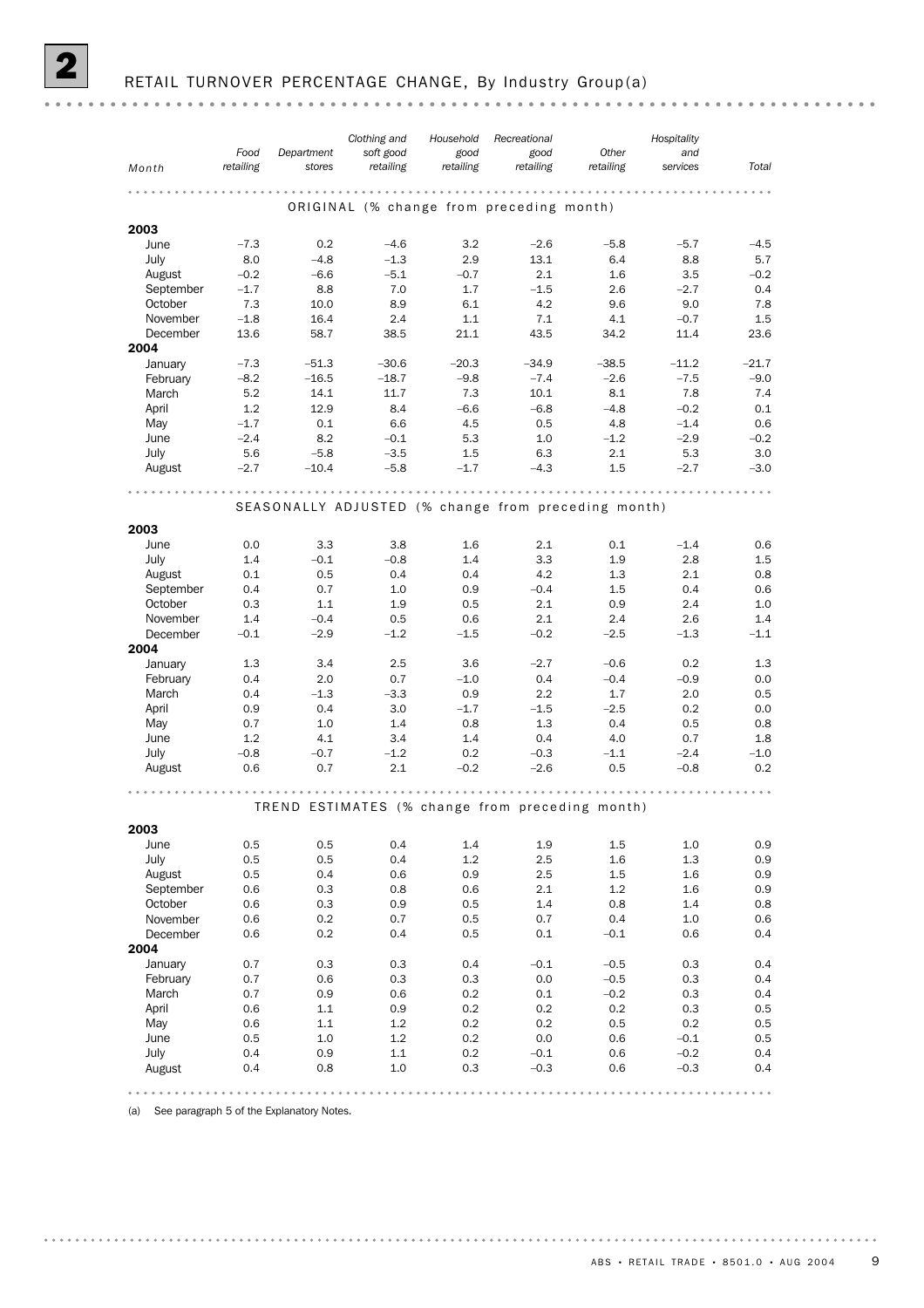# **3** RETAIL TURNOVER, By Sub-Group(a): Original

|--|--|

|              |                       |           |             |           |                                                    | <b>CLOTHING &amp; SOFT</b> |                |               |                                           |                          |             |             |
|--------------|-----------------------|-----------|-------------|-----------|----------------------------------------------------|----------------------------|----------------|---------------|-------------------------------------------|--------------------------|-------------|-------------|
|              | <b>FOOD RETAILING</b> |           |             |           |                                                    | <b>GOOD RETAILING</b>      |                |               |                                           | HOUSEHOLD GOOD RETAILING |             |             |
|              |                       |           |             |           |                                                    |                            | Foot-<br>wear, |               |                                           |                          | Domestic    |             |
|              | Super-                |           |             |           |                                                    |                            | fabric         |               |                                           | Domestic                 | appliance   |             |
|              | markets               | Take-     |             |           |                                                    |                            | & other        |               | Furniture                                 | hardware                 | &           |             |
|              | &                     | away      | Other       |           | Depart-                                            |                            | soft           |               | & floor                                   | & house-                 | recorded    |             |
|              | grocery               | food      | food        |           | ment                                               | Clothing                   | good           |               | covering                                  | ware                     | music       |             |
| Month        | stores                | retailing | retailing   | Total     | stores                                             | retailing retailing        |                | Total         | retailing                                 | retailing                | retailing   | Total       |
|              |                       |           |             |           |                                                    |                            |                |               |                                           |                          |             |             |
|              |                       |           |             |           |                                                    | \$ MILLION                 |                |               |                                           |                          |             |             |
| 2003         |                       |           |             |           |                                                    |                            |                |               |                                           |                          |             |             |
| August       | 4 4 0 9.5             | 697.2     | 1 048.2     | 6 154.9   | 1079.9                                             | 671.0                      | 234.6          | 905.6         | 544.8                                     | 728.1                    | 956.9       | 2 2 2 9.8   |
| September    | 4 301.4               | 681.8     | 1 0 64.1    | 6 047.2   | 1 175.0                                            | 719.2                      | 249.9          | 969.0         | 557.7                                     | 784.1                    | 925.3       | 2 2 6 7 . 1 |
| October      | 4 647.4               | 724.3     | 1 1 1 4 . 2 | 6 4 8 6.0 | 1 292.0                                            | 777.3                      |                | 278.1 1055.4  | 578.8                                     | 818.3                    | 1 008.3     | 2 4 0 5.4   |
| November     | 4 546.7               | 698.6     | 1 1 2 4 .9  | 6 3 7 0.2 | 1 503.5                                            | 803.3                      |                | 277.8 1081.1  | 580.3                                     | 826.7                    | 1 0 24.4    | 2 4 3 1.4   |
| December     | 5 043.5               | 767.3     | 1 4 2 5.6   | 7 2 3 6.4 | 2 3 8 6.5                                          | 1 1 4 7 . 3                |                | 350.1 1 497.4 | 593.3                                     | 880.7                    | 1 4 7 1 . 3 | 2945.3      |
| 2004         |                       |           |             |           |                                                    |                            |                |               |                                           |                          |             |             |
| January      | 4 8 23.2              | 750.5     | 1 1 3 4 . 1 | 6 707.8   | 1 1 6 2.1                                          | 758.4                      |                | 280.2 1 038.6 | 545.7                                     | 711.4                    | 1 0 8 9.3   | 2 3 4 6.4   |
| February     | 4 4 4 1.5             | 674.2     | 1 042.3     | 6 158.0   | 970.8                                              | 630.4                      | 213.6          | 844.0         | 496.4                                     | 650.8                    | 968.2       | 2 1 1 5 . 3 |
| March        | 4 674.3               | 696.1     | 1 110.2     | 6 480.6   | 1 107.5                                            | 694.6                      | 247.9          | 942.6         | 556.9                                     | 695.0                    | 1 0 1 7 .5  | 2 2 6 9.4   |
| April        | 4 675.1               | 739.8     | 1 1 4 3 . 2 | 6 5 5 8.0 | 1 250.3                                            | 771.7                      |                | 250.2 1 021.9 | 510.4                                     | 665.5                    | 942.9       | 2 1 1 8.9   |
| May          | 4 644.7               | 721.2     | 1 0 78.5    | 6 4 4 4.5 | 1 2 5 1.9                                          | 822.9                      |                | 266.2 1 089.1 | 540.2                                     | 671.1                    | 1 003.3     | 2 2 1 4.6   |
| June         | 4510.6                | 701.7     | 1 0 7 6.4   | 6 288.7   | 1 3 5 5.0                                          | 821.4                      |                | 266.7 1 088.0 | 571.0                                     | 662.8                    | 1 0 98.6    | 2 3 3 2.4   |
| July         | 4 7 7 6.1             | r760.8    | 1 103.5     | r6 640.4  | 1 2 7 6.4                                          | 768.7                      | 280.9          | 1 049.6       | 583.3                                     | 709.5                    | 1074.0      | 2 3 6 6.8   |
| August       | 4 631.9               | 737.4     | 1 0 9 0.7   | 6 4 6 0.1 | 1 1 4 3 .5                                         | 719.1                      | 269.9          | 989.0         | 551.9                                     | 727.8                    | 1 0 4 6.5   | 2 3 2 6.1   |
|              |                       |           |             |           |                                                    |                            |                |               |                                           |                          |             |             |
|              |                       |           |             |           |                                                    |                            |                |               |                                           |                          |             |             |
|              |                       |           |             |           | % CHANGE FROM PRECEDING MONTH                      |                            |                |               |                                           |                          |             |             |
| 2003         |                       |           |             |           |                                                    |                            |                |               |                                           |                          |             |             |
| August       | $-0.2$                | $-0.8$    | 0.1         | $-0.2$    | $-6.6$                                             | $-4.4$                     | $-7.2$         | $-5.1$        | $-4.4$                                    | 6.3                      | $-3.4$      | $-0.7$      |
| September    | $-2.5$                | $-2.2$    | 1.5         | $-1.7$    | 8.8                                                | 7.2                        | 6.5            | 7.0           | 2.4                                       | 7.7                      | $-3.3$      | 1.7         |
| October      | 8.0                   | 6.2       | 4.7         | 7.3       | 10.0                                               | 8.1                        | 11.3           | 8.9           | 3.8                                       | 4.4                      | 9.0         | $6.1\,$     |
| November     | $-2.2$                | $-3.5$    | 1.0         | $-1.8$    | 16.4                                               | 3.3                        | $-0.1$         | 2.4           | 0.3                                       | 1.0                      | 1.6         | 1.1         |
| December     | 10.9                  | 9.8       | 26.7        | 13.6      | 58.7                                               | 42.8                       | 26.1           | 38.5          | 2.2                                       | 6.5                      | 43.6        | 21.1        |
| 2004         |                       |           |             |           |                                                    |                            |                |               |                                           |                          |             |             |
| January      | $-4.4$                | $-2.2$    | $-20.4$     | $-7.3$    | $-51.3$                                            | $-33.9$                    | $-20.0$        | $-30.6$       | $-8.0$                                    | $-19.2$                  | $-26.0$     | $-20.3$     |
| February     | $-7.9$                | $-10.2$   | $-8.1$      | $-8.2$    | $-16.5$                                            | $-16.9$                    | $-23.8$        | $-18.7$       | $-9.0$                                    | $-8.5$                   | $-11.1$     | $-9.8$      |
| March        | 5.2                   | 3.2       | 6.5         | 5.2       | 14.1                                               | 10.2                       | 16.1           | 11.7          | 12.2                                      | 6.8                      | 5.1         | 7.3         |
| April        | 0.0                   | 6.3       | 3.0         | 1.2       | 12.9                                               | 11.1                       | 0.9            | 8.4           | $-8.3$                                    | $-4.2$                   | $-7.3$      | $-6.6$      |
| May          | $-0.6$                | $-2.5$    | $-5.7$      | $-1.7$    | 0.1                                                | 6.6                        | 6.4            | 6.6           | 5.8                                       | 0.8                      | 6.4         | 4.5         |
| June         | $-2.9$                | $-2.7$    | $-0.2$      | $-2.4$    | 8.2                                                | $-0.2$                     | 0.2            | $-0.1$        | 5.7                                       | $-1.2$                   | 9.5         | 5.3         |
| July         | 5.9                   | 8.4       | 2.5         | 5.6       | $-5.8$                                             | $-6.4$                     | 5.3            | $-3.5$        | 2.2                                       | 7.0                      | $-2.2$      | 1.5         |
| August       | $-3.0$                | $-3.1$    | $-1.2$      | $-2.7$    | $-10.4$                                            | $-6.5$                     | $-3.9$         | $-5.8$        | $-5.4$                                    | 2.6                      | $-2.6$      | $-1.7$      |
|              |                       |           |             |           |                                                    |                            |                |               |                                           |                          |             |             |
|              |                       |           |             |           | % CHANGE FROM CORRESPONDING MONTH OF PREVIOUS YEAR |                            |                |               |                                           |                          |             |             |
|              |                       |           |             |           |                                                    |                            |                |               |                                           |                          |             |             |
| 2003         |                       |           |             |           |                                                    |                            |                |               |                                           |                          |             |             |
| August       | 3.1                   | 12.3      | 0.7         | 3.7       | 3.6                                                | 3.5                        | $-5.1$         | 1.1           | 11.8                                      | 16.9                     | $-2.5$      | 6.6         |
| September    | 6.5                   | 10.6      | 1.8         | 6.1       | 13.2                                               | 7.7                        | $-2.3$         | 4.9           | 17.0                                      | 20.9                     | 1.0         | 11.1        |
| October      | 6.3                   | 10.6      | 2.8         | 6.1       | 8.8                                                | 7.5                        | 3.1            | 6.3           | 11.8                                      | 17.1                     | 4.2         | 10.1        |
| November     | 4.1                   | 9.1       | 2.2         | 4.3       | 2.3                                                | 4.0                        | 1.2            | 3.2           | 9.7                                       | 12.6                     | 1.5         | 7.0         |
| December     | 7.5                   | 11.1      | 4.5         | 7.3       | 3.7                                                | 6.2                        | 3.1            | 5.4           | 10.5                                      | 8.6                      | 5.3         | 7.3         |
| 2004         |                       |           |             |           |                                                    |                            |                |               |                                           |                          |             |             |
| January      | 7.1                   | 10.8      | 6.6         | 7.4       | 7.7                                                | 10.6                       | 6.0            | 9.3           | 11.8                                      | 7.9                      | 13.2        | 11.2        |
| February     | 9.5                   | 18.6      | 9.0         | 10.3      | 10.0                                               | 13.1                       | 4.0            | 10.7          | 12.1                                      | 10.9                     | 15.9        | 13.4        |
| March        | 5.9                   | 10.8      | 8.2         | 6.8       | 3.4                                                | 3.1                        | 4.1            | 3.3           | 14.1                                      | 5.8                      | 15.2        | 11.9        |
| April        | 8.5                   | 11.3      | 11.7        | 9.3       | 4.4                                                | 5.1                        | 0.2            | 3.9           | 2.1                                       | 6.2                      | 13.3        | 8.2         |
| May          | 4.0                   | 5.7       | 6.6         | 4.6       | 3.4                                                | 9.2                        | 2.3            | 7.4           | 1.1                                       | 4.2                      | 7.2         | 4.7         |
| June         | 10.5                  | 5.8       | 11.4        | 10.1      | 11.6                                               | 14.8                       | 5.7            | 12.5          | 2.1                                       | 3.3                      | 12.0        | 6.9         |
| July         | 8.1                   | 8.2       | 5.4         | 7.6       | 10.4                                               | 9.5                        | 11.1           | 9.9           | 2.4                                       | 3.6                      | 8.4         | 5.4         |
| August       | 5.0                   | 5.8       | 4.1         | 5.0       | 5.9                                                | 7.2                        | 15.0           | 9.2           | 1.3                                       | 0.0                      | 9.4         | 4.3         |
|              |                       |           |             |           |                                                    |                            |                |               |                                           |                          |             |             |
| revised<br>r |                       |           |             |           |                                                    |                            |                |               | (a) See paragraph 5 of Explanatory Notes. |                          |             |             |
|              |                       |           |             |           |                                                    |                            |                |               |                                           |                          |             |             |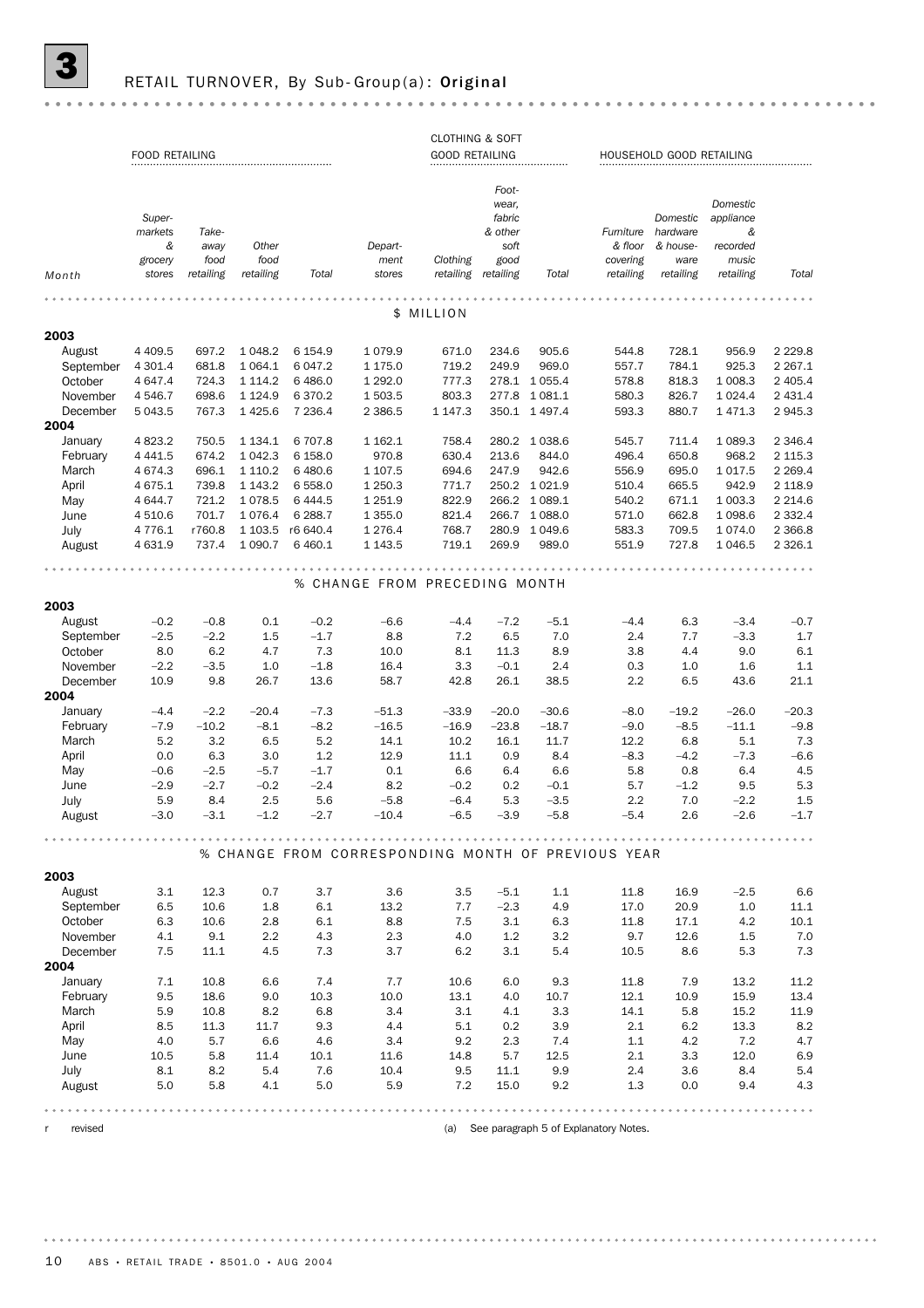# 3 RETAIL TURNOVER, By Sub- Group(a) : Original *continued*

| RECREATIONAL                                         |                                                                                                                                                                                                                     |                                                                                                                                                                                                                                                     |                                                                                                                                                                                                                           |                                                                                                                                                                                                     |                                                                                                                                                                                                                                                                                     |                                                                                                                                                                                                                                                 |                                                                                                                                                                                                                                                      |                                                                                                                                                                                                                                                                         |                                                                                                                                                                                                                                                                                           |                                                                                                                                                                                                                                                                                                           |
|------------------------------------------------------|---------------------------------------------------------------------------------------------------------------------------------------------------------------------------------------------------------------------|-----------------------------------------------------------------------------------------------------------------------------------------------------------------------------------------------------------------------------------------------------|---------------------------------------------------------------------------------------------------------------------------------------------------------------------------------------------------------------------------|-----------------------------------------------------------------------------------------------------------------------------------------------------------------------------------------------------|-------------------------------------------------------------------------------------------------------------------------------------------------------------------------------------------------------------------------------------------------------------------------------------|-------------------------------------------------------------------------------------------------------------------------------------------------------------------------------------------------------------------------------------------------|------------------------------------------------------------------------------------------------------------------------------------------------------------------------------------------------------------------------------------------------------|-------------------------------------------------------------------------------------------------------------------------------------------------------------------------------------------------------------------------------------------------------------------------|-------------------------------------------------------------------------------------------------------------------------------------------------------------------------------------------------------------------------------------------------------------------------------------------|-----------------------------------------------------------------------------------------------------------------------------------------------------------------------------------------------------------------------------------------------------------------------------------------------------------|
| News-<br>paper,<br>book &<br>stationery<br>retailing | Other<br>recre-<br>ational<br>goods<br>retailing                                                                                                                                                                    | Total                                                                                                                                                                                                                                               | Pharma-<br>ceutical.<br>cosmetic<br>& toiletry<br>retailing                                                                                                                                                               | Other<br>retailing<br>n.e.c.                                                                                                                                                                        | Total                                                                                                                                                                                                                                                                               | Hotels &<br>licensed<br>clubs                                                                                                                                                                                                                   | Cafes<br>&<br>restau-<br>rants                                                                                                                                                                                                                       | Selected<br>services                                                                                                                                                                                                                                                    | Total                                                                                                                                                                                                                                                                                     | Total all<br>industries                                                                                                                                                                                                                                                                                   |
|                                                      |                                                                                                                                                                                                                     |                                                                                                                                                                                                                                                     |                                                                                                                                                                                                                           |                                                                                                                                                                                                     |                                                                                                                                                                                                                                                                                     |                                                                                                                                                                                                                                                 |                                                                                                                                                                                                                                                      |                                                                                                                                                                                                                                                                         |                                                                                                                                                                                                                                                                                           |                                                                                                                                                                                                                                                                                                           |
|                                                      |                                                                                                                                                                                                                     |                                                                                                                                                                                                                                                     |                                                                                                                                                                                                                           |                                                                                                                                                                                                     |                                                                                                                                                                                                                                                                                     |                                                                                                                                                                                                                                                 |                                                                                                                                                                                                                                                      |                                                                                                                                                                                                                                                                         |                                                                                                                                                                                                                                                                                           |                                                                                                                                                                                                                                                                                                           |
|                                                      |                                                                                                                                                                                                                     |                                                                                                                                                                                                                                                     |                                                                                                                                                                                                                           |                                                                                                                                                                                                     |                                                                                                                                                                                                                                                                                     |                                                                                                                                                                                                                                                 |                                                                                                                                                                                                                                                      |                                                                                                                                                                                                                                                                         |                                                                                                                                                                                                                                                                                           | 15 169.7                                                                                                                                                                                                                                                                                                  |
|                                                      |                                                                                                                                                                                                                     |                                                                                                                                                                                                                                                     |                                                                                                                                                                                                                           |                                                                                                                                                                                                     |                                                                                                                                                                                                                                                                                     |                                                                                                                                                                                                                                                 |                                                                                                                                                                                                                                                      |                                                                                                                                                                                                                                                                         |                                                                                                                                                                                                                                                                                           | 15 223.5                                                                                                                                                                                                                                                                                                  |
|                                                      |                                                                                                                                                                                                                     |                                                                                                                                                                                                                                                     |                                                                                                                                                                                                                           |                                                                                                                                                                                                     |                                                                                                                                                                                                                                                                                     |                                                                                                                                                                                                                                                 |                                                                                                                                                                                                                                                      |                                                                                                                                                                                                                                                                         |                                                                                                                                                                                                                                                                                           | 16 412.9                                                                                                                                                                                                                                                                                                  |
| 428.8                                                | 258.4                                                                                                                                                                                                               | 687.2                                                                                                                                                                                                                                               |                                                                                                                                                                                                                           | 1 1 8 3 . 9                                                                                                                                                                                         | 1918.8                                                                                                                                                                                                                                                                              | 1482.6                                                                                                                                                                                                                                          | 992.7                                                                                                                                                                                                                                                | 195.5                                                                                                                                                                                                                                                                   | 2670.8                                                                                                                                                                                                                                                                                    | 16 662.9                                                                                                                                                                                                                                                                                                  |
| 569.1                                                | 417.1                                                                                                                                                                                                               | 986.2                                                                                                                                                                                                                                               | 882.2                                                                                                                                                                                                                     |                                                                                                                                                                                                     | 2 575.6                                                                                                                                                                                                                                                                             | 1 624.0                                                                                                                                                                                                                                         | 1 1 1 4 .0                                                                                                                                                                                                                                           | 237.6                                                                                                                                                                                                                                                                   | 2975.6                                                                                                                                                                                                                                                                                    | 20 603.2                                                                                                                                                                                                                                                                                                  |
|                                                      |                                                                                                                                                                                                                     |                                                                                                                                                                                                                                                     |                                                                                                                                                                                                                           |                                                                                                                                                                                                     |                                                                                                                                                                                                                                                                                     |                                                                                                                                                                                                                                                 |                                                                                                                                                                                                                                                      |                                                                                                                                                                                                                                                                         |                                                                                                                                                                                                                                                                                           |                                                                                                                                                                                                                                                                                                           |
| 415.6                                                | 226.6                                                                                                                                                                                                               | 642.3                                                                                                                                                                                                                                               | 640.8                                                                                                                                                                                                                     | 943.9                                                                                                                                                                                               | 1584.7                                                                                                                                                                                                                                                                              | 1446.0                                                                                                                                                                                                                                          | 991.1                                                                                                                                                                                                                                                | 205.5                                                                                                                                                                                                                                                                   | 2 642.6                                                                                                                                                                                                                                                                                   | 16 124.5                                                                                                                                                                                                                                                                                                  |
| 401.4                                                |                                                                                                                                                                                                                     |                                                                                                                                                                                                                                                     |                                                                                                                                                                                                                           |                                                                                                                                                                                                     |                                                                                                                                                                                                                                                                                     |                                                                                                                                                                                                                                                 |                                                                                                                                                                                                                                                      |                                                                                                                                                                                                                                                                         |                                                                                                                                                                                                                                                                                           | 14 670.3                                                                                                                                                                                                                                                                                                  |
|                                                      |                                                                                                                                                                                                                     |                                                                                                                                                                                                                                                     |                                                                                                                                                                                                                           |                                                                                                                                                                                                     |                                                                                                                                                                                                                                                                                     |                                                                                                                                                                                                                                                 |                                                                                                                                                                                                                                                      |                                                                                                                                                                                                                                                                         |                                                                                                                                                                                                                                                                                           | 15 7 58.3                                                                                                                                                                                                                                                                                                 |
|                                                      |                                                                                                                                                                                                                     |                                                                                                                                                                                                                                                     |                                                                                                                                                                                                                           |                                                                                                                                                                                                     |                                                                                                                                                                                                                                                                                     |                                                                                                                                                                                                                                                 |                                                                                                                                                                                                                                                      |                                                                                                                                                                                                                                                                         |                                                                                                                                                                                                                                                                                           | 15 7 7 6.3                                                                                                                                                                                                                                                                                                |
|                                                      |                                                                                                                                                                                                                     |                                                                                                                                                                                                                                                     |                                                                                                                                                                                                                           |                                                                                                                                                                                                     |                                                                                                                                                                                                                                                                                     |                                                                                                                                                                                                                                                 |                                                                                                                                                                                                                                                      |                                                                                                                                                                                                                                                                         |                                                                                                                                                                                                                                                                                           | 15 868.6                                                                                                                                                                                                                                                                                                  |
|                                                      |                                                                                                                                                                                                                     |                                                                                                                                                                                                                                                     |                                                                                                                                                                                                                           |                                                                                                                                                                                                     |                                                                                                                                                                                                                                                                                     |                                                                                                                                                                                                                                                 |                                                                                                                                                                                                                                                      |                                                                                                                                                                                                                                                                         |                                                                                                                                                                                                                                                                                           | 15 842.8                                                                                                                                                                                                                                                                                                  |
|                                                      |                                                                                                                                                                                                                     |                                                                                                                                                                                                                                                     |                                                                                                                                                                                                                           |                                                                                                                                                                                                     |                                                                                                                                                                                                                                                                                     |                                                                                                                                                                                                                                                 |                                                                                                                                                                                                                                                      |                                                                                                                                                                                                                                                                         |                                                                                                                                                                                                                                                                                           | r16 319.8<br>15 829.7                                                                                                                                                                                                                                                                                     |
|                                                      |                                                                                                                                                                                                                     |                                                                                                                                                                                                                                                     |                                                                                                                                                                                                                           |                                                                                                                                                                                                     |                                                                                                                                                                                                                                                                                     |                                                                                                                                                                                                                                                 |                                                                                                                                                                                                                                                      |                                                                                                                                                                                                                                                                         |                                                                                                                                                                                                                                                                                           |                                                                                                                                                                                                                                                                                                           |
|                                                      |                                                                                                                                                                                                                     |                                                                                                                                                                                                                                                     |                                                                                                                                                                                                                           |                                                                                                                                                                                                     |                                                                                                                                                                                                                                                                                     |                                                                                                                                                                                                                                                 |                                                                                                                                                                                                                                                      |                                                                                                                                                                                                                                                                         |                                                                                                                                                                                                                                                                                           |                                                                                                                                                                                                                                                                                                           |
|                                                      |                                                                                                                                                                                                                     |                                                                                                                                                                                                                                                     |                                                                                                                                                                                                                           |                                                                                                                                                                                                     |                                                                                                                                                                                                                                                                                     |                                                                                                                                                                                                                                                 |                                                                                                                                                                                                                                                      |                                                                                                                                                                                                                                                                         |                                                                                                                                                                                                                                                                                           |                                                                                                                                                                                                                                                                                                           |
| 4.1                                                  | $-1.9$                                                                                                                                                                                                              | 2.1                                                                                                                                                                                                                                                 | $-0.2$                                                                                                                                                                                                                    | 3.0                                                                                                                                                                                                 | 1.6                                                                                                                                                                                                                                                                                 | 3.2                                                                                                                                                                                                                                             | 4.6                                                                                                                                                                                                                                                  | 0.4                                                                                                                                                                                                                                                                     | 3.5                                                                                                                                                                                                                                                                                       | $-0.2$                                                                                                                                                                                                                                                                                                    |
| $-2.8$                                               | 1.3                                                                                                                                                                                                                 | $-1.5$                                                                                                                                                                                                                                              | 0.2                                                                                                                                                                                                                       | 4.2                                                                                                                                                                                                 | 2.6                                                                                                                                                                                                                                                                                 | $-3.4$                                                                                                                                                                                                                                          | $-1.1$                                                                                                                                                                                                                                               | $-4.4$                                                                                                                                                                                                                                                                  | $-2.7$                                                                                                                                                                                                                                                                                    | 0.4                                                                                                                                                                                                                                                                                                       |
| 0.9                                                  | 10.6                                                                                                                                                                                                                | 4.2                                                                                                                                                                                                                                                 | 10.8                                                                                                                                                                                                                      | 8.8                                                                                                                                                                                                 | 9.6                                                                                                                                                                                                                                                                                 | 7.6                                                                                                                                                                                                                                             | 12.0                                                                                                                                                                                                                                                 | 5.3                                                                                                                                                                                                                                                                     | 9.0                                                                                                                                                                                                                                                                                       | 7.8                                                                                                                                                                                                                                                                                                       |
| 3.7                                                  | 13.4                                                                                                                                                                                                                | 7.1                                                                                                                                                                                                                                                 | $-0.7$                                                                                                                                                                                                                    | 7.3                                                                                                                                                                                                 | 4.1                                                                                                                                                                                                                                                                                 | $-0.3$                                                                                                                                                                                                                                          | $-1.2$                                                                                                                                                                                                                                               | $-0.8$                                                                                                                                                                                                                                                                  | $-0.7$                                                                                                                                                                                                                                                                                    | 1.5                                                                                                                                                                                                                                                                                                       |
| 32.7                                                 | 61.4                                                                                                                                                                                                                | 43.5                                                                                                                                                                                                                                                | 20.0                                                                                                                                                                                                                      | 43.0                                                                                                                                                                                                | 34.2                                                                                                                                                                                                                                                                                | 9.5                                                                                                                                                                                                                                             | 12.2                                                                                                                                                                                                                                                 | 21.6                                                                                                                                                                                                                                                                    | 11.4                                                                                                                                                                                                                                                                                      | 23.6                                                                                                                                                                                                                                                                                                      |
|                                                      |                                                                                                                                                                                                                     |                                                                                                                                                                                                                                                     |                                                                                                                                                                                                                           |                                                                                                                                                                                                     |                                                                                                                                                                                                                                                                                     |                                                                                                                                                                                                                                                 |                                                                                                                                                                                                                                                      |                                                                                                                                                                                                                                                                         |                                                                                                                                                                                                                                                                                           |                                                                                                                                                                                                                                                                                                           |
|                                                      |                                                                                                                                                                                                                     |                                                                                                                                                                                                                                                     |                                                                                                                                                                                                                           |                                                                                                                                                                                                     |                                                                                                                                                                                                                                                                                     |                                                                                                                                                                                                                                                 |                                                                                                                                                                                                                                                      |                                                                                                                                                                                                                                                                         |                                                                                                                                                                                                                                                                                           | $-21.7$                                                                                                                                                                                                                                                                                                   |
|                                                      |                                                                                                                                                                                                                     |                                                                                                                                                                                                                                                     |                                                                                                                                                                                                                           |                                                                                                                                                                                                     |                                                                                                                                                                                                                                                                                     |                                                                                                                                                                                                                                                 |                                                                                                                                                                                                                                                      |                                                                                                                                                                                                                                                                         |                                                                                                                                                                                                                                                                                           | $-9.0$                                                                                                                                                                                                                                                                                                    |
|                                                      |                                                                                                                                                                                                                     |                                                                                                                                                                                                                                                     |                                                                                                                                                                                                                           |                                                                                                                                                                                                     |                                                                                                                                                                                                                                                                                     |                                                                                                                                                                                                                                                 |                                                                                                                                                                                                                                                      |                                                                                                                                                                                                                                                                         |                                                                                                                                                                                                                                                                                           | 7.4                                                                                                                                                                                                                                                                                                       |
|                                                      |                                                                                                                                                                                                                     |                                                                                                                                                                                                                                                     |                                                                                                                                                                                                                           |                                                                                                                                                                                                     |                                                                                                                                                                                                                                                                                     |                                                                                                                                                                                                                                                 |                                                                                                                                                                                                                                                      |                                                                                                                                                                                                                                                                         |                                                                                                                                                                                                                                                                                           | 0.1<br>0.6                                                                                                                                                                                                                                                                                                |
|                                                      |                                                                                                                                                                                                                     |                                                                                                                                                                                                                                                     |                                                                                                                                                                                                                           |                                                                                                                                                                                                     |                                                                                                                                                                                                                                                                                     |                                                                                                                                                                                                                                                 |                                                                                                                                                                                                                                                      |                                                                                                                                                                                                                                                                         |                                                                                                                                                                                                                                                                                           | $-0.2$                                                                                                                                                                                                                                                                                                    |
|                                                      |                                                                                                                                                                                                                     |                                                                                                                                                                                                                                                     |                                                                                                                                                                                                                           |                                                                                                                                                                                                     |                                                                                                                                                                                                                                                                                     |                                                                                                                                                                                                                                                 |                                                                                                                                                                                                                                                      |                                                                                                                                                                                                                                                                         |                                                                                                                                                                                                                                                                                           | 3.0                                                                                                                                                                                                                                                                                                       |
| $-1.9$                                               | $-9.0$                                                                                                                                                                                                              | $-4.3$                                                                                                                                                                                                                                              | 1.1                                                                                                                                                                                                                       | 1.8                                                                                                                                                                                                 | 1.5                                                                                                                                                                                                                                                                                 | $-3.4$                                                                                                                                                                                                                                          | $-0.5$                                                                                                                                                                                                                                               | $-7.9$                                                                                                                                                                                                                                                                  | $-2.7$                                                                                                                                                                                                                                                                                    | $-3.0$                                                                                                                                                                                                                                                                                                    |
|                                                      |                                                                                                                                                                                                                     |                                                                                                                                                                                                                                                     |                                                                                                                                                                                                                           |                                                                                                                                                                                                     |                                                                                                                                                                                                                                                                                     |                                                                                                                                                                                                                                                 |                                                                                                                                                                                                                                                      |                                                                                                                                                                                                                                                                         |                                                                                                                                                                                                                                                                                           |                                                                                                                                                                                                                                                                                                           |
|                                                      |                                                                                                                                                                                                                     |                                                                                                                                                                                                                                                     |                                                                                                                                                                                                                           |                                                                                                                                                                                                     |                                                                                                                                                                                                                                                                                     |                                                                                                                                                                                                                                                 |                                                                                                                                                                                                                                                      |                                                                                                                                                                                                                                                                         |                                                                                                                                                                                                                                                                                           |                                                                                                                                                                                                                                                                                                           |
|                                                      |                                                                                                                                                                                                                     |                                                                                                                                                                                                                                                     |                                                                                                                                                                                                                           |                                                                                                                                                                                                     |                                                                                                                                                                                                                                                                                     |                                                                                                                                                                                                                                                 |                                                                                                                                                                                                                                                      |                                                                                                                                                                                                                                                                         |                                                                                                                                                                                                                                                                                           |                                                                                                                                                                                                                                                                                                           |
| $-2.0$                                               | $-2.6$                                                                                                                                                                                                              | $-2.2$                                                                                                                                                                                                                                              | 10.1                                                                                                                                                                                                                      | 11.1                                                                                                                                                                                                | 10.7                                                                                                                                                                                                                                                                                | 4.9                                                                                                                                                                                                                                             | 10.8                                                                                                                                                                                                                                                 | 4.8                                                                                                                                                                                                                                                                     | 6.9                                                                                                                                                                                                                                                                                       | 4.9                                                                                                                                                                                                                                                                                                       |
| 7.1                                                  | 3.1                                                                                                                                                                                                                 | 5.7                                                                                                                                                                                                                                                 | 13.3                                                                                                                                                                                                                      | 14.7                                                                                                                                                                                                | 14.2                                                                                                                                                                                                                                                                                | 3.6                                                                                                                                                                                                                                             | 16.1                                                                                                                                                                                                                                                 | 4.9                                                                                                                                                                                                                                                                     | 7.9                                                                                                                                                                                                                                                                                       | 8.4                                                                                                                                                                                                                                                                                                       |
|                                                      |                                                                                                                                                                                                                     |                                                                                                                                                                                                                                                     | 26.1                                                                                                                                                                                                                      |                                                                                                                                                                                                     |                                                                                                                                                                                                                                                                                     | 11.7                                                                                                                                                                                                                                            |                                                                                                                                                                                                                                                      |                                                                                                                                                                                                                                                                         | 15.8                                                                                                                                                                                                                                                                                      | 9.8                                                                                                                                                                                                                                                                                                       |
|                                                      |                                                                                                                                                                                                                     |                                                                                                                                                                                                                                                     |                                                                                                                                                                                                                           |                                                                                                                                                                                                     |                                                                                                                                                                                                                                                                                     |                                                                                                                                                                                                                                                 |                                                                                                                                                                                                                                                      |                                                                                                                                                                                                                                                                         |                                                                                                                                                                                                                                                                                           | 7.1                                                                                                                                                                                                                                                                                                       |
|                                                      |                                                                                                                                                                                                                     |                                                                                                                                                                                                                                                     |                                                                                                                                                                                                                           |                                                                                                                                                                                                     |                                                                                                                                                                                                                                                                                     |                                                                                                                                                                                                                                                 |                                                                                                                                                                                                                                                      |                                                                                                                                                                                                                                                                         |                                                                                                                                                                                                                                                                                           | 8.5                                                                                                                                                                                                                                                                                                       |
|                                                      |                                                                                                                                                                                                                     |                                                                                                                                                                                                                                                     |                                                                                                                                                                                                                           |                                                                                                                                                                                                     |                                                                                                                                                                                                                                                                                     |                                                                                                                                                                                                                                                 |                                                                                                                                                                                                                                                      |                                                                                                                                                                                                                                                                         |                                                                                                                                                                                                                                                                                           | 8.8                                                                                                                                                                                                                                                                                                       |
|                                                      |                                                                                                                                                                                                                     |                                                                                                                                                                                                                                                     |                                                                                                                                                                                                                           |                                                                                                                                                                                                     |                                                                                                                                                                                                                                                                                     |                                                                                                                                                                                                                                                 |                                                                                                                                                                                                                                                      |                                                                                                                                                                                                                                                                         |                                                                                                                                                                                                                                                                                           | 11.7                                                                                                                                                                                                                                                                                                      |
|                                                      |                                                                                                                                                                                                                     |                                                                                                                                                                                                                                                     |                                                                                                                                                                                                                           |                                                                                                                                                                                                     |                                                                                                                                                                                                                                                                                     |                                                                                                                                                                                                                                                 |                                                                                                                                                                                                                                                      |                                                                                                                                                                                                                                                                         |                                                                                                                                                                                                                                                                                           | 8.9                                                                                                                                                                                                                                                                                                       |
|                                                      |                                                                                                                                                                                                                     |                                                                                                                                                                                                                                                     |                                                                                                                                                                                                                           |                                                                                                                                                                                                     |                                                                                                                                                                                                                                                                                     |                                                                                                                                                                                                                                                 |                                                                                                                                                                                                                                                      |                                                                                                                                                                                                                                                                         |                                                                                                                                                                                                                                                                                           | 8.7                                                                                                                                                                                                                                                                                                       |
|                                                      |                                                                                                                                                                                                                     |                                                                                                                                                                                                                                                     |                                                                                                                                                                                                                           |                                                                                                                                                                                                     |                                                                                                                                                                                                                                                                                     |                                                                                                                                                                                                                                                 |                                                                                                                                                                                                                                                      |                                                                                                                                                                                                                                                                         |                                                                                                                                                                                                                                                                                           | 5.4                                                                                                                                                                                                                                                                                                       |
|                                                      |                                                                                                                                                                                                                     |                                                                                                                                                                                                                                                     |                                                                                                                                                                                                                           |                                                                                                                                                                                                     |                                                                                                                                                                                                                                                                                     |                                                                                                                                                                                                                                                 |                                                                                                                                                                                                                                                      |                                                                                                                                                                                                                                                                         |                                                                                                                                                                                                                                                                                           | 10.1                                                                                                                                                                                                                                                                                                      |
| 8.1                                                  | 6.5                                                                                                                                                                                                                 | 7.6                                                                                                                                                                                                                                                 | 8.2                                                                                                                                                                                                                       | 1.2                                                                                                                                                                                                 | 4.1                                                                                                                                                                                                                                                                                 | 5.7                                                                                                                                                                                                                                             | 11.7                                                                                                                                                                                                                                                 | 9.0                                                                                                                                                                                                                                                                     | 8.1                                                                                                                                                                                                                                                                                       | 7.4                                                                                                                                                                                                                                                                                                       |
|                                                      |                                                                                                                                                                                                                     |                                                                                                                                                                                                                                                     |                                                                                                                                                                                                                           |                                                                                                                                                                                                     |                                                                                                                                                                                                                                                                                     |                                                                                                                                                                                                                                                 |                                                                                                                                                                                                                                                      |                                                                                                                                                                                                                                                                         |                                                                                                                                                                                                                                                                                           |                                                                                                                                                                                                                                                                                                           |
|                                                      | 421.6<br>409.8<br>413.7<br>434.9<br>404.5<br>418.9<br>409.3<br>437.5<br>429.2<br>$-27.0$<br>$-3.4$<br>8.3<br>$-7.0$<br>3.5<br>$-2.3$<br>6.9<br>12.6<br>16.8<br>19.1<br>10.1<br>14.6<br>19.2<br>20.1<br>16.3<br>18.6 | <b>GOOD RETAILING</b><br>203.3<br>205.9<br>227.7<br>193.4<br>220.1<br>205.6<br>194.5<br>210.1<br>220.9<br>201.0<br>$-45.7$<br>$-14.7$<br>13.8<br>$-6.6$<br>$-5.4$<br>8.1<br>5.1<br>9.9<br>5.5<br>4.2<br>6.3<br>11.2<br>17.2<br>1.9<br>$-0.4$<br>7.1 | 624.8<br>615.7<br>641.4<br>594.8<br>654.9<br>610.2<br>613.4<br>619.4<br>658.4<br>630.2<br>$-34.9$<br>$-7.4$<br>10.1<br>$-6.8$<br>0.5<br>1.0<br>6.3<br>11.6<br>12.3<br>12.3<br>8.7<br>13.5<br>18.5<br>13.3<br>10.4<br>14.4 | 666.9<br>621.2<br>703.4<br>685.6<br>715.0<br>710.4<br>723.5<br>731.6<br>$-27.4$<br>$-3.1$<br>13.2<br>$-2.5$<br>4.3<br>$-0.6$<br>1.8<br>23.9<br>24.8<br>11.4<br>16.0<br>20.1<br>12.9<br>10.0<br>15.5 | OTHER RETAILING<br>\$<br>973.8<br>668.3 1014.5<br>740.2 1 103.3<br>734.9<br>1 693.5<br>922.1<br>965.7<br>903.3<br>949.9<br>934.9<br>957.1<br>974.0<br>$-44.3$<br>$-2.3$<br>4.7<br>$-6.5$<br>5.2<br>$-1.6$<br>2.4<br>12.5<br>9.8<br>9.3<br>6.9<br>9.6<br>9.9<br>0.1<br>$-1.2$<br>3.6 | MILLION<br>1 640.7<br>1682.7<br>1843.5<br>1543.3<br>1669.1<br>1588.9<br>1665.0<br>1645.3<br>1680.6<br>1 705.6<br>$-38.5$<br>$-2.6$<br>8.1<br>$-4.8$<br>4.8<br>$-1.2$<br>2.1<br>17.6<br>14.8<br>14.2<br>8.6<br>12.1<br>14.0<br>5.3<br>3.4<br>8.4 | 1 4 3 1 . 3<br>1 3 8 3 . 0<br>1 4 8 7 . 8<br>1 3 1 1.4<br>1418.0<br>1 4 3 5.6<br>1 407.5<br>1 3 9 7 . 2<br>1 4 6 6.2<br>1415.7<br>$-11.0$<br>$-9.3$<br>8.1<br>1.2<br>$-2.0$<br>$-0.7$<br>4.9<br>9.4<br>8.4<br>5.9<br>7.2<br>4.4<br>7.0<br>3.8<br>6.7 | 907.1<br>896.7<br>1 0 0 4.4<br>949.1<br>1 0 26.1<br>986.7<br>980.0<br>919.0<br>969.0<br>963.8<br>% CHANGE FROM PRECEDING MONTH<br>$-11.0$<br>$-4.2$<br>8.1<br>$-3.8$<br>$-0.7$<br>$-6.2$<br>5.4<br>26.9<br>20.9<br>21.6<br>20.5<br>26.7<br>23.5<br>22.2<br>15.3<br>18.5 | <b>HOSPITALITY &amp; SERVICES</b><br>195.6<br>187.0<br>196.9<br>183.6<br>190.2<br>205.8<br>202.8<br>197.8<br>$^{\circ}$ 212.4<br>$^{\wedge}$ 195.7<br>$-13.5$<br>$-10.7$<br>3.6<br>8.2<br>$-1.5$<br>$-2.5$<br>7.4<br>$-1.0$<br>$-0.4$<br>6.8<br>1.7<br>6.3<br>2.1<br>20.0<br>11.9<br>19.5 | 2 5 3 4 . 0<br>2 4 6 6.7<br>2 689.1<br>2 4 4 4.1<br>2 634.3<br>2628.1<br>2 590.3<br>2 5 1 4 .0<br>2 647.6<br>2575.2<br>$-11.2$<br>$-7.5$<br>7.8<br>$-0.2$<br>$-1.4$<br>$-2.9$<br>5.3<br>% CHANGE FROM CORRESPONDING MONTH OF PREVIOUS YEAR<br>12.6<br>12.8<br>10.6<br>13.9<br>10.9<br>13.2<br>8.5<br>11.7 |

should be used with caution

(a) See paragraph 5 of Explanatory Notes.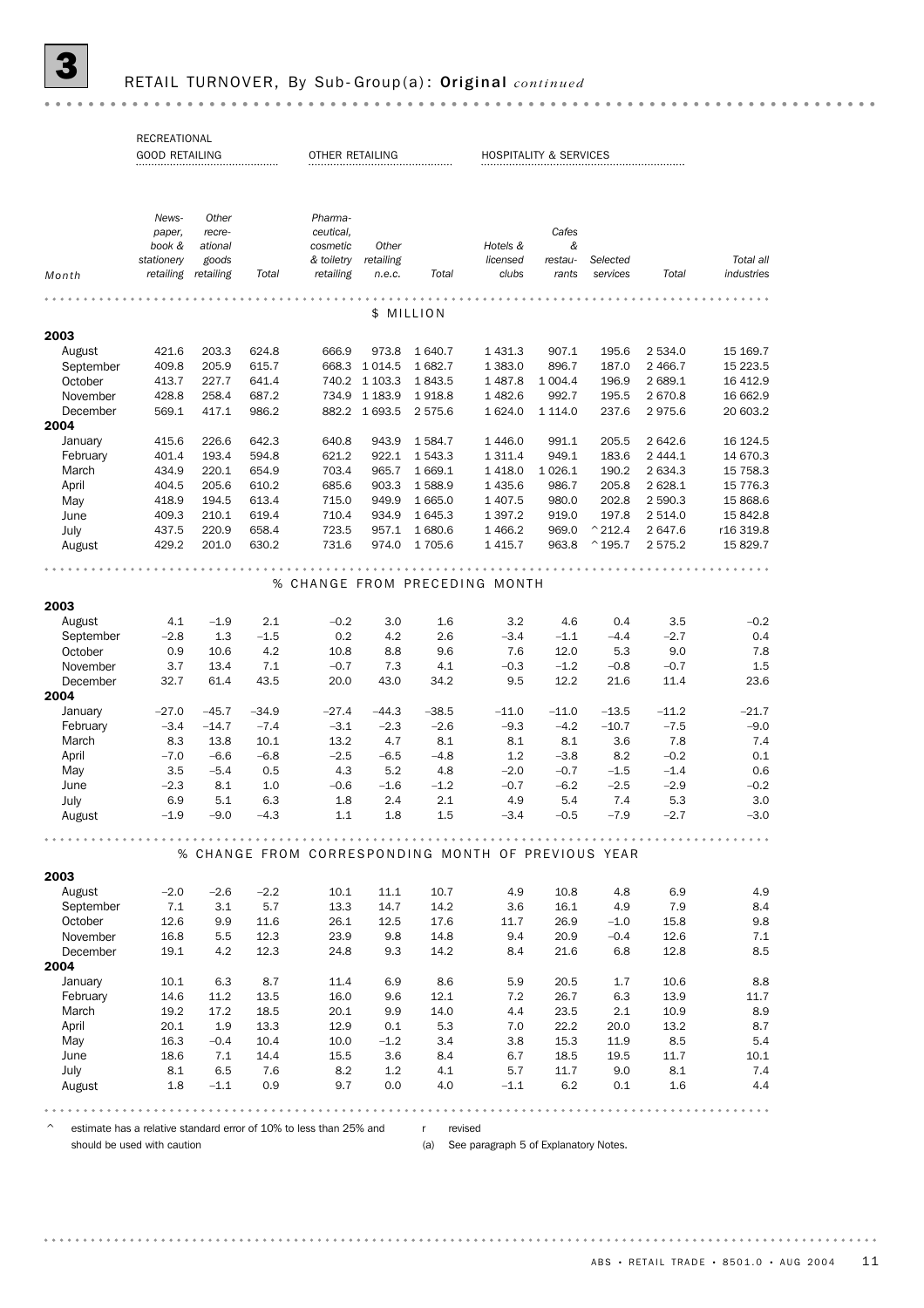![](_page_11_Picture_0.jpeg)

### RETAIL TURNOVER, By state

|           | New<br>South |             |                                  | South                        | Western    |          | Northern  | Australian<br>Capital |            |
|-----------|--------------|-------------|----------------------------------|------------------------------|------------|----------|-----------|-----------------------|------------|
| Month     | Wales        | Victoria    | <b>Oueensland</b>                | Australia                    | Australia  | Tasmania | Territory | Territory             | Australia  |
|           |              |             |                                  |                              |            |          |           |                       |            |
|           |              |             |                                  | ORIGINAL (\$ million)        |            |          |           |                       |            |
| 2003      |              |             |                                  |                              |            |          |           |                       |            |
| June      | 4 957.1      | 3 450.6     | 2 760.8                          | 1 083.3                      | 1 3 9 1.7  | 290.4    | 149.8     | 300.6                 | 14 384.2   |
| July      | 5 1 5 2.8    | 3 651.7     | 2 9 9 4.4                        | 1 1 2 1.9                    | 1494.9     | 314.2    | 166.7     | 303.0                 | 15 199.7   |
| August    | 5 206.0      | 3 595.9     | 2 9 9 3.4                        | 1 104.0                      | 1487.3     | 312.2    | 167.4     | 303.5                 | 15 169.7   |
| September | 5 261.5      | 3 5 8 7 . 3 | 3 0 3 5.7                        | 1 0 98.9                     | 1466.7     | 315.9    | 157.2     | 300.3                 | 15 223.5   |
| October   | 5 611.9      | 3921.9      | 3 2 6 6.3                        | 1 2 1 1.9                    | 1588.5     | 343.9    | 162.8     | 305.6                 | 16 412.9   |
| November  | 5 7 2 9.5    | 3992.9      | 3 2 6 6.9                        | 1 2 2 9.4                    | 1616.7     | 352.2    | 156.6     | 318.7                 | 16 662.9   |
| December  | 7 0 25.1     | 5 0 2 1.7   | 4 0 23.6                         | 1 514.6                      | 2 012.7    | 442.4    | 172.3     | 390.9                 | 20 603.2   |
| 2004      |              |             |                                  |                              |            |          |           |                       |            |
| January   | 5 4 3 6.5    | 3858.8      | 3 2 5 4 . 3                      | 1 194.0                      | 1 598.3    | 349.7    | 139.8     | 293.3                 | 16 124.5   |
| February  | 4 944.9      | 3 606.3     | 2881.7                           | 1 0 69.3                     | 1437.7     | 317.6    | 134.1     | 278.6                 | 14 670.3   |
| March     | 5 310.1      | 3 900.2     | 3 0 5 2.7                        | 1 174.6                      | 1 539.5    | 340.4    | 143.3     | 297.5                 | 15 7 58.3  |
| April     | 5 3 5 7 . 6  | 3798.0      | 3 0 8 8.2                        | 1 178.1                      | 1 567.5    | 342.4    | 150.7     | 293.6                 | 15 7 7 6.3 |
| May       | 5442.6       | 3 7 8 2.7   | 3 1 2 9 . 0                      | 1 1 6 3.6                    | 1 560.8    | 330.4    | 158.9     | 300.6                 | 15 868.6   |
| June      | 5 3 5 0.5    | 3 7 64.1    | 3 197.9                          | 1 1 6 3 . 3                  | 1 560.0    | 334.5    | 170.7     | 301.8                 | 15 842.8   |
| July      | r5 514.5     | r3 865.0    | r3 286.0                         | r1 198.4                     | r1 628.1   | r343.5   | r179.1    | r305.3                | r16 319.8  |
| August    | 5 337.1      | 3 7 7 9.4   | 3 2 1 4.6                        | 1 142.2                      | 1 5 6 4 .5 | 322.2    | 174.5     | 295.2                 | 15 829.7   |
|           |              |             |                                  |                              |            |          |           |                       |            |
|           |              |             |                                  |                              |            |          |           |                       |            |
|           |              |             | SEASONALLY ADJUSTED (\$ million) |                              |            |          |           |                       |            |
| 2003      |              |             |                                  |                              |            |          |           |                       |            |
| June      | 5 277.6      | 3 6 6 4.9   | 2918.2                           | 1 159.5                      | 1 510.3    | 315.5    | 149.7     | 315.8                 | 15 311.4   |
| July      | 5 300.3      | 3746.0      | 3 0 27.5                         | 1 146.6                      | 1 534.2    | 326.2    | 152.3     | 304.8                 | 15 538.0   |
| August    | 5 374.1      | 3746.6      | 3 0 54.1                         | 1 1 4 5 . 6                  | 1 544.4    | 331.9    | 153.0     | 310.9                 | 15 660.6   |
| September | 5 395.5      | 3 7 6 7 . 3 | 3 101.1                          | 1 151.0                      | 1 540.1    | 336.4    | 152.9     | 312.2                 | 15 7 5 6.5 |
| October   | 5 4 4 5.8    | 3816.8      | 3 146.7                          | 1 173.2                      | 1537.7     | 337.5    | 154.0     | 302.4                 | 15 914.2   |
| November  | 5 542.9      | 3872.7      | 3 182.1                          | 1 181.3                      | 1 553.9    | 341.0    | 155.9     | 306.6                 | 16 136.5   |
| December  | 5 440.3      | 3813.8      | 3 167.9                          | 1 180.5                      | 1 562.7    | 339.5    | 155.5     | 306.1                 | 15 966.2   |
| 2004      |              |             |                                  |                              |            |          |           |                       |            |
| January   | 5478.8       | 3912.4      | 3 202.8                          | 1 196.6                      | 1579.4     | 345.4    | 155.4     | 307.3                 | 16 178.0   |
| February  | 5 4 6 3.1    | 3 948.7     | 3 206.9                          | 1 189.0                      | 1572.1     | 341.2    | 156.7     | 306.1                 | 16 183.7   |
| March     | 5 506.1      | 3 966.7     | 3 202.7                          | 1 201.8                      | 1 590.5    | 343.3    | 154.1     | 304.1                 | 16 269.3   |
| April     | 5 5 1 5 . 3  | 3 9 20.7    | 3 2 2 0.4                        | 1 199.0                      | 1613.2     | 344.3    | 158.5     | 303.4                 | 16 274.7   |
| May       | 5 5 6 6.2    | 3925.2      | 3 2 7 2.0                        | 1 204.1                      | 1619.9     | 346.6    | 160.8     | 303.6                 | 16 398.3   |
| June      | 5 698.3      | 3 961.8     | 3 3 2 2.9                        | 1 2 2 2 . 4                  | 1649.4     | 354.2    | 167.5     | 312.5                 | 16 689.0   |
| July      | 5 611.0      | 3935.6      | 3 2 9 9.6                        | 1 2 1 3 . 7                  | 1651.0     | 353.3    | 161.9     | 304.0                 | 16 530.1   |
| August    | 5 556.6      | 3 989.6     | 3 3 3 6.4                        | 1 2 1 2 . 4                  | 1653.8     | 349.0    | 162.3     | 306.4                 | 16 566.5   |
|           |              |             |                                  |                              |            |          |           |                       |            |
|           |              |             |                                  |                              |            |          |           |                       |            |
|           |              |             |                                  | TREND ESTIMATES (\$ million) |            |          |           |                       |            |
| 2003      |              |             |                                  |                              |            |          |           |                       |            |
| June      | 5 279.7      | 3 689.7     | 2956.1                           | 1 149.6                      | 1 510.7    | 319.2    | 150.2     | 309.8                 | 15 3 64.9  |
| July      | 5 3 18.5     | 3 7 2 1.3   | 3 0 0 5.2                        | 1 151.4                      | 1524.1     | 324.8    | 151.3     | 309.9                 | 15 506.4   |
| August    | 5 363.7      | 3 7 5 1.7   | 3 0 5 4.8                        | 1 154.3                      | 1 534.5    | 330.2    | 152.5     | 309.3                 | 15 650.8   |
| September | 5 408.1      | 3780.6      | 3 100.4                          | 1 159.3                      | 1 542.3    | 334.7    | 153.6     | 308.3                 | 15 787.4   |
| October   | 5 4 4 4.1    | 3810.6      | 3 1 3 8.4                        | 1 166.8                      | 1 548.4    | 338.2    | 154.4     | 307.4                 | 15 908.3   |
| November  | 5466.6       | 3842.4      | 3 1 6 5 . 6                      | 1 175.6                      | 1 554.2    | 340.4    | 154.9     | 306.6                 | 16 006.2   |
| December  | 5474.6       | 3873.6      | 3 181.8                          | 1 183.7                      | 1561.0     | 341.4    | 155.1     | 305.9                 | 16 077.2   |
| 2004      |              |             |                                  |                              |            |          |           |                       |            |
| January   | 5478.6       | 3 901.5     | 3 192.9                          | 1 190.0                      | 1570.1     | 342.0    | 155.4     | 305.5                 | 16 136.0   |
| February  | 5489.6       | 3922.8      | 3 2 0 4.8                        | 1 194.8                      | 1581.9     | 342.9    | 156.1     | 305.2                 | 16 198.1   |
| March     | 5 5 1 1.9    | 3935.2      | 3 2 2 0 . 3                      | 1 199.0                      | 1 595.3    | 344.3    | 157.3     | 305.2                 | 16 268.5   |
| April     | 5 542.4      | 3941.8      | 3 241.3                          | 1 203.2                      | 1 609.5    | 346.0    | 159.0     | 305.4                 | 16 348.4   |
| May       | 5 574.1      | 3946.0      | 3 2 6 5.8                        | 1 207.5                      | 1623.8     | 348.0    | 160.7     | 305.7                 | 16 431.3   |
| June      | 5 598.5      | 3 950.1     | 3 2 9 0.5                        | 1 211.4                      | 1637.5     | 349.8    | 162.3     | 306.1                 | 16 506.2   |
| July      | 5 615.4      | 3954.9      | 3 3 1 3 .8                       | 1 214.6                      | 1649.9     | 351.2    | 163.5     | 306.5                 | 16 570.4   |
| August    | 5 628.5      | 3 960.3     | 3 3 3 6.7                        | 1 218.0                      | 1661.9     | 352.5    | 164.5     | 306.9                 | 16 630.6   |
|           |              |             |                                  |                              |            |          |           |                       |            |
|           |              |             |                                  |                              |            |          |           |                       |            |

r revised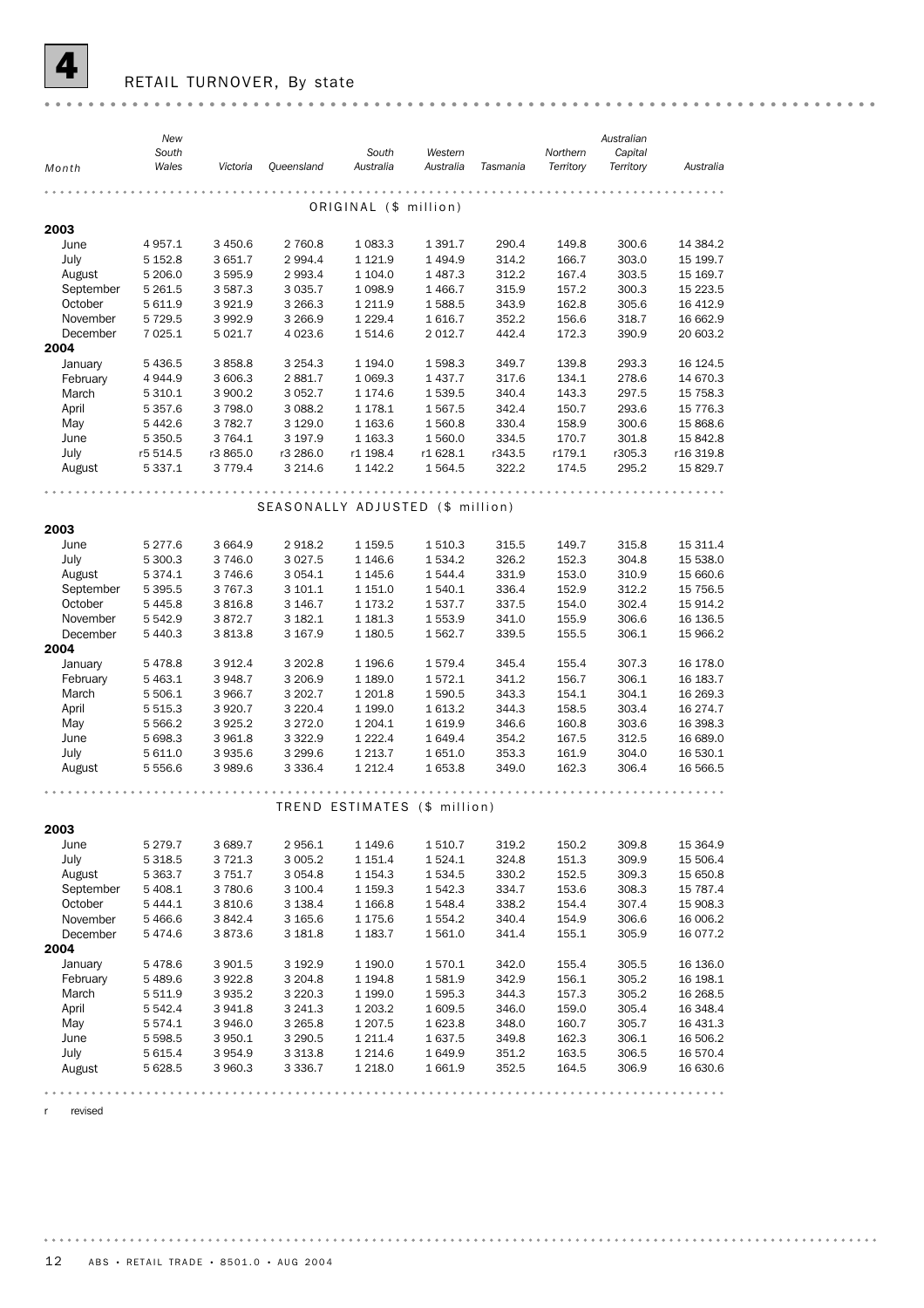![](_page_12_Picture_0.jpeg)

# **5** RETAIL TURNOVER PERCENTAGE CHANGE, By state

|                     | New<br>South |             |                                                     | South         | Western               |             | Northern       | Australian<br>Capital |             |
|---------------------|--------------|-------------|-----------------------------------------------------|---------------|-----------------------|-------------|----------------|-----------------------|-------------|
| Month               | Wales        | Victoria    | Queensland                                          | Australia     | Australia             | Tasmania    | Territory      | Territory             | Australia   |
|                     |              |             |                                                     | $- - - - - -$ | $- 0 - 0 - 0 - 0 - 0$ |             |                |                       |             |
|                     |              |             | ORIGINAL (% change from preceding month)            |               |                       |             |                |                       |             |
| 2003                |              |             |                                                     |               |                       |             |                |                       |             |
| June                | $-4.3$       | $-4.5$      | $-3.4$                                              | $-5.5$        | $-6.4$                | $-6.6$      | $-0.7$         | $-2.6$                | $-4.5$      |
| July                | 3.9          | 5.8         | 8.5                                                 | 3.6           | 7.4                   | 8.2         | 11.3           | 0.8                   | 5.7         |
| August              | 1.0          | $-1.5$      | 0.0                                                 | $-1.6$        | $-0.5$                | $-0.6$      | 0.4            | 0.1                   | $-0.2$      |
| September           | 1.1          | $-0.2$      | 1.4                                                 | $-0.5$        | $-1.4$                | 1.2         | $-6.1$         | $-1.0$                | 0.4         |
| October<br>November | 6.7          | 9.3         | 7.6                                                 | 10.3          | 8.3                   | 8.9         | 3.6            | 1.8                   | 7.8         |
| December            | 2.1<br>22.6  | 1.8<br>25.8 | 0.0<br>23.2                                         | 1.4<br>23.2   | 1.8<br>24.5           | 2.4<br>25.6 | $-3.9$<br>10.0 | 4.3<br>22.6           | 1.5<br>23.6 |
| 2004                |              |             |                                                     |               |                       |             |                |                       |             |
| January             | $-22.6$      | $-23.2$     | $-19.1$                                             | $-21.2$       | $-20.6$               | $-21.0$     | $-18.9$        | $-25.0$               | $-21.7$     |
| February            | $-9.0$       | $-6.5$      | $-11.4$                                             | $-10.4$       | $-10.0$               | $-9.2$      | $-4.0$         | $-5.0$                | $-9.0$      |
| March               | 7.4          | 8.1         | 5.9                                                 | 9.8           | 7.1                   | 7.2         | 6.8            | 6.8                   | 7.4         |
| April               | 0.9          | $-2.6$      | 1.2                                                 | 0.3           | 1.8                   | 0.6         | 5.2            | $-1.3$                | 0.1         |
| May                 | 1.6          | $-0.4$      | 1.3                                                 | $-1.2$        | $-0.4$                | $-3.5$      | 5.4            | 2.4                   | 0.6         |
| June                | $-1.7$       | $-0.5$      | 2.2                                                 | 0.0           | 0.0                   | 1.2         | 7.4            | 0.4                   | $-0.2$      |
| July                | 3.1          | 2.7         | 2.8                                                 | 3.0           | 4.4                   | 2.7         | 4.9            | 1.2                   | 3.0         |
| August              | $-3.2$       | $-2.2$      | $-2.2$                                              | $-4.7$        | $-3.9$                | $-6.2$      | $-2.5$         | $-3.3$                | $-3.0$      |
|                     |              |             |                                                     |               |                       |             |                |                       |             |
|                     |              |             | SEASONALLY ADJUSTED (% change from preceding month) |               |                       |             |                |                       |             |
|                     |              |             |                                                     |               |                       |             |                |                       |             |
| 2003                |              |             |                                                     |               |                       |             |                |                       |             |
| June                | 1.1          | $-0.3$      | 0.1                                                 | 0.6           | 1.4                   | 0.6         | 0.6            | 3.1                   | 0.6         |
| July                | 0.4          | 2.2         | 3.7                                                 | $-1.1$        | 1.6                   | 3.4         | 1.8            | $-3.5$                | 1.5         |
| August              | 1.4          | 0.0         | 0.9                                                 | $-0.1$        | 0.7                   | 1.7         | 0.4            | 2.0                   | 0.8         |
| September           | 0.4<br>0.9   | 0.6<br>1.3  | 1.5<br>1.5                                          | 0.5<br>1.9    | $-0.3$<br>$-0.2$      | 1.3<br>0.3  | 0.0            | 0.4<br>$-3.1$         | 0.6<br>1.0  |
| October<br>November | 1.8          | 1.5         | 1.1                                                 | 0.7           | 1.1                   | 1.0         | 0.7<br>1.3     | 1.4                   | 1.4         |
| December            | $-1.9$       | $-1.5$      | $-0.4$                                              | $-0.1$        | 0.6                   | $-0.4$      | $-0.3$         | $-0.2$                | $-1.1$      |
| 2004                |              |             |                                                     |               |                       |             |                |                       |             |
| January             | 0.7          | 2.6         | 1.1                                                 | 1.4           | 1.1                   | 1.7         | 0.0            | 0.4                   | 1.3         |
| February            | $-0.3$       | 0.9         | 0.1                                                 | $-0.6$        | $-0.5$                | $-1.2$      | 0.8            | $-0.4$                | 0.0         |
| March               | 0.8          | 0.5         | $-0.1$                                              | 1.1           | 1.2                   | 0.6         | $-1.6$         | $-0.6$                | 0.5         |
| April               | 0.2          | $-1.2$      | 0.6                                                 | $-0.2$        | 1.4                   | 0.3         | 2.8            | $-0.3$                | 0.0         |
| May                 | 0.9          | 0.1         | 1.6                                                 | 0.4           | 0.4                   | 0.7         | 1.4            | 0.1                   | 0.8         |
| June                | 2.4          | 0.9         | 1.6                                                 | 1.5           | 1.8                   | 2.2         | 4.2            | 2.9                   | 1.8         |
| July                | $-1.5$       | $-0.7$      | $-0.7$                                              | $-0.7$        | 0.1                   | $-0.3$      | $-3.4$         | $-2.7$                | $-1.0$      |
| August              | $-1.0$       | 1.4         | 1.1                                                 | $-0.1$        | 0.2                   | $-1.2$      | 0.3            | 0.8                   | 0.2         |
|                     |              |             |                                                     |               |                       |             |                |                       |             |
|                     |              |             | TREND ESTIMATES (% change from preceding month)     |               |                       |             |                |                       |             |
|                     |              |             |                                                     |               |                       |             |                |                       |             |
| 2003                |              |             |                                                     |               |                       |             |                |                       |             |
| June                | 0.6          | 0.9         | 1.5                                                 | 0.2           | $1.0\,$               | 1.7         | 0.5            | 0.3                   | 0.9         |
| July<br>August      | 0.7<br>0.8   | 0.9<br>0.8  | 1.7<br>1.7                                          | 0.2<br>0.3    | 0.9<br>0.7            | 1.8<br>1.6  | 0.7<br>0.8     | 0.0<br>$-0.2$         | 0.9<br>0.9  |
| September           | 0.8          | 0.8         | 1.5                                                 | 0.4           | 0.5                   | 1.4         | 0.7            | $-0.3$                | 0.9         |
| October             | 0.7          | 0.8         | 1.2                                                 | 0.6           | 0.4                   | 1.0         | 0.6            | $-0.3$                | 0.8         |
| November            | 0.4          | 0.8         | 0.9                                                 | 0.8           | 0.4                   | 0.6         | 0.3            | $-0.2$                | 0.6         |
| December            | 0.1          | 0.8         | 0.5                                                 | 0.7           | 0.4                   | 0.3         | 0.1            | $-0.2$                | 0.4         |
| 2004                |              |             |                                                     |               |                       |             |                |                       |             |
| January             | 0.1          | 0.7         | 0.3                                                 | 0.5           | 0.6                   | 0.2         | 0.2            | $-0.2$                | 0.4         |
| February            | 0.2          | 0.5         | 0.4                                                 | 0.4           | 0.7                   | 0.3         | 0.5            | $-0.1$                | 0.4         |
| March               | 0.4          | 0.3         | 0.5                                                 | 0.3           | 0.9                   | 0.4         | 0.8            | 0.0                   | 0.4         |
| April               | 0.6          | 0.2         | 0.7                                                 | 0.4           | 0.9                   | 0.5         | 1.0            | 0.0                   | 0.5         |
| May                 | 0.6          | 0.1         | 0.8                                                 | 0.4           | 0.9                   | 0.6         | 1.1            | 0.1                   | 0.5         |
| June                | 0.4          | 0.1         | 0.8                                                 | 0.3           | 0.8                   | 0.5         | 1.0            | 0.1                   | 0.5         |
| July                | 0.3          | 0.1         | 0.7                                                 | 0.3           | 0.8                   | 0.4         | 0.8            | 0.1                   | 0.4         |
| August              | 0.2          | 0.1         | 0.7                                                 | 0.3           | 0.7                   | 0.4         | 0.6            | 0.1                   | 0.4         |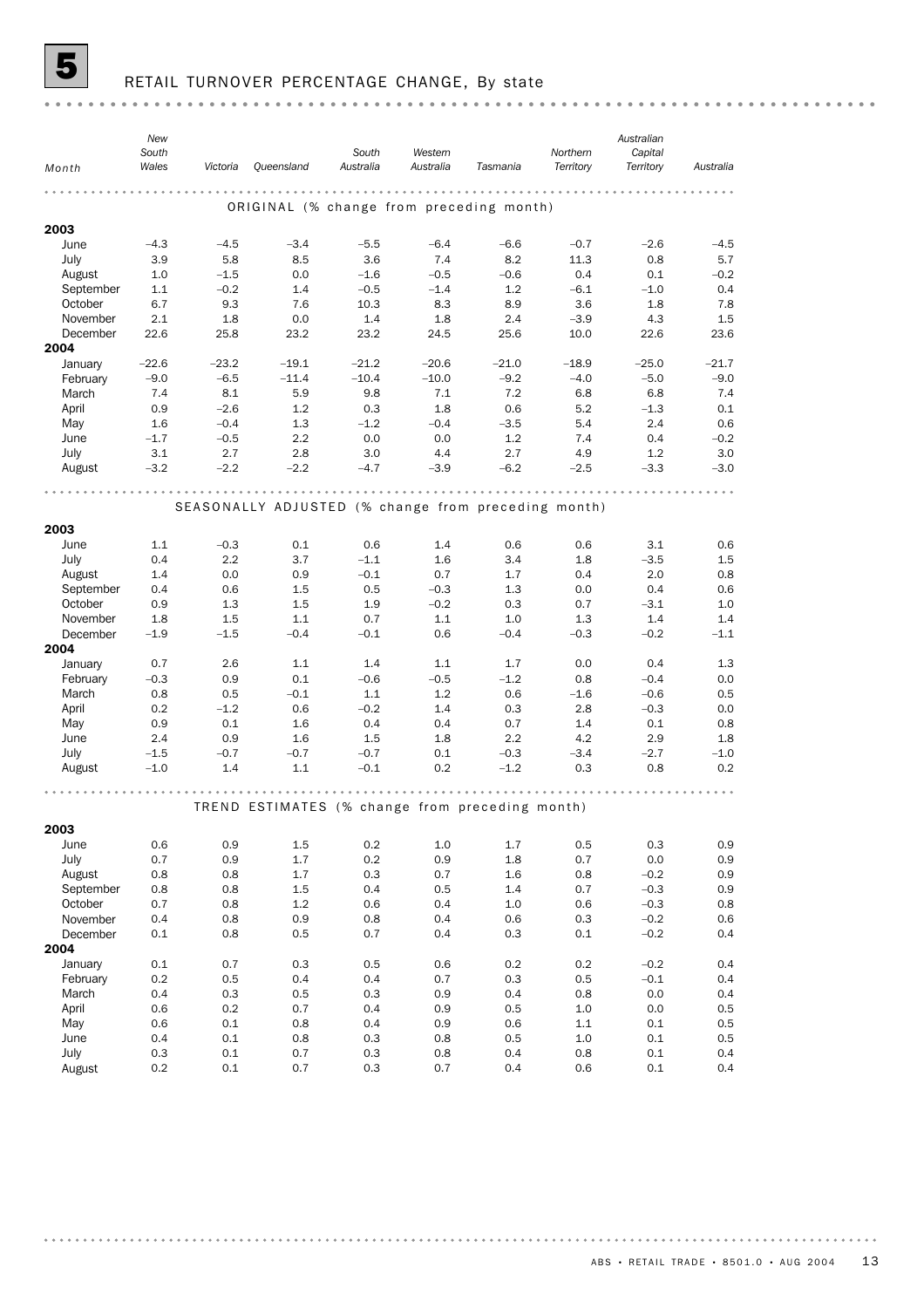|                  | Food               | Department     | Clothing and<br>soft good | Household<br>good     | Recreational<br>good             | Other          | Hospitality<br>and     |                          |
|------------------|--------------------|----------------|---------------------------|-----------------------|----------------------------------|----------------|------------------------|--------------------------|
| Month            | retailing          | stores         | retailing                 | retailing             | retailing                        | retailing      | services               | Total                    |
|                  |                    |                |                           |                       |                                  |                |                        |                          |
|                  |                    |                |                           | ORIGINAL (\$ million) |                                  |                |                        |                          |
| 2003             |                    |                |                           |                       |                                  |                |                        |                          |
| June             | 1857.6             | 410.0          | 337.9                     | 686.3                 | 183.1                            | 545.6          | 936.6                  | 4 9 5 7.1                |
| July             | 1992.2             | 387.7          | 330.3                     | 695.7                 | 216.4                            | 556.8          | 973.8                  | 5 1 5 2.8                |
| August           | 1997.9             | 368.3          | 315.2                     | 699.2                 | $^{\wedge}$ 222.9                | 566.4          | 1 0 36.1               | 5 206.0                  |
| September        | 1971.7             | 412.9          | 340.6                     | 709.5                 | $^{\wedge}$ 222.2                | 597.3          | 1 0 0 7.4              | 5 2 6 1.5                |
| October          | 2 1 2 3 . 9        | 442.1          | 367.1                     | 763.7                 | $^{\wedge}$ 216.0                | 638.8          | 1 060.3                | 5 611.9                  |
| November         | 2 097.1            | 517.9          | 387.3                     | 759.0                 | 239.8                            | 669.0          | 1 0 5 9.4              | 5 7 2 9.5<br>7 0 25.1    |
| December<br>2004 | 2 3 6 9.4          | 829.9          | 552.6                     | 923.2                 | 317.2                            | 864.1          | 1 1 68.8               |                          |
| January          | 2 188.7            | 401.0          | 374.8                     | 704.4                 | $^{\wedge}$ 198.9                | 533.2          | 1 0 3 5.5              | 5 4 3 6.5                |
| February         | 2 0 0 1.5          | 331.7          | 299.6                     | 633.3                 | 195.0                            | 516.3          | 967.5                  | 4 9 4 4 .9               |
| March            | 2 0 98.6           | 376.0          | 332.5                     | 677.5                 | 227.3                            | 554.2          | 1 0 4 3.9              | 5 3 1 0.1                |
| April            | 2 1 2 6.6          | 424.7          | 353.9                     | 635.2                 | 194.6                            | 518.6          | 1 103.9                | 5 3 5 7 . 6              |
| May              | 2 106.0            | 435.5          | 393.9                     | 679.4                 | 203.7                            | 558.6          | 1 0 6 5.5              | 5 4 4 2.6                |
| June             | 2 0 3 2.4          | 462.0          | 380.9                     | 707.1                 | 199.5                            | 533.1          | 1 0 3 5.6              | 5 3 5 0.5                |
| July             | r2 148.5           | 430.7          | 353.3                     | 744.4                 | 214.2                            | 535.5          | 1 0 8 7 .9             | r5 514.5                 |
| August           | 2 103.5            | 392.5          | 328.8                     | 705.9                 | 205.2                            | 542.8          | 1 0 58.4               | 5 3 3 7 . 1              |
|                  |                    |                |                           |                       |                                  |                |                        |                          |
|                  |                    |                |                           |                       | SEASONALLY ADJUSTED (\$ million) |                |                        |                          |
| 2003             |                    |                |                           |                       |                                  |                |                        |                          |
| June             | 1997.2             | 442.8          | 358.1                     | 703.3                 | 198.1                            | 594.0          | 984.0                  | 5 277.6                  |
| July             | 2 0 2 3 . 2        | 430.9          | 349.9                     | 695.1                 | 216.6                            | 596.5          | 988.1                  | 5 300.3                  |
| August           | 2 0 3 2.6          | 435.9          | 352.2                     | 707.5                 | 227.0                            | 591.4          | 1 0 27.5               | 5 3 7 4 . 1              |
| September        | 2 0 2 4.8          | 443.5          | 359.3                     | 719.1                 | 223.3                            | 607.0          | 1018.6                 | 5 3 9 5 .5               |
| October          | 2 047.6            | 443.4          | 359.2                     | 730.0                 | 224.3                            | 617.7          | 1 0 2 3.7              | 5 4 4 5.8                |
| November         | 2 0 8 9.5          | 447.6          | 372.1                     | 728.3                 | 231.6                            | 621.8          | 1 0 5 1.9              | 5 5 4 2.9                |
| December<br>2004 | 2075.9             | 435.6          | 366.3                     | 710.1                 | 226.9                            | 579.7          | 1 0 4 5.7              | 5 4 4 0.3                |
| January          | 2 103.9            | 452.7          | 377.4                     | 716.6                 | 213.7                            | 590.5          | 1 0 24.0               | 5478.8                   |
| February         | 2 0 9 7 .3         | 456.7          | 369.7                     | 712.3                 | 215.6                            | 579.5          | 1 0 3 1.9              | 5 4 6 3.1                |
| March            | 2 115.4            | 449.6          | 363.3                     | 711.7                 | 218.8                            | 589.3          | 1 0 5 7 .9             | 5 506.1                  |
| April            | 2 132.6            | 453.7          | 367.6                     | 697.1                 | 212.3                            | 557.2          | 1 0 9 4.8              | 5 5 1 5 . 3              |
| May              | 2 153.6            | 453.9          | 382.1                     | 716.6                 | 218.6                            | 572.9          | 1 0 68.6               | 5 5 6 6.2                |
| June             | 2 178.5            | 480.2          | 389.7                     | 724.9                 | 217.3                            | 589.0          | 1 1 18.6               | 5 698.3                  |
| July             | 2 159.3            | 473.0          | 376.4                     | 737.2                 | 214.6                            | 571.2          | 1079.4                 | 5 611.0                  |
| August           | 2 166.4            | 471.0          | 375.5                     | 718.1                 | 205.5                            | 556.3          | 1 0 6 3.8              | 5 5 5 6 . 6              |
|                  |                    |                |                           |                       |                                  |                |                        |                          |
|                  |                    |                |                           |                       | TREND ESTIMATES (\$ million)     |                |                        |                          |
| 2003             |                    |                |                           |                       |                                  |                |                        |                          |
| June             | 2 001.4            | 435.0          | 351.3                     | 699.1                 | 204.6                            | 589.1          | 995.4                  | 5 2 7 9 . 7              |
| July             | 2 009.3            | 435.7          | 352.1                     | 705.3                 | 212.5                            | 597.3          | 1 001.7                | 5 3 18.5                 |
| August           | 2 022.3            | 437.2          | 354.4                     | 711.5                 | 219.9                            | 603.7          | 1 0 1 1.3              | 5 3 6 3.7                |
| September        | 2 0 38.4           | 439.5          | 358.3                     | 716.9                 | 225.0                            | 607.1          | 1 0 2 1.5              | 5 408.1                  |
| October          | 2 054.8            | 442.2          | 362.9                     | 720.7                 | 227.0                            | 607.3          | 1 0 29.1               | 5 4 4 4.1                |
| November         | 2 0 6 9.4          | 444.6          | 366.5                     | 721.7                 | 226.3                            | 604.6          | 1 0 3 4 . 1            | 5 4 6 6.6                |
| December         | 2 082.2            | 446.2          | 368.5                     | 719.4                 | 223.5                            | 598.3          | 1 0 3 6.9              | 5474.6                   |
| 2004             |                    |                |                           |                       |                                  |                |                        |                          |
| January          | 2 0 9 4.6          | 447.9          | 369.6                     | 714.9                 | 220.4                            | 590.2          | 1 041.0                | 5478.6                   |
| February         | 2 108.0            | 450.0          | 370.5                     | 711.0                 | 218.1                            | 582.7          | 1 0 4 9.3              | 5 4 8 9.6                |
| March            | 2 121.5            | 453.4          | 371.9<br>373.9            | 709.9                 | 216.7                            | 577.9          | 1 060.8                | 5 5 1 1.9                |
| April            | 2 135.0            | 457.7          |                           | 712.1                 | 215.9                            | 575.7          | 1072.4                 | 5 5 4 2.4                |
| May              | 2 148.2            | 462.4<br>466.9 | 376.4                     | 716.0<br>720.1        | 215.4                            | 574.3<br>572.2 | 1 0 8 1.7<br>1 0 8 6.9 | 5 5 7 4 . 1<br>5 5 9 8.5 |
| June<br>July     | 2 159.4<br>2 167.7 | 470.8          | 378.6<br>380.0            | 723.7                 | 214.5<br>213.2                   | 569.6          | 1 0 8 8.5              | 5 615.4                  |
| August           | 2 174.3            | 474.2          | 381.2                     | 727.0                 | 211.5                            | 567.5          | 1086.9                 | 5 628.5                  |
|                  |                    |                |                           |                       |                                  |                |                        |                          |

 $\degree$  estimate has a relative standard error of 10% to less than 25% r revised and should be used with caution

(a) See paragraph 5 of the Explanatory Notes.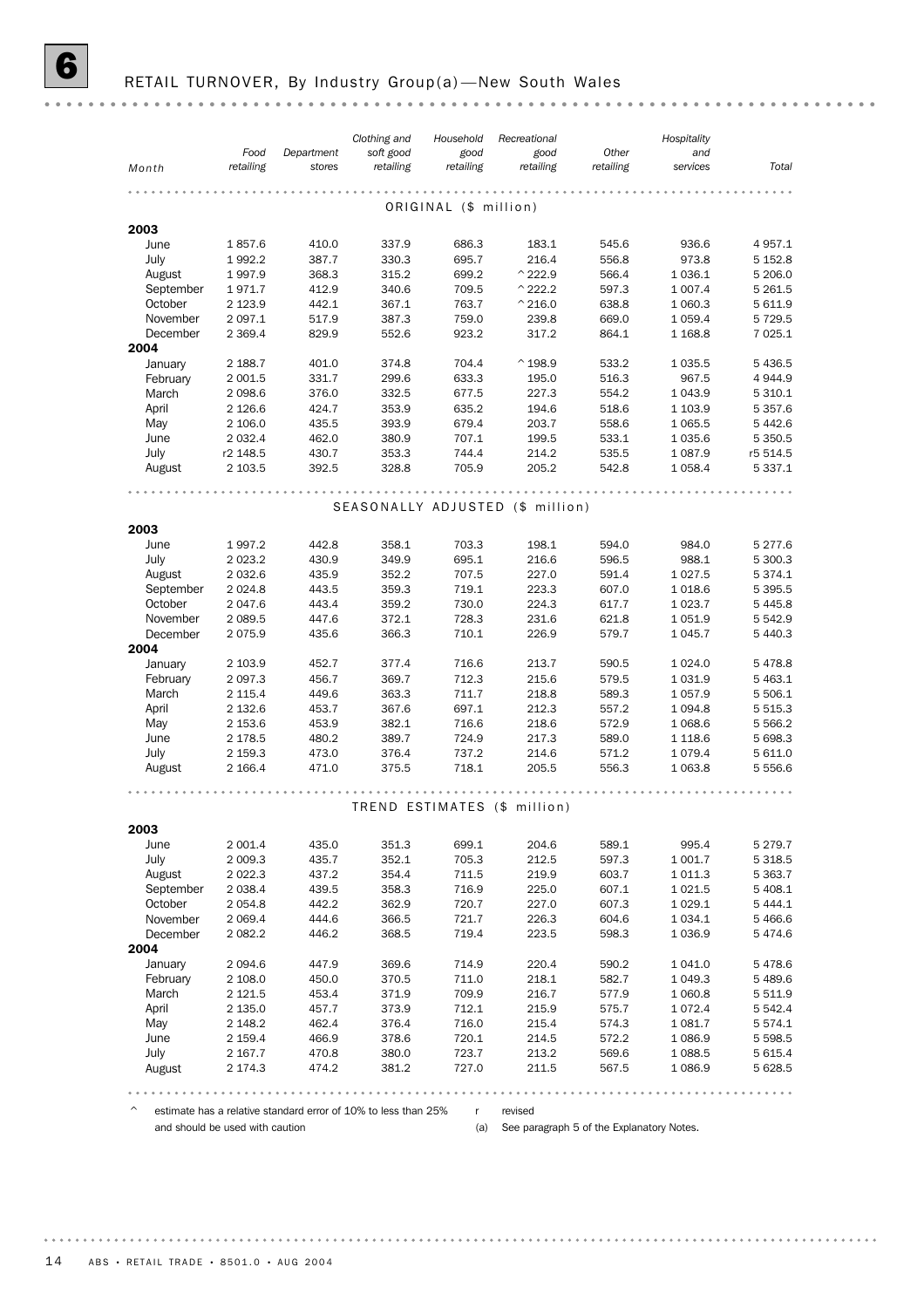| Food<br>Department<br>soft good<br>good<br>good<br>Other<br>and<br>retailing<br>retailing<br>retailing<br>retailing<br>retailing<br>stores<br>services<br>Month<br>ORIGINAL (\$ million)<br>2003<br>June<br>1410.5<br>313.5<br>249.5<br>584.2<br>126.6<br>$^{\circ}$ 350.5<br>415.8<br>1517.5<br>282.1<br>234.0<br>588.6<br>128.1<br>423.6<br>477.9<br>July<br>131.5<br>427.9<br>August<br>1 508.4<br>264.1<br>226.8<br>560.2<br>477.1<br>September<br>1 482.6<br>278.0<br>232.7<br>575.4<br>129.3<br>432.4<br>456.9<br>263.1<br>142.4<br>509.0<br>October<br>1 568.5<br>317.4<br>601.4<br>520.2<br>November<br>521.2<br>1 5 5 4 . 5<br>370.5<br>272.9<br>604.0<br>154.3<br>515.5<br>1761.6<br>370.9<br>240.6<br>707.2<br>585.3<br>December<br>600.2<br>756.0<br>2004<br>January<br>1 643.9<br>276.0<br>243.1<br>610.1<br>149.5<br>411.4<br>524.9<br>239.9<br>220.7<br>565.8<br>132.4<br>425.7<br>February<br>1 534.2<br>487.7<br>March<br>596.9<br>468.0<br>552.7<br>1 610.2<br>277.7<br>247.3<br>147.5<br>1598.5<br>278.0<br>546.3<br>136.2<br>416.1<br>505.6<br>April<br>317.3<br>May<br>429.6<br>1574.4<br>306.7<br>287.4<br>552.3<br>127.9<br>504.5<br>June<br>338.0<br>$^{\wedge}$ 273.8<br>$^{\wedge}$ 131.6<br>429.6<br>1528.7<br>576.7<br>485.7<br>446.2<br>527.1<br>July<br>r1 593.8<br>310.8<br>275.1<br>571.8<br>140.2 |             |
|------------------------------------------------------------------------------------------------------------------------------------------------------------------------------------------------------------------------------------------------------------------------------------------------------------------------------------------------------------------------------------------------------------------------------------------------------------------------------------------------------------------------------------------------------------------------------------------------------------------------------------------------------------------------------------------------------------------------------------------------------------------------------------------------------------------------------------------------------------------------------------------------------------------------------------------------------------------------------------------------------------------------------------------------------------------------------------------------------------------------------------------------------------------------------------------------------------------------------------------------------------------------------------------------------------------------------------|-------------|
|                                                                                                                                                                                                                                                                                                                                                                                                                                                                                                                                                                                                                                                                                                                                                                                                                                                                                                                                                                                                                                                                                                                                                                                                                                                                                                                                    | Total       |
|                                                                                                                                                                                                                                                                                                                                                                                                                                                                                                                                                                                                                                                                                                                                                                                                                                                                                                                                                                                                                                                                                                                                                                                                                                                                                                                                    |             |
|                                                                                                                                                                                                                                                                                                                                                                                                                                                                                                                                                                                                                                                                                                                                                                                                                                                                                                                                                                                                                                                                                                                                                                                                                                                                                                                                    |             |
|                                                                                                                                                                                                                                                                                                                                                                                                                                                                                                                                                                                                                                                                                                                                                                                                                                                                                                                                                                                                                                                                                                                                                                                                                                                                                                                                    |             |
|                                                                                                                                                                                                                                                                                                                                                                                                                                                                                                                                                                                                                                                                                                                                                                                                                                                                                                                                                                                                                                                                                                                                                                                                                                                                                                                                    |             |
|                                                                                                                                                                                                                                                                                                                                                                                                                                                                                                                                                                                                                                                                                                                                                                                                                                                                                                                                                                                                                                                                                                                                                                                                                                                                                                                                    | 3 450.6     |
|                                                                                                                                                                                                                                                                                                                                                                                                                                                                                                                                                                                                                                                                                                                                                                                                                                                                                                                                                                                                                                                                                                                                                                                                                                                                                                                                    | 3 651.7     |
|                                                                                                                                                                                                                                                                                                                                                                                                                                                                                                                                                                                                                                                                                                                                                                                                                                                                                                                                                                                                                                                                                                                                                                                                                                                                                                                                    | 3 595.9     |
|                                                                                                                                                                                                                                                                                                                                                                                                                                                                                                                                                                                                                                                                                                                                                                                                                                                                                                                                                                                                                                                                                                                                                                                                                                                                                                                                    | 3 5 8 7 . 3 |
|                                                                                                                                                                                                                                                                                                                                                                                                                                                                                                                                                                                                                                                                                                                                                                                                                                                                                                                                                                                                                                                                                                                                                                                                                                                                                                                                    | 3 9 2 1.9   |
|                                                                                                                                                                                                                                                                                                                                                                                                                                                                                                                                                                                                                                                                                                                                                                                                                                                                                                                                                                                                                                                                                                                                                                                                                                                                                                                                    | 3992.9      |
|                                                                                                                                                                                                                                                                                                                                                                                                                                                                                                                                                                                                                                                                                                                                                                                                                                                                                                                                                                                                                                                                                                                                                                                                                                                                                                                                    | 5 0 2 1.7   |
|                                                                                                                                                                                                                                                                                                                                                                                                                                                                                                                                                                                                                                                                                                                                                                                                                                                                                                                                                                                                                                                                                                                                                                                                                                                                                                                                    | 3858.8      |
|                                                                                                                                                                                                                                                                                                                                                                                                                                                                                                                                                                                                                                                                                                                                                                                                                                                                                                                                                                                                                                                                                                                                                                                                                                                                                                                                    | 3 606.3     |
|                                                                                                                                                                                                                                                                                                                                                                                                                                                                                                                                                                                                                                                                                                                                                                                                                                                                                                                                                                                                                                                                                                                                                                                                                                                                                                                                    | 3 900.2     |
|                                                                                                                                                                                                                                                                                                                                                                                                                                                                                                                                                                                                                                                                                                                                                                                                                                                                                                                                                                                                                                                                                                                                                                                                                                                                                                                                    | 3798.0      |
|                                                                                                                                                                                                                                                                                                                                                                                                                                                                                                                                                                                                                                                                                                                                                                                                                                                                                                                                                                                                                                                                                                                                                                                                                                                                                                                                    | 3 7 8 2.7   |
|                                                                                                                                                                                                                                                                                                                                                                                                                                                                                                                                                                                                                                                                                                                                                                                                                                                                                                                                                                                                                                                                                                                                                                                                                                                                                                                                    | 3 7 64.1    |
|                                                                                                                                                                                                                                                                                                                                                                                                                                                                                                                                                                                                                                                                                                                                                                                                                                                                                                                                                                                                                                                                                                                                                                                                                                                                                                                                    | r3 865.0    |
| August<br>1 553.7<br>273.6<br>266.3<br>593.4<br>137.7<br>449.5<br>505.2                                                                                                                                                                                                                                                                                                                                                                                                                                                                                                                                                                                                                                                                                                                                                                                                                                                                                                                                                                                                                                                                                                                                                                                                                                                            | 3 7 7 9.4   |
|                                                                                                                                                                                                                                                                                                                                                                                                                                                                                                                                                                                                                                                                                                                                                                                                                                                                                                                                                                                                                                                                                                                                                                                                                                                                                                                                    |             |
|                                                                                                                                                                                                                                                                                                                                                                                                                                                                                                                                                                                                                                                                                                                                                                                                                                                                                                                                                                                                                                                                                                                                                                                                                                                                                                                                    |             |
| SEASONALLY ADJUSTED (\$ million)                                                                                                                                                                                                                                                                                                                                                                                                                                                                                                                                                                                                                                                                                                                                                                                                                                                                                                                                                                                                                                                                                                                                                                                                                                                                                                   |             |
| 2003                                                                                                                                                                                                                                                                                                                                                                                                                                                                                                                                                                                                                                                                                                                                                                                                                                                                                                                                                                                                                                                                                                                                                                                                                                                                                                                               |             |
| June<br>1 514.7<br>315.6<br>255.4<br>593.8<br>143.4<br>394.8<br>447.2                                                                                                                                                                                                                                                                                                                                                                                                                                                                                                                                                                                                                                                                                                                                                                                                                                                                                                                                                                                                                                                                                                                                                                                                                                                              | 3 664.9     |
| July<br>1539.1<br>315.0<br>248.3<br>600.9<br>134.8<br>437.2<br>470.7                                                                                                                                                                                                                                                                                                                                                                                                                                                                                                                                                                                                                                                                                                                                                                                                                                                                                                                                                                                                                                                                                                                                                                                                                                                               | 3746.0      |
| 321.6<br>581.0<br>138.5<br>449.2<br>471.4<br>1 534.0<br>250.8<br>August                                                                                                                                                                                                                                                                                                                                                                                                                                                                                                                                                                                                                                                                                                                                                                                                                                                                                                                                                                                                                                                                                                                                                                                                                                                            | 3746.6      |
| September<br>1538.6<br>316.1<br>250.3<br>590.9<br>138.0<br>451.9<br>481.5                                                                                                                                                                                                                                                                                                                                                                                                                                                                                                                                                                                                                                                                                                                                                                                                                                                                                                                                                                                                                                                                                                                                                                                                                                                          | 3 767.3     |
| 323.6<br>588.1<br>144.9<br>478.4<br>October<br>1 5 2 2.0<br>255.6<br>504.1                                                                                                                                                                                                                                                                                                                                                                                                                                                                                                                                                                                                                                                                                                                                                                                                                                                                                                                                                                                                                                                                                                                                                                                                                                                         | 3816.8      |
| 578.4<br>November<br>1 551.4<br>324.7<br>260.9<br>149.7<br>481.7<br>525.9                                                                                                                                                                                                                                                                                                                                                                                                                                                                                                                                                                                                                                                                                                                                                                                                                                                                                                                                                                                                                                                                                                                                                                                                                                                          | 3872.7      |
| December<br>1 531.2<br>312.2<br>148.0<br>470.4<br>257.0<br>584.9<br>510.0                                                                                                                                                                                                                                                                                                                                                                                                                                                                                                                                                                                                                                                                                                                                                                                                                                                                                                                                                                                                                                                                                                                                                                                                                                                          | 3813.8      |
| 2004                                                                                                                                                                                                                                                                                                                                                                                                                                                                                                                                                                                                                                                                                                                                                                                                                                                                                                                                                                                                                                                                                                                                                                                                                                                                                                                               |             |
| January<br>1586.6<br>317.8<br>264.6<br>609.3<br>145.7<br>464.1<br>524.3                                                                                                                                                                                                                                                                                                                                                                                                                                                                                                                                                                                                                                                                                                                                                                                                                                                                                                                                                                                                                                                                                                                                                                                                                                                            | 3 9 1 2.4   |
| February<br>1 604.2<br>326.1<br>275.0<br>609.2<br>150.7<br>467.8<br>515.7                                                                                                                                                                                                                                                                                                                                                                                                                                                                                                                                                                                                                                                                                                                                                                                                                                                                                                                                                                                                                                                                                                                                                                                                                                                          | 3 948.7     |
| 622.3<br>488.3<br>527.2<br>March<br>1 596.4<br>321.8<br>256.3<br>154.4                                                                                                                                                                                                                                                                                                                                                                                                                                                                                                                                                                                                                                                                                                                                                                                                                                                                                                                                                                                                                                                                                                                                                                                                                                                             | 3 966.7     |
| April<br>328.3<br>269.1<br>149.7<br>456.0<br>513.4<br>1612.6<br>591.6                                                                                                                                                                                                                                                                                                                                                                                                                                                                                                                                                                                                                                                                                                                                                                                                                                                                                                                                                                                                                                                                                                                                                                                                                                                              | 3 9 20.7    |
| 323.7<br>583.4<br>142.4<br>1 616.3<br>274.7<br>461.9<br>523.0<br>May                                                                                                                                                                                                                                                                                                                                                                                                                                                                                                                                                                                                                                                                                                                                                                                                                                                                                                                                                                                                                                                                                                                                                                                                                                                               | 3925.2      |
| June<br>1 625.3<br>333.3<br>280.3<br>581.3<br>144.2<br>477.3<br>520.1                                                                                                                                                                                                                                                                                                                                                                                                                                                                                                                                                                                                                                                                                                                                                                                                                                                                                                                                                                                                                                                                                                                                                                                                                                                              | 3 961.8     |
| July<br>1 593.5<br>340.4<br>289.8<br>587.3<br>145.9<br>469.9<br>508.7                                                                                                                                                                                                                                                                                                                                                                                                                                                                                                                                                                                                                                                                                                                                                                                                                                                                                                                                                                                                                                                                                                                                                                                                                                                              | 3 9 3 5.6   |
| 1612.6<br>337.8<br>297.1<br>614.5<br>147.7<br>466.9<br>513.0<br>August                                                                                                                                                                                                                                                                                                                                                                                                                                                                                                                                                                                                                                                                                                                                                                                                                                                                                                                                                                                                                                                                                                                                                                                                                                                             | 3989.6      |
|                                                                                                                                                                                                                                                                                                                                                                                                                                                                                                                                                                                                                                                                                                                                                                                                                                                                                                                                                                                                                                                                                                                                                                                                                                                                                                                                    |             |
| TREND ESTIMATES (\$ million)                                                                                                                                                                                                                                                                                                                                                                                                                                                                                                                                                                                                                                                                                                                                                                                                                                                                                                                                                                                                                                                                                                                                                                                                                                                                                                       |             |
| 2003                                                                                                                                                                                                                                                                                                                                                                                                                                                                                                                                                                                                                                                                                                                                                                                                                                                                                                                                                                                                                                                                                                                                                                                                                                                                                                                               |             |
| 315.3<br>253.2<br>589.2<br>141.7<br>412.1<br>453.2<br>June<br>1 5 2 4 . 6                                                                                                                                                                                                                                                                                                                                                                                                                                                                                                                                                                                                                                                                                                                                                                                                                                                                                                                                                                                                                                                                                                                                                                                                                                                          | 3 689.7     |
| July<br>317.0<br>252.4<br>140.5<br>427.3<br>463.5<br>1 528.5<br>591.5                                                                                                                                                                                                                                                                                                                                                                                                                                                                                                                                                                                                                                                                                                                                                                                                                                                                                                                                                                                                                                                                                                                                                                                                                                                              | 3 7 2 1.3   |
| 318.6<br>251.6<br>590.2<br>140.0<br>444.2<br>476.1<br>August<br>1 530.9                                                                                                                                                                                                                                                                                                                                                                                                                                                                                                                                                                                                                                                                                                                                                                                                                                                                                                                                                                                                                                                                                                                                                                                                                                                            | 3 7 5 1.7   |
| 458.6<br>489.0<br>September<br>1 534.0<br>319.5<br>252.6<br>587.5<br>140.8                                                                                                                                                                                                                                                                                                                                                                                                                                                                                                                                                                                                                                                                                                                                                                                                                                                                                                                                                                                                                                                                                                                                                                                                                                                         | 3 780.6     |
| October<br>1539.8<br>319.9<br>255.0<br>586.7<br>142.8<br>468.5<br>501.2                                                                                                                                                                                                                                                                                                                                                                                                                                                                                                                                                                                                                                                                                                                                                                                                                                                                                                                                                                                                                                                                                                                                                                                                                                                            | 3810.6      |
| 319.8<br>258.0<br>589.4<br>473.6<br>510.9<br>November<br>1 549.6<br>145.7                                                                                                                                                                                                                                                                                                                                                                                                                                                                                                                                                                                                                                                                                                                                                                                                                                                                                                                                                                                                                                                                                                                                                                                                                                                          | 3 842.4     |
| December<br>1562.6<br>319.8<br>260.8<br>595.1<br>148.3<br>474.7<br>517.5                                                                                                                                                                                                                                                                                                                                                                                                                                                                                                                                                                                                                                                                                                                                                                                                                                                                                                                                                                                                                                                                                                                                                                                                                                                           | 3873.6      |
| 2004                                                                                                                                                                                                                                                                                                                                                                                                                                                                                                                                                                                                                                                                                                                                                                                                                                                                                                                                                                                                                                                                                                                                                                                                                                                                                                                               |             |
| 262.9<br>601.0<br>149.8<br>521.0<br>January<br>1578.0<br>320.1<br>473.2                                                                                                                                                                                                                                                                                                                                                                                                                                                                                                                                                                                                                                                                                                                                                                                                                                                                                                                                                                                                                                                                                                                                                                                                                                                            | 3 901.5     |
| February<br>1 593.1<br>321.2<br>264.6<br>603.7<br>150.0<br>471.3<br>522.0                                                                                                                                                                                                                                                                                                                                                                                                                                                                                                                                                                                                                                                                                                                                                                                                                                                                                                                                                                                                                                                                                                                                                                                                                                                          | 3922.8      |
| March<br>323.2<br>602.3<br>149.3<br>469.6<br>521.2<br>1 604.1<br>266.9                                                                                                                                                                                                                                                                                                                                                                                                                                                                                                                                                                                                                                                                                                                                                                                                                                                                                                                                                                                                                                                                                                                                                                                                                                                             | 3 935.2     |
| April<br>598.4<br>1609.9<br>326.2<br>270.5<br>148.2<br>468.9<br>519.8                                                                                                                                                                                                                                                                                                                                                                                                                                                                                                                                                                                                                                                                                                                                                                                                                                                                                                                                                                                                                                                                                                                                                                                                                                                              | 3 941.8     |
| May<br>329.5<br>275.4<br>594.0<br>147.1<br>468.9<br>518.5<br>1 612.2                                                                                                                                                                                                                                                                                                                                                                                                                                                                                                                                                                                                                                                                                                                                                                                                                                                                                                                                                                                                                                                                                                                                                                                                                                                               | 3 946.0     |
| 468.8<br>June<br>1612.8<br>332.6<br>281.1<br>591.6<br>146.1<br>516.8                                                                                                                                                                                                                                                                                                                                                                                                                                                                                                                                                                                                                                                                                                                                                                                                                                                                                                                                                                                                                                                                                                                                                                                                                                                               | 3 950.1     |
| July<br>1612.3<br>335.5<br>286.7<br>591.3<br>145.5<br>468.8<br>514.8                                                                                                                                                                                                                                                                                                                                                                                                                                                                                                                                                                                                                                                                                                                                                                                                                                                                                                                                                                                                                                                                                                                                                                                                                                                               | 3954.9      |
| 592.8<br>468.4<br>August<br>1 611.1<br>337.8<br>291.8<br>145.0<br>513.3                                                                                                                                                                                                                                                                                                                                                                                                                                                                                                                                                                                                                                                                                                                                                                                                                                                                                                                                                                                                                                                                                                                                                                                                                                                            | 3 960.3     |

 $\degree$  estimate has a relative standard error of 10% to less than 25% r revised and should be used with caution

(a) See paragraph 5 of the Explanatory Notes.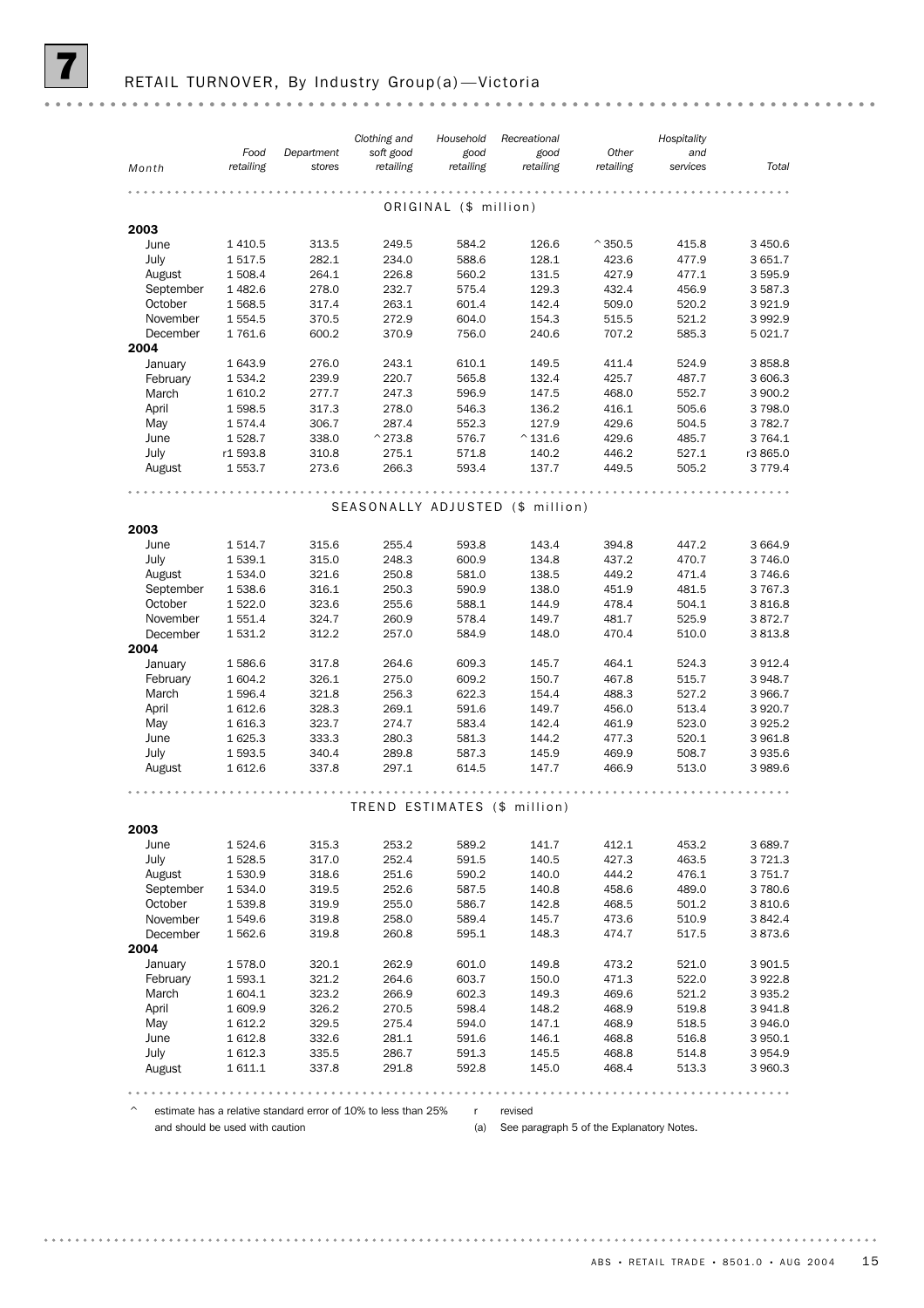|                      | Food                    | Department     | Clothing and<br>soft good        | Household<br>good     | Recreational<br>good                   | Other          | Hospitality<br>and |                        |
|----------------------|-------------------------|----------------|----------------------------------|-----------------------|----------------------------------------|----------------|--------------------|------------------------|
| Month                | retailing               | stores         | retailing                        | retailing             | retailing                              | retailing      | services           | Total                  |
|                      |                         |                |                                  |                       |                                        |                |                    |                        |
|                      |                         |                |                                  | ORIGINAL (\$ million) |                                        |                |                    |                        |
| 2003                 |                         |                |                                  |                       |                                        |                |                    |                        |
| June                 | 1 1 0 5.7               | 201.8          | 202.3                            | 406.4                 | $^{\circ}$ 106.0                       | 294.8          | 443.7              | 2 760.8                |
| July                 | 1 2 1 6 .0              | 204.8          | 213.6                            | 430.1                 | 123.1                                  | 309.9          | 496.9              | 2 9 9 4.4              |
| August<br>September  | 1 2 1 1 . 1<br>1 1 98.9 | 192.6<br>216.8 | 198.4<br>230.1                   | 434.2<br>450.8        | $^{\wedge}$ 123.1<br>$^{\wedge}$ 126.6 | 317.9<br>312.7 | 516.1<br>499.7     | 2 9 9 3.4<br>3 0 3 5.7 |
| October              | 1 297.7                 | 229.6          | 237.8                            | 455.1                 | $^{\circ}$ 137.7                       | 331.1          | 577.3              | 3 2 6 6 .3             |
| November             | 1 247.9                 | 261.2          | 226.8                            | 471.2                 | $^{\wedge}$ 140.1                      | 351.9          | 567.8              | 3 2 6 6.9              |
| December             | 1 4 1 7 .5              | 415.9          | 316.0                            | 553.7                 | $^{\wedge}$ 198.3                      | 481.2          | 641.1              | 4 0 23.6               |
| 2004                 |                         |                |                                  |                       |                                        |                |                    |                        |
| January              | 1 3 4 9.1               | 212.5          | 233.8                            | 449.4                 | $^{\wedge}$ 137.5                      | 302.1          | 569.9              | 3 2 5 4 . 3            |
| February             | 1 2 1 7 .9              | 170.4          | 172.6                            | 413.5                 | $^{\wedge}$ 119.8                      | 279.9          | 507.6              | 2881.7                 |
| March                | 1 2 8 0.2               | 190.4          | 188.5                            | 443.2                 | $^{\wedge}$ 125.1                      | 303.2          | 522.2              | 3 0 5 2.7              |
| April                | 1 303.6                 | 213.1          | 202.6                            | 414.7                 | $^{\wedge}$ 130.2                      | 313.5          | 510.4              | 3 0 8 8.2              |
| May                  | 1 273.1                 | 213.9          | 217.6                            | 437.5                 | $^{\circ}$ 134.7                       | 331.3          | 520.9              | 3 1 2 9 . 0            |
| June<br>July         | 1 2 6 6.5<br>r1 341.4   | 241.8<br>233.2 | 238.9<br>233.8                   | 461.2<br>461.7        | $^{\wedge}$ 139.1<br>$^{\wedge}$ 147.4 | 341.6<br>348.2 | 508.7<br>520.3     | 3 197.9<br>r3 286.0    |
| August               | 1 302.3                 | 212.0          | 216.4                            | 456.9                 | $^{\wedge}$ 136.7                      | 368.3          | 522.0              | 3 2 1 4.6              |
|                      |                         |                |                                  |                       |                                        |                |                    |                        |
|                      |                         |                |                                  |                       |                                        |                |                    |                        |
|                      |                         |                | SEASONALLY ADJUSTED (\$ million) |                       |                                        |                |                    |                        |
| 2003                 |                         |                |                                  |                       |                                        |                |                    |                        |
| June                 | 1 170.0                 | 214.0          | 214.5                            | 415.4                 | 116.1                                  | 315.5          | 472.7              | 2918.2                 |
| July                 | 1 211.3                 | 220.7          | 221.7                            | 431.2                 | 124.8                                  | 317.2          | 500.6              | 3 0 2 7 .5             |
| August               | 1 2 1 9.5               | 221.6          | 216.4                            | 437.8                 | 127.3                                  | 324.4          | 507.1              | 3 0 5 4 . 1            |
| September            | 1 2 3 2.8               | 224.8          | 221.3                            | 453.9                 | 129.0                                  | 330.4          | 508.9              | 3 101.1                |
| October              | 1 2 5 1 . 2             | 228.4          | 220.4                            | 443.2                 | 133.1                                  | 323.0          | 547.3              | 3 146.7                |
| November<br>December | 1 2 68.2                | 228.7<br>222.4 | 220.0                            | 449.5                 | 138.0                                  | 330.9          | 546.8              | 3 182.1                |
| 2004                 | 1 272.1                 |                | 214.8                            | 437.3                 | 141.6                                  | 329.4          | 550.3              | 3 167.9                |
| January              | 1 291.9                 | 230.6          | 218.2                            | 449.3                 | 131.6                                  | 323.1          | 558.1              | 3 202.8                |
| February             | 1 300.6                 | 235.6          | 219.0                            | 450.5                 | 131.5                                  | 321.0          | 548.7              | 3 206.9                |
| March                | 1 282.6                 | 231.7          | 219.6                            | 459.9                 | 135.0                                  | 327.1          | 546.9              | 3 202.7                |
| April                | 1 2 9 9.4               | 232.9          | 219.7                            | 460.7                 | 140.8                                  | 339.2          | 527.8              | 3 2 2 0.4              |
| May                  | 1 301.5                 | 238.1          | 229.6                            | 464.8                 | 149.8                                  | 343.3          | 544.8              | 3 2 7 2.0              |
| June                 | 1 3 2 2.7               | 244.6          | 250.1                            | 467.0                 | 151.5                                  | 351.4          | 535.6              | 3 3 2 2.9              |
| July                 | 1 3 2 3 . 4             | 248.6          | 238.8                            | 461.8                 | 149.1                                  | 362.6          | 515.4              | 3 299.6                |
| August               | 1 3 3 9.4               | 249.3          | 241.7                            | 459.3                 | 138.8                                  | 379.2          | 528.6              | 3 3 3 6.4              |
|                      |                         |                |                                  |                       |                                        |                |                    |                        |
|                      |                         |                | TREND ESTIMATES (\$ million)     |                       |                                        |                |                    |                        |
| 2003                 |                         |                |                                  |                       |                                        |                |                    |                        |
| June                 | 1 189.4                 | 217.6          | 216.9                            | 415.0                 | 117.7                                  | 315.8          | 483.7              | 2956.1                 |
| July                 | 1 203.6                 | 219.6          | 218.2                            | 427.0                 | 122.1                                  | 319.6          | 495.1              | 3 0 0 5.2              |
| August               | 1 2 1 9 . 2             | 221.8          | 219.0                            | 437.0                 | 126.7                                  | 323.3          | 508.1              | 3 0 5 4.8              |
| September            | 1 2 3 5.5               | 223.9          | 219.4                            | 443.4                 | 130.9                                  | 325.9          | 521.9              | 3 100.4                |
| October              | 1 250.9                 | 225.9          | 219.4                            | 446.3                 | 133.8                                  | 327.1          | 535.0              | 3 1 3 8.4              |
| November             | 1 2 6 4 . 2             | 227.4          | 218.7                            | 446.8                 | 135.1                                  | 327.0          | 545.2              | 3 165.6                |
| December             | 1 274.0                 | 228.4          | 217.6                            | 447.1                 | 135.2                                  | 325.9          | 550.9              | 3 181.8                |
| 2004<br>January      |                         |                |                                  |                       |                                        |                |                    |                        |
| February             | 1 2 8 0.8<br>1 2 8 6.2  | 229.5<br>231.0 | 217.1<br>218.2                   | 448.9<br>452.4        | 135.2<br>136.3                         | 325.3<br>326.2 | 552.4<br>550.3     | 3 192.9<br>3 204.8     |
| March                | 1 291.5                 | 233.2          | 221.4                            | 456.7                 | 138.5                                  | 329.8          | 545.5              | 3 2 2 0 . 3            |
| April                | 1 2 9 8.2               | 236.2          | 226.2                            | 460.4                 | 141.5                                  | 336.3          | 540.2              | 3 241.3                |
| May                  | 1 306.7                 | 239.5          | 231.6                            | 462.7                 | 144.5                                  | 344.7          | 535.3              | 3 2 6 5 . 8            |
| June                 | 1 3 1 6 .0              | 242.8          | 236.7                            | 463.7                 | 146.6                                  | 353.7          | 531.0              | 3 2 9 0.5              |
| July                 | 1 3 2 4 .8              | 246.0          | 241.0                            | 463.9                 | 147.7                                  | 362.4          | 527.3              | 3 3 1 3 . 8            |
| August               | 1 3 3 3 . 2             | 248.7          | 244.4                            | 463.5                 | 147.8                                  | 370.1          | 524.7              | 3 3 3 6 . 7            |

 $\degree$  estimate has a relative standard error of 10% to less than 25% and should be used with caution

r revised (a) See paragraph 5 of the Explanatory Notes.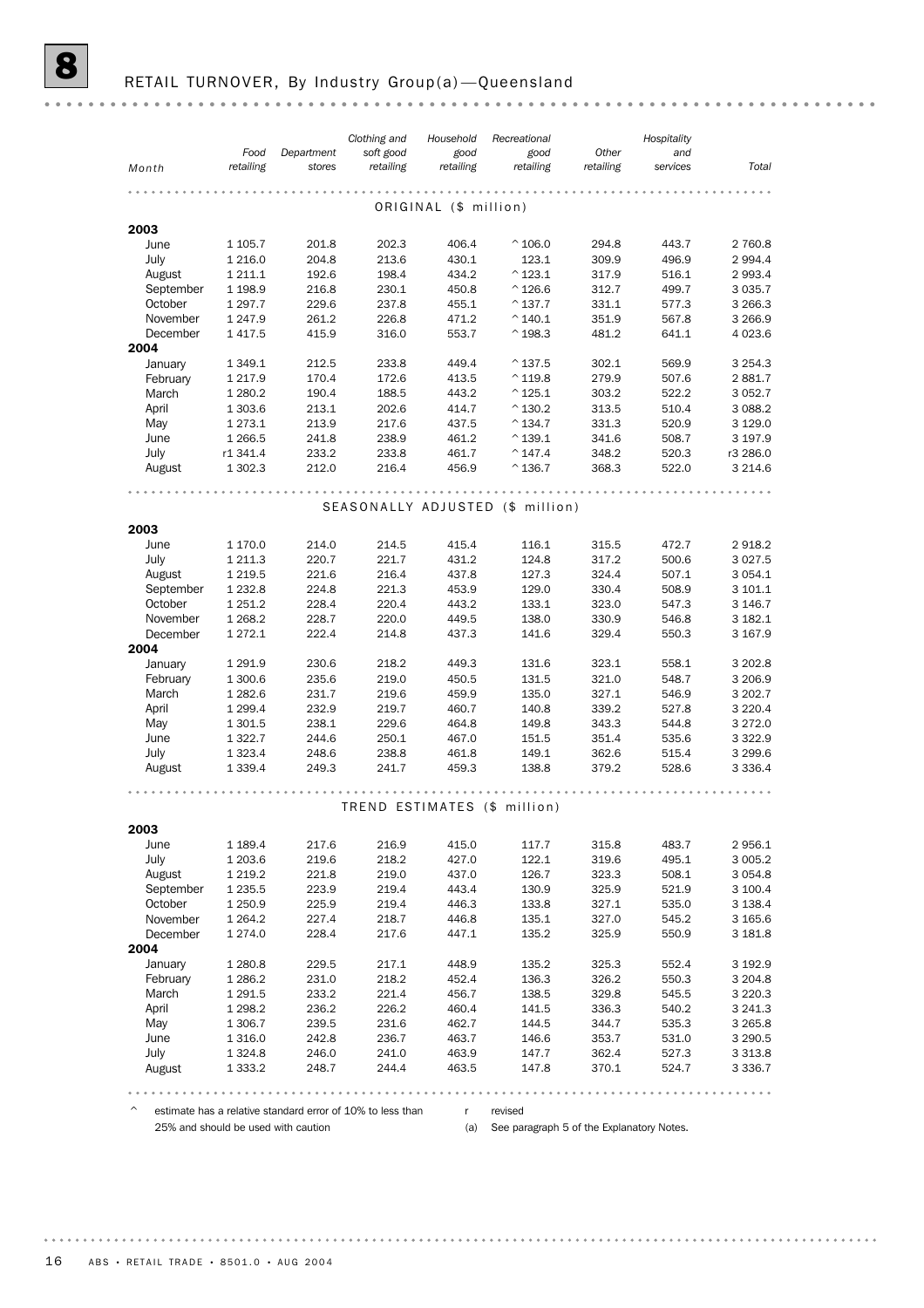#### RETAIL TURNOVER, By Industry Group(a)-South Australia

*Clothing and Hospitality Recreational Household Food Other Department soft good good good and Month retailing retailing retailing retailing retailing stores services Total* ORIGINAL (\$ million) **2003**<br>June June 428.9 103.5 56.2 166.4 ^28.4 122.7 177.2 1 083.3 July 456.0 102.2 52.6 166.9 31.9 119.3 192.9 1 121.9 August 452.7 90.5 49.0 170.7 28.9 117.2 195.0 1 104.0 September 438.0 94.0 49.9 168.8 ^29.2 121.7 197.3 1 098.9 October 483.8 108.1 62.4 180.6 <sup>^</sup>33.2 131.2 212.5 1 211.9 November 472.6 128.3 64.6 183.3 35.5 139.3 205.8 1 229.4 December 533.8 192.8 81.0 226.2 58.2 184.1 238.3 1 514.6 2004 January 491.0 99.1 59.3 185.8 35.3 113.6 209.9 1 194.0 February 447.9 81.9 45.8 163.0 32.3 106.2 192.2 1 069.3 March 480.4 95.1 56.8 178.2 37.7 117.1 209.1 1 174.6 April 487.8 106.6 62.3 166.5 ^38.2 113.4 203.2 1 178.1 May 476.2 105.5 62.3 166.5 35.5 116.4 201.3 1 163.6 June 463.0 112.6 ^63.5 180.6 ^36.2 116.6 190.8 1 163.3 July r501.0 108.9 ^60.8 178.1 ^39.2 114.4 196.1 r1 198.4 August 476.7 96.4 ^57.4 171.2 ^35.7 115.7 189.2 1 142.2 SEASONALLY ADJUSTED (\$ million) 2003 June 466.2 107.8 57.3 170.2 32.7 130.8 194.5 1 159.5 July 456.9 109.0 54.6 170.4 33.6 124.3 197.6 1 146.6 August 458.9 105.8 54.5 172.6 32.5 121.9 199.3 1 145.6 September 455.4 108.5 56.0 175.1 31.7 123.7 200.7 1 151.0 October 465.5 111.2 58.9 172.8 33.1 128.3 203.4 1 173.2 November 469.2 108.3 60.4 176.3 34.3 131.2 201.6 1 181.3 December 467.6 105.8 58.7 176.2 36.1 134.3 201.9 1 180.5 2004 February 477.5 110.7 60.4 184.6 30.3 110.9 202.0 1189.0<br>February 479.2 112.3 58.1 181.9 35.6 119.9 202.0 1189.0 January 477.5 110.7 60.4 184.8 36.3 123.8 203.2 1 196.6 March 481.2 109.0 59.4 186.3 37.3 122.2 206.3 1 201.8 April 482.7 111.8 60.6 179.5 40.4 117.2 206.6 1 199.0 May 485.1 111.3 61.1 175.4 39.9 118.5 212.8 1 204.1 June 493.0 114.2 63.6 180.0 40.9 122.3 208.3 1 222.4 July 497.3 113.8 62.8 179.1 41.1 119.8 199.9 1 213.7 August 494.1 116.9 66.9 174.3 40.4 121.7 198.1 1 212.4 TREND ESTIMATES (\$ million) 2003 June 461.0 107.3 56.0 169.0 32.9 127.5 196.0 1 149.6 July 460.2 107.8 55.9 170.6 32.7 126.7 197.5 1 151.4 August 459.8 108.1 56.2 171.9 32.7 126.4 199.1 1 154.3 September 460.7 108.3 56.9 173.3 32.9 126.8 200.5 1 159.3 October 463.0 108.5 57.8 174.9 33.4 127.6 201.5 1 166.8 November 466.7 108.8 58.6 177.0 34.1 128.3 202.0 1 175.6<br>December 470.9 109.1 59.2 179.2 35.0 127.9 202.4 1 183.7 December 470.9 109.1 59.2 179.2 35.0 127.9 202.4 1 183.7 2004 January 474.7 109.5 59.4 181.0 36.0 126.1 203.3 1 190.0 February 478.1 110.0 59.5 182.1 37.0 123.4 204.7 1 194.8 March 481.2 110.6 59.8 182.1 38.0 121.0 206.2 1 199.0 الماء المسلم المسلم بن المسلم المسلم المسلم المسلم المسلم بن المسلم المسلم المسلم المسلم المسلم بن المسلم المس<br>112.4 112.4 161.6 179.6 39.8 119.5 206.9 1 207.5 April 484.4 111.5 60.5 181.1 39.0 119.7 207.1 1 203.2 June 490.8 113.4 62.8 178.3 40.5 119.8 205.8 1 211.4 July 493.5 114.4 64.0 177.0 41.0 120.4 204.1 1 214.6 August 495.9 115.3 65.1 176.2 41.3 120.9 202.3 1 218.0 

estimate has a relative standard error of 10% to less than 25%

r revised

and should be used with caution

(a) See paragraph 5 of the Explanatory Notes.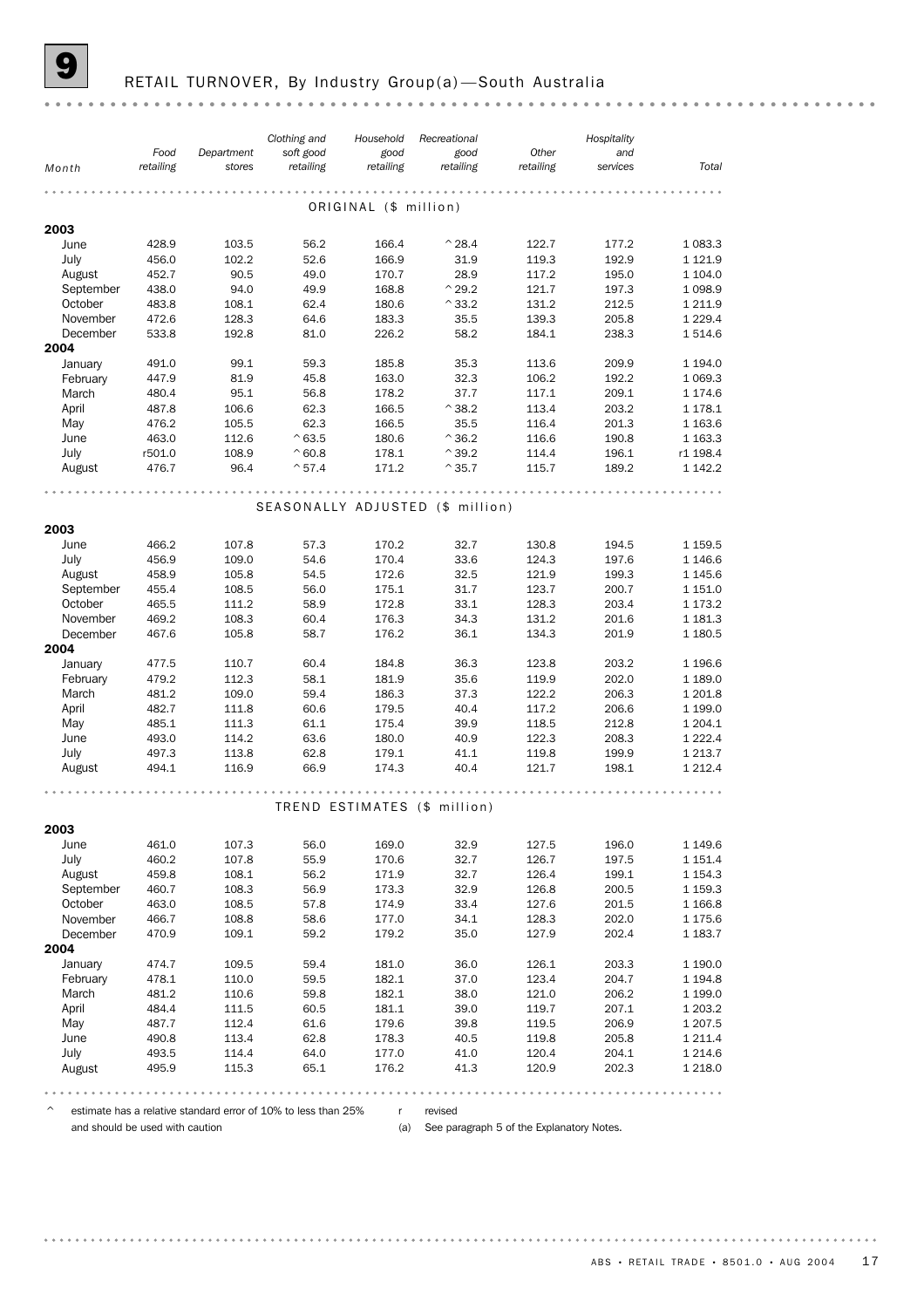#### RETAIL TURNOVER, By Industry Group(a)-Western Australia

*Clothing and Hospitality Recreational Household Food Other Department soft good good good and Month retailing retailing retailing retailing retailing stores services Total* ORIGINAL (\$ million) 2003 June 614.0 122.6 79.6 211.3 ^62.9 ^134.7 166.6 1 391.7 July 665.2 119.2 83.6 234.6 ^72.2 129.9 190.1 1 494.9 August 663.2 108.6 77.2 236.2 ^78.0 130.7 193.5 1 487.3 September 644.8 114.8 77.4 231.9 ^69.0 136.7 192.1 1 466.7 October 675.6 130.7 84.1 266.9 ^73.9 ^148.2 209.0 1 588.5 November 670.2 150.1 87.2 270.5 ^78.9 ^152.5 207.3 1 616.7 December 792.9 229.8 118.2 313.8 ^115.5 ^217.2 225.4 2 012.7 2004 January 698.0 115.0 87.8 265.1 ^84.7 142.4 205.2 1 598.3 February 643.4 96.2 69.2 222.0 ^76.4 139.9 190.5 1 437.7 March 681.3 109.3 78.2 242.0 ^79.6 145.8 203.3 1 539.5 April 707.9 124.5 83.1 233.6 ^73.8 144.5 200.0 1 567.5 May 683.2 126.3 84.7 251.1 ^74.5 148.0 192.9 1 560.8 June 667.9 131.3 85.6 268.9 ^75.3 145.5 185.5 1 560.0 July r705.4 128.4 84.3 276.5 ^76.0 154.8 202.7 r1 628.1 August 688.0 111.8 79.1 263.7 ^76.0 149.3 196.5 1 564.5 SEASONALLY ADJUSTED (\$ million) 2003 <table>\n<tbody>\n<tr>\n<th>June</th>\n<th>670.4</th>\n<th>131.0</th>\n<th>81.6</th>\n<th>222.3</th>\n<th>68.9</th>\n<th>148.7</th>\n<th>187.4</th>\n<th>1510.3</th>\n</tr>\n<tr>\n<td>July</td>\n<td>674.5</td>\n<td>130.4</td>\n<td>88.1</td>\n<td>235.0</td>\n<td>74.7</td>\n<td>136.6</td>\n<td>194.9</td>\n<td>1534.2</td>\n</tr>\n</tbody>\n</table> July 674.5 130.4 88.1 235.0 74.7 136.6 194.9 1 534.2 August 674.5 128.9 83.3 243.6 77.8 138.5 197.8 1 544.4 September 677.6 129.1 82.6 244.8 73.1 137.9 195.1 1 540.1 October 661.0 131.2 83.2 248.8 76.7 141.3 195.5 1 537.7 November 667.1 129.9 83.7 249.6 79.2 143.5 201.0 1 553.9 December 682.6 123.2 81.7 249.7 81.5 149.2 194.7 1 562.7 2004 January 674.0 128.8 87.9 258.2 82.5 150.2 197.9 1 579.4<br>
February 674.4 129.8 86.5 242.9 80.8 155.6 202.2 1 572.1 February 674.4 129.8 86.5 242.9 80.8 155.6 202.2 1 572.1 March 678.3 130.5 87.9 256.9 82.2 153.3 201.3 1 590.5 April 699.9 131.1 83.6 261.5 78.7 156.4 202.0 1 613.2 May 700.2 130.6 82.1 264.4 79.7 157.0 205.8 1 619.9 June 712.5 134.2 86.4 271.6 80.0 158.8 205.8 1 649.4 July 707.0 136.0 85.7 279.9 76.7 162.7 202.9 1 651.0 August 714.7 136.9 85.6 276.0 78.0 159.5 203.0 1 653.8 TREND ESTIMATES (\$ million) 2003 June 669.0 128.3 81.7 226.3 70.8 144.2 190.5 1 510.7 July 671.0 129.2 82.9 233.1 72.5 142.8 192.7 1 524.1 August 672.0 129.7 83.5 239.6 74.4 140.8 194.5 1 534.5 September 672.1 129.6 83.7 244.9 76.1 139.9 196.0 1 542.3 October 671.6 129.1 83.7 248.3 77.8 141.0 197.0 1 548.4 November 671.0 128.5 84.0 249.9 19.2 143.9 197.6 1.554.2<br>December 671.8 128.1 84.6 250.6 80.4 147.5 198.0 1.561.0 December 671.8 128.1 84.6 250.6 80.4 147.5 198.0 1 561.0 2004 January 674.6 128.2 85.3 251.3 81.2 150.5 199.0 1 570.1 February 679.5 128.7 85.7 253.0 81.5 153.0 200.4 1 581.9 March 686.0 129.7 85.6 256.2 81.1 154.9 201.8 1 595.3 April 692.9 131.1 85.3 260.6 80.3 156.4 203.0 1 609.5 May 699.8 132.5 85.0 265.7 79.5 157.7 203.9 1 623.8<br>
June 706.1 133.8 84.9 270.6 78.8 159.0 204.3 1 637.5<br>
July 711.4 135.0 84.9 274.9 78.2 160.1 204.4 1 649.9 June 706.1 133.8 84.9 270.6 78.8 159.0 204.3 1 637.5

 $\degree$  estimate has a relative standard error of 10% to less than 25% r revised

August 715.4 136.1 85.2 278.9 77.8 160.8 204.2 1 661.9 July 711.4 135.0 84.9 274.9 78.2 160.1 204.4 1 649.9

and should be used with caution

(a) See paragraph 5 of the Explanatory Notes.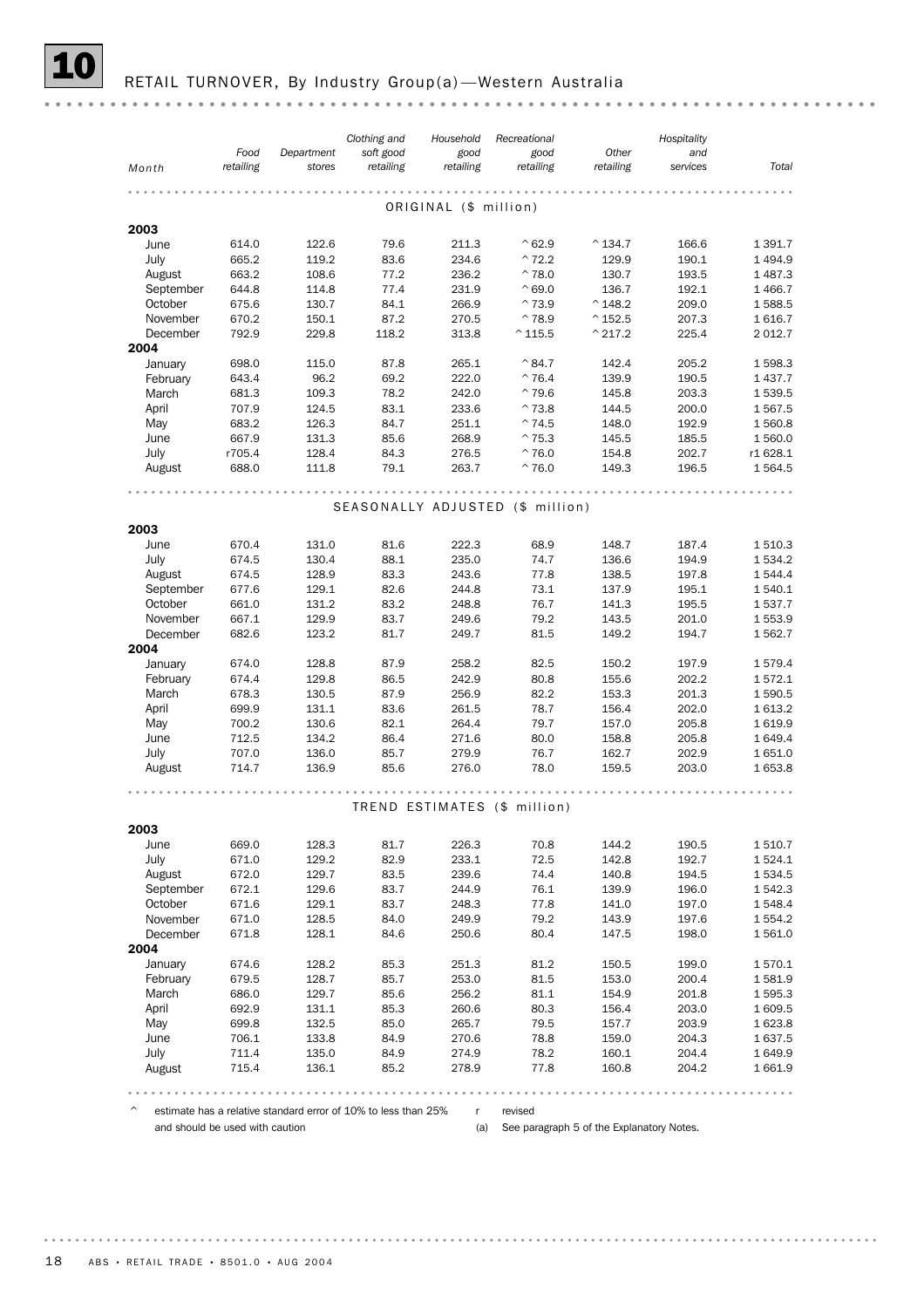![](_page_18_Picture_0.jpeg)

# RETAIL TURNOVER, By Industry Group(a)-Tasmania

| Month     | Food<br>retailing | Department<br>stores | Clothing and<br>soft good<br>retailing | Household<br>good<br>retailing | Recreational<br>good<br>retailing | Other<br>retailing | Hospitality<br>and<br>services | Total  |
|-----------|-------------------|----------------------|----------------------------------------|--------------------------------|-----------------------------------|--------------------|--------------------------------|--------|
|           |                   |                      |                                        |                                |                                   |                    |                                |        |
|           |                   |                      |                                        | ORIGINAL (\$ million)          |                                   |                    |                                |        |
| 2003      |                   |                      |                                        |                                |                                   |                    |                                |        |
| June      | 115.6             | np                   | 16.0                                   | 53.7                           | $^{\wedge}$ 13.8                  | np                 | 33.9                           | 290.4  |
| July      | 129.2             | np                   | 14.7                                   | 55.7                           | 18.0                              | np                 | 36.2                           | 314.2  |
| August    | 128.4             | np                   | 14.1                                   | 55.1                           | $^{\wedge}$ 18.5                  | np                 | 36.4                           | 312.2  |
| September | 126.2             | np                   | 14.4                                   | 55.6                           | $^{\wedge}$ 18.9                  | np                 | 39.2                           | 315.9  |
| October   | 141.8             | np                   | 15.1                                   | 59.5                           | 18.5                              | np                 | 39.8                           | 343.9  |
| November  | 137.3             | np                   | 16.7                                   | 61.9                           | 18.7                              | np                 | $^{\wedge}$ 40.6               | 352.2  |
| December  | 154.3             | np                   | 24.5                                   | 74.9                           | 27.3                              | np                 | 48.9                           | 442.4  |
| 2004      |                   |                      |                                        |                                |                                   |                    |                                |        |
| January   | 147.8             | np                   | 16.9                                   | 55.4                           | 19.1                              | np                 | 41.4                           | 349.7  |
| February  | 132.1             | np                   | 14.8                                   | 50.4                           | 20.4                              | np                 | 39.8                           | 317.6  |
| March     | 139.5             | np                   | 16.2                                   | 57.0                           | 18.8                              | np                 | 42.1                           | 340.4  |
| April     | 140.7             | np                   | 17.8                                   | 51.9                           | 18.4                              | np                 | 43.0                           | 342.4  |
| May       | 134.7             | np                   | 16.4                                   | 53.7                           | $^{\wedge}$ 18.4                  | np                 | 39.9                           | 330.4  |
| June      | 134.3             | np                   | $^{\wedge}$ 17.2                       | 57.8                           | $^{\wedge}$ 18.0                  | np                 | 39.2                           | 334.5  |
| July      | r140.7            | np                   | $^{\wedge}$ 16.0                       | 58.1                           | $^{\wedge}$ 19.1                  | np                 | 40.1                           | r343.5 |
| August    | 133.6             | np                   | $^{\wedge}$ 15.5                       | 57.5                           | $^{\wedge}$ 18.3                  | np                 | 35.0                           | 322.2  |
|           |                   |                      |                                        |                                |                                   |                    |                                |        |
|           |                   |                      | SEASONALLY ADJUSTED (\$ million)       |                                |                                   |                    |                                |        |
| 2003      |                   |                      |                                        |                                |                                   |                    |                                |        |
|           |                   |                      |                                        |                                |                                   |                    |                                |        |
| June      | 126.0             | np                   | 16.4                                   | 55.6                           | 15.4                              | np                 | 37.9                           | 315.5  |
| July      | 131.0             | np                   | 16.2                                   | 56.5                           | 19.2                              | np                 | 38.4                           | 326.2  |
| August    | 131.6             | np                   | 16.4                                   | 56.2                           | 20.3                              | np                 | 40.6                           | 331.9  |
| September | 133.9             | np                   | 16.5                                   | 57.7                           | 20.6                              | np                 | 40.8                           | 336.4  |
| October   | 135.9             | np                   | 16.2                                   | 57.3                           | 19.7                              | np                 | 39.9                           | 337.5  |
| November  | 137.9             | np                   | 16.0                                   | 57.7                           | 19.2                              | np                 | 40.2                           | 341.0  |
| December  | 135.8             | np                   | 16.5                                   | 57.1                           | 19.4                              | np                 | 40.8                           | 339.5  |
| 2004      |                   |                      |                                        |                                |                                   |                    |                                |        |
| January   | 139.6             | np                   | 17.4                                   | 58.4                           | 18.4                              | np                 | 38.3                           | 345.4  |
| February  | 136.8             | np                   | 16.7                                   | 57.0                           | 19.3                              | np                 | 40.9                           | 341.2  |
| March     | 139.0             | np                   | 16.5                                   | 58.6                           | 18.6                              | np                 | 40.5                           | 343.3  |
| April     | 138.8             | np                   | 16.3                                   | 55.8                           | 19.2                              | np                 | 41.8                           | 344.3  |
| May       | 140.2             | np                   | 16.3                                   | 56.8                           | 19.6                              | np                 | 41.5                           | 346.6  |
| June      | 142.1             | np                   | 17.5                                   | 58.5                           | 19.9                              | np                 | 41.8                           | 354.2  |
| July      | 140.9             | np                   | 17.5                                   | 59.2                           | 20.1                              | np                 | 41.6                           | 353.3  |
| August    | 141.4             | np                   | 18.0                                   | 58.6                           | 19.7                              | np                 | 39.1                           | 349.0  |
|           |                   |                      |                                        |                                |                                   |                    |                                |        |
|           |                   |                      |                                        |                                | TREND ESTIMATES (\$ million)      |                    |                                |        |
| 2003      |                   |                      |                                        |                                |                                   |                    |                                |        |
| June      | 128.2             | np                   | 16.4                                   | 54.7                           | 15.4                              | np                 | 38.0                           | 319.2  |
| July      | 130.0             | np                   | 16.4                                   | 55.8                           | (b)20.2                           | np                 | 39.1                           | 324.8  |
| August    | 132.0             | np                   | 16.3                                   | 56.7                           | 20.0                              | np                 | 39.8                           | 330.2  |
| September | 133.9             | np                   | 16.3                                   | 57.3                           | 19.9                              | np                 | 40.2                           | 334.7  |
| October   | 135.5             | np                   | 16.4                                   | 57.5                           | 19.7                              | np                 | 40.3                           | 338.2  |
| November  | 136.7             | np                   | 16.5                                   | 57.7                           | 19.5                              | np                 | 40.2                           | 340.4  |
| December  | 137.4             | np                   | 16.6                                   | 57.7                           | 19.2                              | np                 | 40.1                           | 341.4  |
| 2004      |                   |                      |                                        |                                |                                   |                    |                                |        |
| January   | 137.9             | np                   | 16.6                                   | 57.6                           | 19.0                              | np                 | 40.1                           | 342.0  |
| February  | 138.3             | np                   | 16.6                                   | 57.4                           | 18.9                              | np                 | 40.4                           | 342.9  |
| March     | 138.8             | np                   | 16.6                                   | 57.3                           | 19.0                              | np                 | 40.8                           | 344.3  |
| April     | 139.5             | np                   | 16.7                                   | 57.4                           | 19.2                              | np                 | 41.2                           | 346.0  |
| May       | 140.2             | np                   | 16.8                                   | 57.6                           | 19.5                              | np                 | 41.4                           | 348.0  |
| June      | 140.8             | np                   | 17.1                                   | 57.9                           | 19.7                              | np                 | 41.3                           | 349.8  |
| July      | 141.3             | np                   | 17.4                                   | 58.3                           | 19.9                              | np                 | 41.1                           | 351.2  |
| August    | 141.8             | np                   | 17.7                                   | 58.7                           | 20.0                              | np                 | 40.7                           | 352.5  |
|           |                   |                      |                                        |                                |                                   |                    |                                |        |

 $\degree$  estimate has a relative standard error of 10% to less than 25% r revised and should be used with caution

np not available for publication but included in totals where applicable, unless otherwise indicated

(a) See paragraph 5 of the Explanatory Notes.

(b) Break in series. See the 'Trend Estimates' section of the

Explanatory Notes.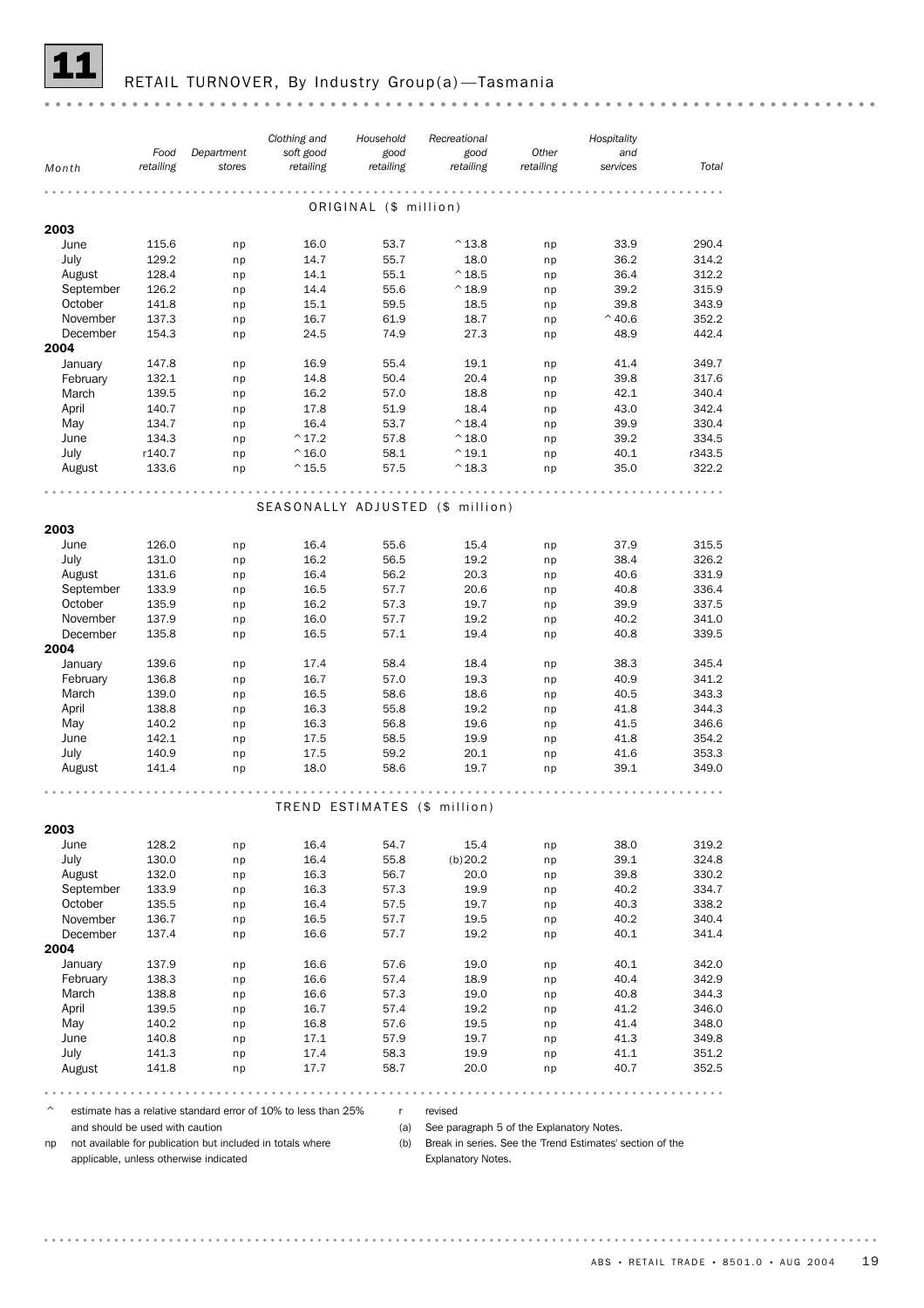![](_page_19_Picture_0.jpeg)

### RETAIL TURNOVER, By Industry Group(a)-Northern Territory

| Food<br>Department<br>retailing<br>stores<br>Month<br>2003<br>June<br>70.4<br>np<br>July<br>78.4<br>np<br>August<br>77.7<br>np | soft good<br>retailing<br>7.5<br>8.7<br>8.4<br>7.5<br>8.4<br>7.6<br>9.5 | good<br>retailing<br>.<br>ORIGINAL (\$ million)<br>17.8<br>18.7<br>19.8<br>19.9<br>21.9 | good<br>retailing<br>.<br>5.8<br>$^{\wedge}6.1$<br>5.8<br>$^{\sim}5.7$ | Other<br>retailing<br>np<br>np<br>np | and<br>services<br>26.5<br>29.1 | Total<br>149.8 |
|--------------------------------------------------------------------------------------------------------------------------------|-------------------------------------------------------------------------|-----------------------------------------------------------------------------------------|------------------------------------------------------------------------|--------------------------------------|---------------------------------|----------------|
|                                                                                                                                |                                                                         |                                                                                         |                                                                        |                                      |                                 |                |
|                                                                                                                                |                                                                         |                                                                                         |                                                                        |                                      |                                 |                |
|                                                                                                                                |                                                                         |                                                                                         |                                                                        |                                      |                                 |                |
|                                                                                                                                |                                                                         |                                                                                         |                                                                        |                                      |                                 |                |
|                                                                                                                                |                                                                         |                                                                                         |                                                                        |                                      |                                 |                |
|                                                                                                                                |                                                                         |                                                                                         |                                                                        |                                      | 28.7                            | 166.7<br>167.4 |
| September<br>72.7<br>np                                                                                                        |                                                                         |                                                                                         |                                                                        | np                                   | 24.9                            | 157.2          |
| October<br>75.6<br>np                                                                                                          |                                                                         |                                                                                         | 5.2                                                                    | np                                   | 24.7                            | 162.8          |
| November<br>70.8<br>np                                                                                                         |                                                                         | 21.2                                                                                    | 4.8                                                                    | np                                   | 23.7                            | 156.6          |
| 74.5<br>December<br>np                                                                                                         |                                                                         | 23.7                                                                                    | 6.7                                                                    | np                                   | 23.1                            | 172.3          |
| 2004                                                                                                                           |                                                                         |                                                                                         |                                                                        |                                      |                                 |                |
| January<br>69.0<br>np                                                                                                          | 6.8                                                                     | 18.6                                                                                    | $^{\wedge}$ 4.2                                                        | np                                   | 20.5                            | 139.8          |
| February<br>66.6<br>np                                                                                                         | 6.2                                                                     | 17.4                                                                                    | $^{\wedge}$ 4.3                                                        | np                                   | 19.4                            | 134.1          |
| March<br>71.3<br>np                                                                                                            | 6.5                                                                     | 19.6                                                                                    | $^{\wedge}$ 4.7                                                        | np                                   | 20.6                            | 143.3          |
| 75.2<br>April<br>np                                                                                                            | 6.9                                                                     | 19.4                                                                                    | 5.5                                                                    | np                                   | 21.7                            | 150.7          |
| May<br>76.9<br>np                                                                                                              | 8.2                                                                     | 21.0                                                                                    | $^{\wedge}$ 5.4                                                        | np                                   | 23.5                            | 158.9          |
| June<br>80.7<br>np                                                                                                             | 9.6                                                                     | 23.5                                                                                    | $^{\wedge} 6.1$                                                        | np                                   | $^{\wedge}$ 25.5                | 170.7          |
| July<br>r85.8<br>np                                                                                                            | 9.7                                                                     | 20.2                                                                                    | $^{\wedge}6.1$                                                         | np                                   | $^{\wedge}30.1$                 | r179.1         |
| 83.0<br>August<br>np                                                                                                           | 9.6                                                                     | 21.0                                                                                    | $^{\wedge}5.9$                                                         | np                                   | $^{\wedge}$ 28.2                | 174.5          |
|                                                                                                                                |                                                                         |                                                                                         |                                                                        |                                      |                                 |                |
|                                                                                                                                | SEASONALLY ADJUSTED (\$ million)                                        |                                                                                         |                                                                        |                                      |                                 |                |
| 2003                                                                                                                           |                                                                         |                                                                                         |                                                                        |                                      |                                 |                |
| 70.1<br>June<br>np                                                                                                             | 7.5                                                                     | 17.7                                                                                    | 5.8                                                                    | np                                   | 25.5                            | 149.7          |
| July<br>71.7<br>np                                                                                                             | 7.7                                                                     | 18.8                                                                                    | 5.5                                                                    | np                                   | 24.6                            | 152.3          |
| August<br>71.5<br>np                                                                                                           | 7.5                                                                     | 19.4                                                                                    | 5.3                                                                    | np                                   | 24.6                            | 153.0          |
| September<br>71.6<br>np                                                                                                        | 7.3                                                                     | 19.5                                                                                    | 5.3                                                                    | np                                   | 24.0                            | 152.9          |
| October<br>72.4<br>np                                                                                                          | 7.8                                                                     | 20.1                                                                                    | 5.2                                                                    | np                                   | 23.0                            | 154.0          |
| November<br>72.9<br>np                                                                                                         | 7.2                                                                     | 20.5                                                                                    | 5.0                                                                    | np                                   | 23.2                            | 155.9          |
| December<br>73.6<br>np                                                                                                         | 7.4                                                                     | 19.7                                                                                    | 5.5                                                                    | np                                   | 23.3                            | 155.5          |
| 2004                                                                                                                           |                                                                         |                                                                                         |                                                                        |                                      |                                 |                |
| January<br>75.0<br>np                                                                                                          | 7.8                                                                     | 20.0                                                                                    | 4.9                                                                    | np                                   | 23.9                            | 155.4          |
| February<br>75.0<br>np                                                                                                         | 7.9                                                                     | 19.7                                                                                    | 5.0                                                                    | np                                   | 23.7                            | 156.7          |
| March<br>73.8<br>np                                                                                                            | 7.9                                                                     | 20.7                                                                                    | 4.8                                                                    | np                                   | 23.2                            | 154.1          |
| April<br>75.8<br>np                                                                                                            | 8.0                                                                     | 21.0                                                                                    | 6.0                                                                    | np                                   | 22.9                            | 158.5          |
| May<br>76.2<br>np<br>June                                                                                                      | 8.4<br>9.4                                                              | 21.4<br>22.9                                                                            | 5.8<br>5.8                                                             | np                                   | 24.1<br>24.1                    | 160.8<br>167.5 |
| 78.7<br>np<br>July<br>77.5                                                                                                     | 8.5                                                                     | 20.3                                                                                    | 5.6                                                                    | np                                   | 25.1                            | 161.9          |
| np<br>78.2<br>August<br>np                                                                                                     | 8.7                                                                     | 20.9                                                                                    | 5.5                                                                    | np<br>np                             | 24.4                            | 162.3          |
|                                                                                                                                |                                                                         |                                                                                         |                                                                        |                                      |                                 |                |
|                                                                                                                                |                                                                         |                                                                                         |                                                                        |                                      |                                 |                |
|                                                                                                                                |                                                                         |                                                                                         | TREND ESTIMATES (\$ million)                                           |                                      |                                 |                |
| 2003                                                                                                                           |                                                                         |                                                                                         |                                                                        |                                      |                                 |                |
| June<br>70.6<br>np                                                                                                             | 7.6                                                                     | 18.0                                                                                    | 5.3                                                                    | np                                   | 25.0                            | 150.2          |
| July<br>71.0<br>np                                                                                                             | 7.5                                                                     | 18.5                                                                                    | 5.4                                                                    | np                                   | 24.7                            | 151.3          |
| 71.4<br>August<br>np                                                                                                           | 7.5                                                                     | 19.2                                                                                    | 5.5                                                                    | np                                   | 24.3                            | 152.5          |
| September<br>71.9<br>np                                                                                                        | 7.5                                                                     | 19.7                                                                                    | 5.4                                                                    | np                                   | 23.9                            | 153.6          |
| October<br>72.5<br>np                                                                                                          | 7.5                                                                     | 19.9                                                                                    | 5.3                                                                    | np                                   | 23.6                            | 154.4          |
| November<br>73.1<br>np                                                                                                         | 7.5                                                                     | 20.0                                                                                    | 5.2                                                                    | np                                   | 23.4                            | 154.9          |
| December<br>73.6<br>np                                                                                                         | 7.6                                                                     | 20.0                                                                                    | 5.1                                                                    | np                                   | 23.3                            | 155.1          |
| 2004                                                                                                                           |                                                                         |                                                                                         |                                                                        |                                      |                                 |                |
| 74.1<br>January<br>np                                                                                                          | 7.7                                                                     | 20.1                                                                                    | 5.1                                                                    | np                                   | 23.3                            | 155.4          |
| February<br>74.6<br>np                                                                                                         | 7.8                                                                     | 20.3                                                                                    | 5.0                                                                    | np                                   | 23.3                            | 156.1          |
| March<br>75.2<br>np<br>April<br>75.8                                                                                           | 8.0<br>8.2                                                              | 20.6<br>21.0                                                                            | 4.9<br>(b) 6.0                                                         | np                                   | 23.5<br>23.6                    | 157.3<br>159.0 |
| np<br>May<br>76.5<br>np                                                                                                        | 8.3                                                                     | 21.3                                                                                    | 5.8                                                                    | np<br>np                             | 23.8                            | 160.7          |
| June<br>77.2<br>np                                                                                                             | 8.5                                                                     | 21.4                                                                                    | 5.7                                                                    | np                                   | 24.1                            | 162.3          |
| July<br>77.8<br>np                                                                                                             | 8.6                                                                     | 21.4                                                                                    | 5.6                                                                    | np                                   | 24.4                            | 163.5          |
| 78.4<br>August<br>np                                                                                                           | 8.7                                                                     | 21.4                                                                                    | 5.5                                                                    | np                                   | 24.7                            | 164.5          |
|                                                                                                                                |                                                                         |                                                                                         |                                                                        |                                      |                                 |                |

 $\degree$  estimate has a relative standard error of 10% to less than 25% r revised

and should be used with caution

(a) See paragraph 5 of the Explanatory Notes.

np not available for publication but included in totals where applicable, unless otherwise indicated

(b) Break in series. See the 'Trend Estimates' section of the Explanatory Notes.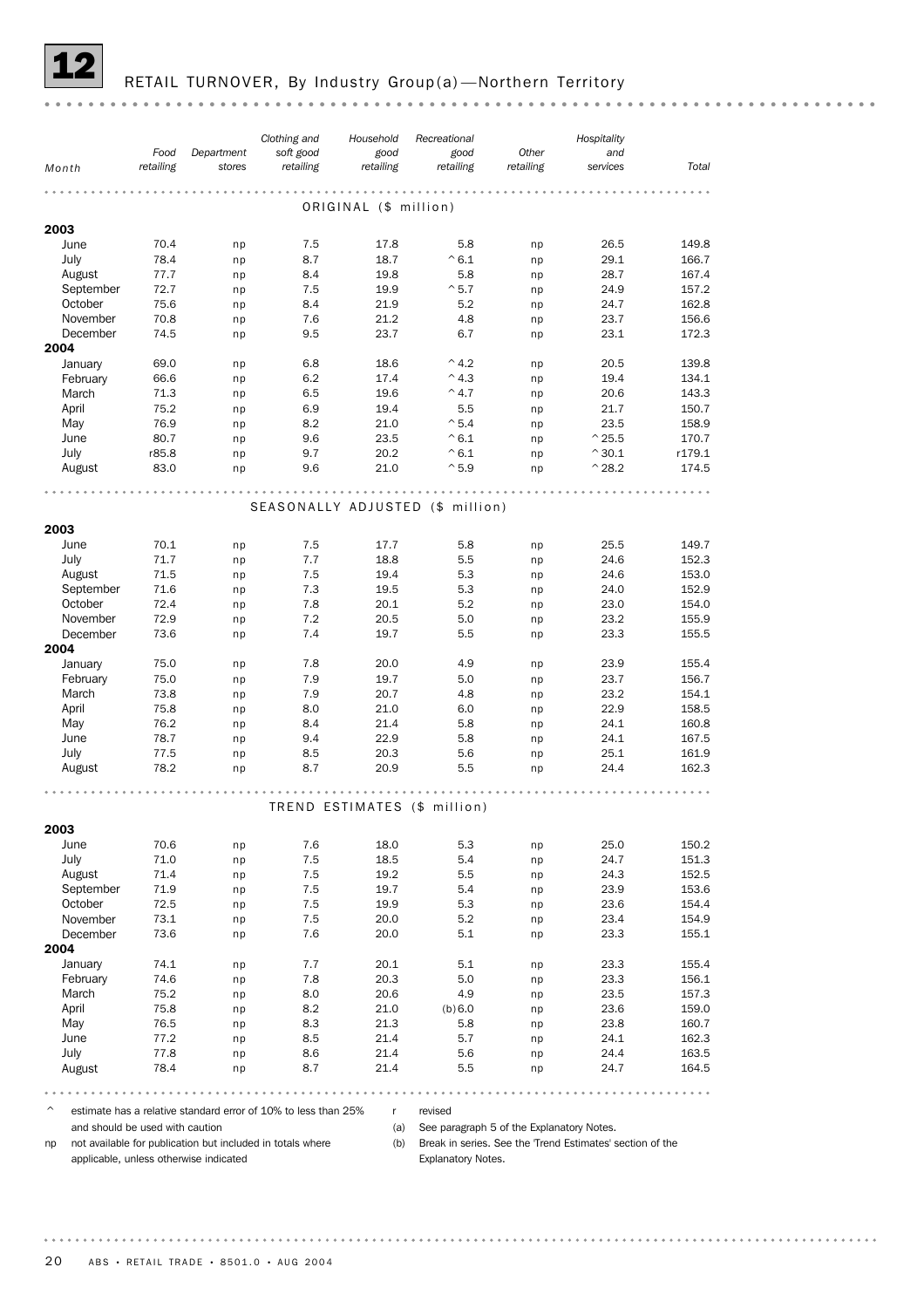RETAIL TURNOVER, By Industry Group(a) - Australian Capital Territory

|                   |                |              | Clothing and | Household             | Recreational                     |                  | Hospitality      |                |
|-------------------|----------------|--------------|--------------|-----------------------|----------------------------------|------------------|------------------|----------------|
|                   | Food           | Department   | soft good    | good                  | good                             | Other            | and              |                |
| Month             | retailing      | stores       | retailing    | retailing             | retailing                        | retailing        | services         | Total          |
|                   |                |              |              |                       |                                  |                  |                  |                |
|                   |                |              |              | ORIGINAL (\$ million) |                                  |                  |                  |                |
| 2003              |                |              |              |                       |                                  |                  |                  |                |
| June              | 108.2          | 30.4         | 18.5         | 56.0                  | 14.7                             | 22.4             | 50.4             | 300.6          |
| July              | 114.3          | 24.9         | 17.1         | 54.4                  | 16.5                             | 23.5             | 52.4             | 303.0          |
| August            | 115.7          | 24.3         | 16.4         | 54.4                  | 16.1                             | 25.4             | 51.1             | 303.5          |
| September         | 112.3          | 25.5         | 16.4         | 55.2                  | 14.8                             | 26.8             | 49.3             | 300.3          |
| October           | 118.9          | 28.1         | 17.4         | 56.3                  | 14.5                             | 24.8             | 45.5             | 305.6          |
| November          | 119.8          | 32.8         | 18.1         | 60.2                  | 15.2                             | 27.5             | 45.1             | 318.7          |
| December          | 132.5          | 53.4         | 24.6         | 73.9                  | 22.4                             | 39.3             | 44.8             | 390.9          |
| 2004              |                |              |              |                       |                                  |                  |                  |                |
| January           | 120.2          | 25.8         | 16.2         | 57.7                  | 13.0                             | 25.1             | 35.2             | 293.3          |
| February          | 114.3          | 21.5         | 15.1         | 50.0                  | 14.2                             | 24.2             | 39.4             | 278.6          |
| March             | 119.2          | 26.0         | 16.6         | 55.0                  | 14.1                             | 26.2             | 40.4             | 297.5          |
| April             | 117.7          | 28.7         | 17.3         | 51.3                  | 13.3                             | 25.4             | 40.1             | 293.6          |
| May               | 120.0          | 29.4         | 18.7         | 53.2                  | 13.3                             | 24.4             | 41.7             | 300.6          |
| June              | 115.1          | 30.4         | 18.5         | 56.6                  | $^{\wedge}$ 13.6                 | $^{\wedge}$ 24.6 | $^{\wedge}$ 42.9 | 301.8          |
| July              | r123.8         | 25.8         | 16.6         | 55.9                  | $^{\wedge}$ 16.3                 | $^{\wedge}$ 23.4 | $^{\wedge}$ 43.5 | r305.3         |
| August            | 119.3          | 24.1         | 16.0         | 56.6                  | $^{\wedge}$ 14.7                 | $^{\wedge}$ 23.9 | $^{\wedge}$ 40.7 | 295.2          |
|                   |                |              |              |                       |                                  |                  |                  |                |
|                   |                |              |              |                       | SEASONALLY ADJUSTED (\$ million) |                  |                  |                |
| 2003              |                |              |              |                       |                                  |                  |                  |                |
| June              | 116.5          | 31.7         | 18.5         | 58.7                  | 15.6                             | 24.5             | 50.4             | 315.8          |
| July              | 114.0          | 28.5         | 17.6         | 55.1                  | 15.6                             | 24.4             | 49.6             | 304.8          |
| August            | 115.7          | 28.8         | 17.7         | 56.1                  | 16.2                             | 25.6             | 50.8             | 310.9          |
| September         | 115.8          | 29.4         | 18.3         | 57.7                  | 15.9                             | 26.3             | 48.8             | 312.2          |
| October           | 114.7          | 29.1         | 17.8         | 55.2                  | 15.3                             | 25.7             | 44.7             | 302.4          |
| November          | 116.5          | 28.9         | 17.9         | 57.4                  | 15.3                             | 26.6             | 43.9             | 306.6          |
| December          | 118.3          | 28.5         | 17.4         | 56.9                  | 15.9                             | 26.0             | 43.0             | 306.1          |
| 2004              |                |              |              |                       |                                  |                  |                  |                |
| January           | 120.9          | 29.5         | 17.8         | 57.6                  | 14.7                             | 28.3             | 38.5             | 307.3          |
| February          | 119.4          | 29.0         | 17.8         | 54.9                  | 14.6                             | 27.2             | 43.2             | 306.1          |
| March             | 120.0          | 29.5         | 17.4         | 55.6                  | 14.1                             | 27.2             | 40.2             | 304.1          |
| April             | 119.8          | 29.3         | 17.2         | 55.4                  | 14.4                             | 26.8             | 40.6             | 303.4          |
| May               | 120.6          | 29.2         | 17.5         | 55.8                  | 14.1                             | 25.8             | 40.7             | 303.6          |
| June              | 122.9          | 30.4         | 17.7         | 58.0                  | 14.5                             | 26.9             | 42.1             | 312.5          |
| July              | 121.5          | 28.8         | 17.1         | 56.9                  | 14.8                             | 24.5             | 40.4             | 304.0          |
| August            | 121.5          | 29.4         | 17.6         | 58.5                  | 14.9                             | 23.9             | 40.4             | 306.4          |
|                   |                |              |              |                       |                                  |                  |                  |                |
|                   |                |              |              |                       | TREND ESTIMATES (\$ million)     |                  |                  |                |
|                   |                |              |              |                       |                                  |                  |                  |                |
| 2003              |                |              |              |                       |                                  |                  |                  |                |
| June              | 115.4          | 29.3         | 17.9         | 57.4                  | 15.6                             | 24.6             | 49.5             | 309.8          |
| July              | 115.0          | 29.3         | 17.9         | 57.0                  | 15.6                             | 25.0             | 49.8             | 309.9          |
| August            | 114.9          | 29.2         | 17.8         | 56.7                  | 15.7                             | 25.4             | 49.2             | 309.3          |
| September         | 115.1          | 29.1         | 17.9         | 56.6                  | 15.8                             | 25.7             | 47.9             | 308.3          |
| October           | 115.9          | 29.0         | 17.9         | 56.6                  | 15.7                             | 26.1             | 46.0             | 307.4          |
| November          | 117.0          | 29.0         | 17.8         | 56.7                  | 15.5                             | 26.5             | 44.1             | 306.6          |
| December          | 118.1          | 29.0         | 17.7         | 56.6                  | 15.2                             | 26.9             | 42.5             | 305.9          |
| 2004<br>January   | 119.0          | 29.1         | 17.6         |                       | 14.9                             | 27.1             | 41.4             | 305.5          |
|                   |                |              |              | 56.3                  |                                  | 27.2             |                  |                |
| February<br>March | 119.7<br>120.3 | 29.2<br>29.3 | 17.6<br>17.5 | 56.0<br>55.8          | 14.6<br>14.4                     | 27.1             | 40.9<br>40.8     | 305.2<br>305.2 |
| April             | 120.6          | 29.4         | 17.5         | 55.9                  | 14.3                             | 26.8             | 40.9             | 305.4          |
| May               | 121.0          | 29.4         | 17.4         | 56.3                  | 14.4                             | 26.3             | 40.9             | 305.7          |
| June              | 121.3          | 29.5         | 17.4         | 56.8                  | 14.5                             | 25.7             | 40.9             | 306.1          |
| July              | 121.7          | 29.4         | 17.4         | 57.3                  | 14.6                             | 25.1             | 40.9             | 306.5          |
| August            | 122.0          | 29.4         | 17.4         | 57.9                  | 14.8                             | 24.6             | 40.6             | 306.9          |
|                   |                |              |              |                       |                                  |                  |                  |                |
|                   |                |              |              |                       |                                  |                  |                  |                |

 $\degree$  estimate has a relative standard error of 10% to less than 25% and should be used with caution

r revised (a) See paragraph 5 of the Explanatory Notes.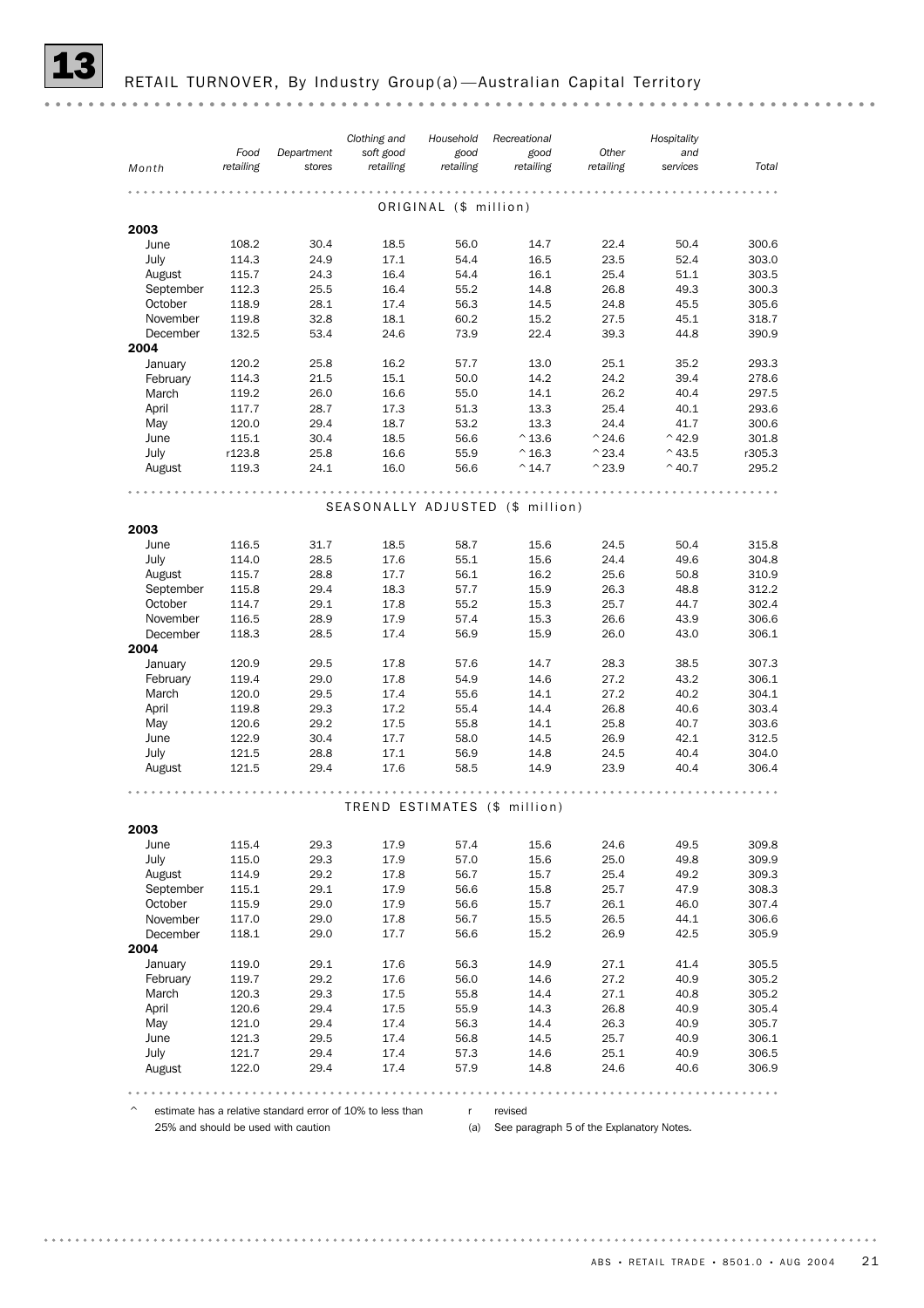|           |                   |                      | Clothing and                 | Household             | Recreational                     |                    | Hospitality     |          |
|-----------|-------------------|----------------------|------------------------------|-----------------------|----------------------------------|--------------------|-----------------|----------|
| Quarter   | Food<br>retailing | Department<br>stores | soft good<br>retailing       | good<br>retailing     | good<br>retailing                | Other<br>retailing | and<br>services | Total    |
|           |                   |                      |                              |                       |                                  |                    |                 |          |
|           |                   |                      |                              | ORIGINAL (\$ million) |                                  |                    |                 |          |
|           |                   |                      |                              |                       |                                  |                    |                 |          |
| 2002      |                   |                      |                              |                       |                                  |                    |                 |          |
| June      | 17 267.2          | 3 3 2 7 . 3          | 2 801.8                      | 5951.8                | 1685.2                           | 4 2 8 4 .2         | 6 6 6 0.0       | 41 974.5 |
| September | 17 695.6          | 3 138.0              | 2 7 2 3 . 9                  | 6 109.6               | 1813.6                           | 4 3 9 3.8          | 7 030.9         | 42 890.9 |
| December  | 19 098.9          | 4 955.4              | 3 4 4 6.9                    | 7 146.3               | 2079.0                           | 5 5 18.8           | 7 3 6 6.2       | 49 648.2 |
| 2003      |                   |                      |                              |                       |                                  |                    |                 |          |
| March     | 17 700.4          | 3 0 3 9.3            | 2 642.7                      | 6 0 5 3.2             | 1659.9                           | 4 2 9 0.8          | 6879.0          | 42 241.8 |
| June      | 17 659.5          | 3 617.5              | 2 955.9                      | 6 3 5 4.0             | 1 6 2 6 .0                       | 4 6 10.2           | 6895.7          | 43 720.3 |
| September | 18 171.9          | 3 4 2 0.3            | 2 831.0                      | 6970.3                | 1842.7                           | 4896.5             | 7 290.9         | 45 423.6 |
| December  | 19 620.3          | 5 2 2 0.4            | 3 647.6                      | 8 2 1 1.0             | 2 3 2 7 . 3                      | 6 277.9            | 8079.2          | 53 383.8 |
| 2004      |                   |                      |                              |                       |                                  |                    |                 |          |
| March     | 18 632.3          | 3 2 7 0.1            | 2 851.0                      | 7 2 1 5.7             | 1884.1                           | 4 7 4 8.2          | 7 405.5         | 46 006.9 |
| June      | 18 679.6          | 3 904.1              | 3 2 2 4.9                    | 7 274.7               | 1838.0                           | 4836.3             | 7 3 5 9.5       | 47 117.2 |
|           |                   |                      |                              |                       |                                  |                    |                 |          |
|           |                   |                      |                              |                       | SEASONALLY ADJUSTED (\$ million) |                    |                 |          |
| 2002      |                   |                      |                              |                       |                                  |                    |                 |          |
| June      | 17 801.4          | 3542.9               | 2 810.1                      | 6 2 3 4.2             | 1822.4                           | 4 5 5 2.8          | 6894.0          | 43 639.8 |
| September | 18 015.1          | 3 569.3              | 2896.1                       | 6 191.6               | 1869.1                           | 4 5 5 8.7          | 7 043.2         | 44 131.4 |
| December  | 18 054.9          | 3 660.8              | 2937.2                       | 6 341.9               | 1 7 7 4 .0                       | 4 621.1            | 6944.6          | 44 312.8 |
| 2003      |                   |                      |                              |                       |                                  |                    |                 |          |
| March     | 17 954.7          | 3736.3               | 2 945.5                      | 6 4 1 0.0             | 1763.1                           | 4 7 1 6.0          | 7 046.2         | 44 634.5 |
| June      | 18 129.9          | 3783.8               | 2 990.6                      | 6719.6                | 1 7 7 2.4                        | 4917.9             | 7 137.9         | 45 422.5 |
| September | 18 503.9          | 3851.8               | 3 0 16.5                     | 7 0 7 0.2             | 1904.3                           | 5 1 1 2.9          | 7 3 3 3.6       | 46 793.1 |
| December  | 18 589.6          | 3885.9               | 3 1 1 3.8                    | 7 303.8               | 2 000.1                          | 5 2 6 2.4          | 7 612.4         | 47 768.0 |
| 2004      |                   |                      |                              |                       |                                  |                    |                 |          |
| March     | 18 786.9          | 3 985.1              | 3 157.7                      | 7 594.9               | 1984.4                           | 5 203.1            | 7 5 6 2.1       | 48 274.1 |
| June      | 19 223.7          | 4 092.2              | 3 266.5                      | 7 702.9               | 2 003.4                          | 5 180.6            | 7627.2          | 49 096.4 |
|           |                   |                      |                              |                       |                                  |                    |                 |          |
|           |                   |                      |                              |                       |                                  |                    |                 |          |
|           |                   |                      | TREND ESTIMATES (\$ million) |                       |                                  |                    |                 |          |
| 2002      |                   |                      |                              |                       |                                  |                    |                 |          |
| June      | 17 798.3          | 3 539.1              | 2 849.5                      | 6 111.8               | 1826.8                           | 4 550.0            | 6869.9          | 43 537.5 |
| September | 17 969.1          | 3 587.2              | 2886.3                       | 6 2 4 3.9             | 1833.3                           | 4 5 6 6.6          | 6965.8          | 44 044.3 |
| December  | 18 006.8          | 3 654.6              | 2923.8                       | 6 3 2 1.0             | 1 7 9 2.7                        | 4 6 20.0           | 7 002.0         | 44 323.0 |
| 2003      |                   |                      |                              |                       |                                  |                    |                 |          |
| March     | 18 043.1          | 3727.6               | 2 955.6                      | 6 4 64.7              | 1766.1                           | 4 7 3 9.0          | 7 0 3 5.7       | 44 743.1 |
| June      | 18 179.0          | 3789.4               | 2 9 8 4.8                    | 6 7 2 3.4             | 1803.7                           | 4923.0             | 7 1 65.6        | 45 574.6 |
| September | 18 387.7          | 3840.0               | 3 0 3 1.6                    | 7 033.5               | 1891.9                           | 5 106.4            | 7 360.1         | 46 647.5 |
| December  | 18 625.3          | 3 910.0              | 3 100.0                      | 7 3 1 9.1             | 1964.1                           | 5 200.7            | 7 510.7         | 47 618.0 |
| 2004      |                   |                      |                              |                       |                                  |                    |                 |          |
| March     | 18 865.4          | 3989.0               | 3 174.9                      | 7 547.8               | 1999.9                           | 5 2 2 1.9          | 7 601.1         | 48 398.1 |
| June      | 19 113.6          | 4 0 4 3 . 3          | 3 240.9                      | 7 7 3 5.6             | 2 006.2                          | 5 207.6            | 7 642.7         | 49 040.3 |
|           |                   |                      |                              |                       |                                  |                    |                 |          |

(a) Reference year for chain volume measures is 2002–03. See (b) See paragraph 5 of the Explanatory Notes. paragraph 31 of the Explanatory Notes.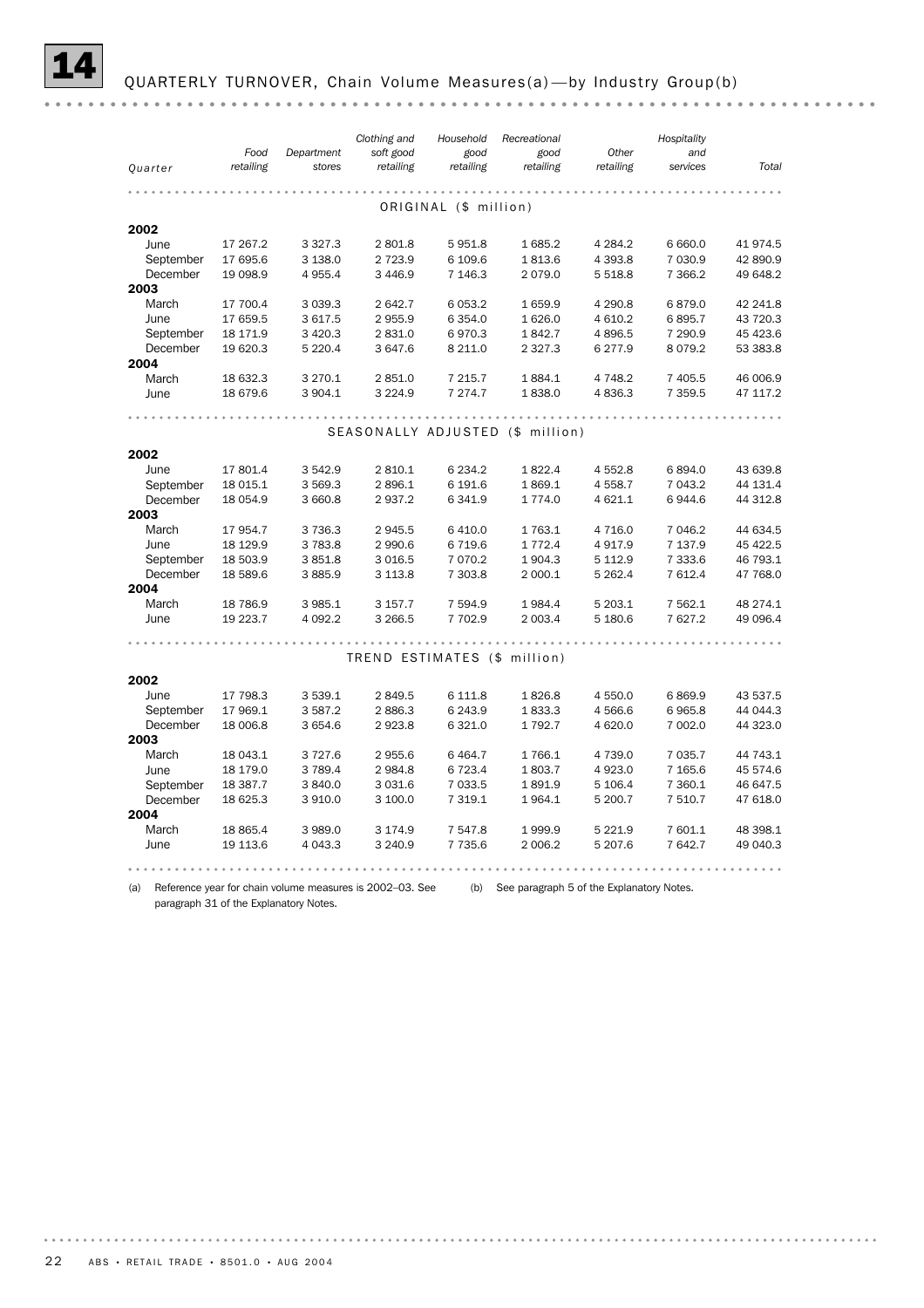|           |           |            | Clothing and | Household                                  | Recreational |                                                       | Hospitality |         |
|-----------|-----------|------------|--------------|--------------------------------------------|--------------|-------------------------------------------------------|-------------|---------|
|           | Food      | Department | soft good    | good                                       | good         | Other                                                 | and         |         |
| Quarter   | retailing | stores     | retailing    | retailing                                  | retailing    | retailing                                             | services    | Total   |
|           |           |            |              | .                                          |              |                                                       |             |         |
|           |           |            |              | ORIGINAL (% change from preceding quarter) |              |                                                       |             |         |
| 2002      |           |            |              |                                            |              |                                                       |             |         |
| June      | $-0.9$    | 16.3       | 10.0         | 8.5                                        | $-0.9$       | 4.3                                                   | 1.6         | 3.4     |
| September | 2.5       | $-5.7$     | $-2.8$       | 2.7                                        | 7.6          | 2.6                                                   | 5.6         | 2.2     |
| December  | 7.9       | 57.9       | 26.5         | 17.0                                       | 14.6         | 25.6                                                  | 4.8         | 15.8    |
| 2003      |           |            |              |                                            |              |                                                       |             |         |
| March     | $-7.3$    | $-38.7$    | $-23.3$      | $-15.3$                                    | $-20.2$      | $-22.3$                                               | $-6.6$      | $-14.9$ |
| June      | $-0.2$    | 19.0       | 11.9         | 5.0                                        | $-2.0$       | 7.4                                                   | 0.2         | 3.5     |
| September | 2.9       | $-5.5$     | $-4.2$       | 9.7                                        | 13.3         | 6.2                                                   | 5.7         | 3.9     |
| December  | 8.0       | 52.6       | 28.8         | 17.8                                       | 26.3         | 28.2                                                  | 10.8        | 17.5    |
| 2004      |           |            |              |                                            |              |                                                       |             |         |
| March     | $-5.0$    | $-37.4$    | $-21.8$      | $-12.1$                                    | $-19.0$      | $-24.4$                                               | $-8.3$      | $-13.8$ |
| June      | 0.3       | 19.4       | 13.1         | 0.8                                        | $-2.5$       | 1.9                                                   | $-0.6$      | 2.4     |
|           |           |            |              | .                                          |              |                                                       |             |         |
|           |           |            |              |                                            |              | SEASONALLY ADJUSTED (% change from preceding quarter) |             |         |
| 2002      |           |            |              |                                            |              |                                                       |             |         |
| June      | 1.5       | 1.2        | $-1.3$       | 7.0                                        | 1.6          | 0.3                                                   | 2.6         | 2.0     |
| September | 1.2       | 0.7        | 3.1          | $-0.7$                                     | 2.6          | 0.1                                                   | 2.2         | 1.1     |
| December  | 0.2       | 2.6        | 1.4          | 2.4                                        | $-5.1$       | 1.4                                                   | $-1.4$      | 0.4     |
| 2003      |           |            |              |                                            |              |                                                       |             |         |
| March     | $-0.6$    | 2.1        | 0.3          | 1.1                                        | $-0.6$       | 2.1                                                   | 1.5         | 0.7     |
| June      | 1.0       | 1.3        | 1.5          | 4.8                                        | 0.5          | 4.3                                                   | 1.3         | 1.8     |
| September | 2.1       | 1.8        | 0.9          | 5.2                                        | 7.4          | 4.0                                                   | 2.7         | 3.0     |
| December  | 0.5       | 0.9        | 3.2          | 3.3                                        | 5.0          | 2.9                                                   | 3.8         | 2.1     |
| 2004      |           |            |              |                                            |              |                                                       |             |         |
| March     | 1.1       | 2.6        | 1.4          | 4.0                                        | $-0.8$       | $-1.1$                                                | $-0.7$      | 1.1     |
| June      | 2.3       | 2.7        | 3.4          | 1.4                                        | 1.0          | $-0.4$                                                | 0.9         | 1.7     |
|           |           |            |              |                                            |              |                                                       |             |         |
|           |           |            |              |                                            |              | TREND ESTIMATES (% change from preceding quarter)     |             |         |
| 2002      |           |            |              |                                            |              |                                                       |             |         |
| June      | 1.4       | 1.1        | 1.6          | 4.0                                        | 3.0          | 0.5                                                   | 1.3         | 1.7     |
| September | 1.0       | 1.4        | 1.3          | 2.2                                        | 0.4          | 0.4                                                   | 1.4         | 1.2     |
| December  | 0.2       | 1.9        | 1.3          | 1.2                                        | $-2.2$       | 1.2                                                   | 0.5         | 0.6     |
| 2003      |           |            |              |                                            |              |                                                       |             |         |
| March     | 0.2       | 2.0        | 1.1          | 2.3                                        | $-1.5$       | 2.6                                                   | 0.5         | 0.9     |
| June      | 0.8       | 1.7        | 1.0          | 4.0                                        | 2.1          | 3.9                                                   | 1.8         | 1.9     |
| September | 1.1       | 1.3        | 1.6          | 4.6                                        | 4.9          | 3.7                                                   | 2.7         | 2.4     |
| December  | 1.3       | 1.8        | 2.3          | 4.1                                        | 3.8          | 1.8                                                   | 2.0         | 2.1     |
| 2004      |           |            |              |                                            |              |                                                       |             |         |
| March     | 1.3       | 2.0        | 2.4          | 3.1                                        | 1.8          | 0.4                                                   | 1.2         | 1.6     |
| June      | 1.3       | 1.4        | 2.1          | 2.5                                        | 0.3          | $-0.3$                                                | 0.5         | 1.3     |
|           |           |            |              |                                            |              |                                                       |             |         |

(a) Reference year for chain volume measures is 2002–03. See (b) See paragraph 5 of the Explanatory Notes. paragraph 31 of the Explanatory Notes.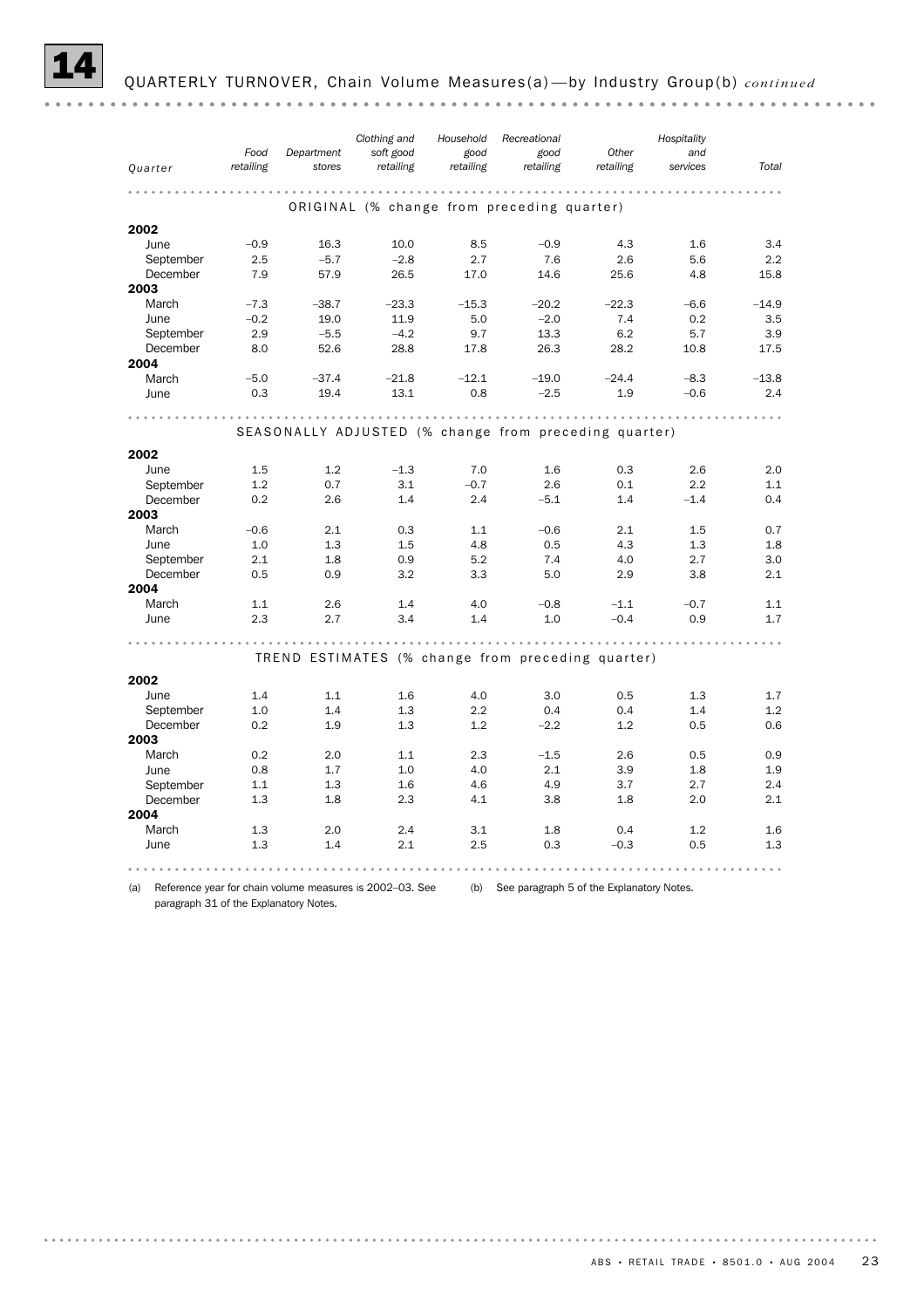![](_page_23_Picture_0.jpeg)

# 15 QUARTERLY TURNOVER, Chain Volume Measures(a) —by State

| Quarter       | <b>New</b><br>South<br>Wales | Victoria | <b>Queensland</b>               | South<br>Australia          | Western<br>Australia | Tasmania    | Northern<br>Territory | Australian<br>Capital<br>Territory | Australia |
|---------------|------------------------------|----------|---------------------------------|-----------------------------|----------------------|-------------|-----------------------|------------------------------------|-----------|
|               |                              |          |                                 | ORIGINAL (\$million)        |                      |             |                       |                                    |           |
| 2002          |                              |          |                                 |                             |                      |             |                       |                                    |           |
| June          | 14 532.8                     | 10 167.4 | 7 7 8 6.9                       | 3 180.9                     | 4 142.4              | 861.0       | 441.8                 | 860.7                              | 41 974.5  |
| September     | 14 937.9                     | 10 239.7 | 8 180.1                         | 3 2 7 1 . 3                 | 4 0 9 9.1            | 835.1       | 477.7                 | 850.3                              | 42 890.9  |
| December      | 17 272.1                     | 11 870.5 | 9 3 2 9.4                       | 3775.8                      | 4936.2               | 1 0 1 4 .4  | 463.7                 | 986.0                              | 49 648.2  |
| 2003          |                              |          |                                 |                             |                      |             |                       |                                    |           |
| March         | 14 640.4                     | 10 156.6 | 7965.8                          | 3 190.6                     | 4 172.7              | 877.2       | 392.9                 | 845.5                              | 42 241.8  |
| June          | 15 070.8                     | 10 487.5 | 8 3 2 0.9                       | 3 3 2 3 . 3                 | 4 2 7 8.9            | 899.1       | 435.5                 | 904.2                              | 43 720.3  |
| September     | 15 570.0                     | 10 787.3 | 8 9 9 1.4                       | 3 3 0 9.3                   | 4 4 3 1.0            | 940.8       | 487.0                 | 906.8                              | 45 423.6  |
| December      | 18 211.2                     | 12 859.3 | 10 522.2                        | 3 9 3 6.6                   | 5 2 1 6.2            | 1 1 36.1    | 487.8                 | 1 0 1 4.4                          | 53 383.8  |
| 2004          |                              |          |                                 |                             |                      |             |                       |                                    |           |
| March         | 15 4 15.1                    | 11 233.5 | 9 103.5                         | 3 3 9 9.6                   | 4578.2               | 1 0 0 2.5   | 411.4                 | 863.1                              | 46 006.9  |
| June          | 15 937.1                     | 11 299.6 | 9 3 7 2.4                       | 3 4 6 7.9                   | 4 673.4              | 1 000.6     | 473.3                 | 892.9                              | 47 117.2  |
|               |                              |          |                                 |                             |                      |             |                       |                                    |           |
|               |                              |          | SEASONALLY ADJUSTED (\$million) |                             |                      |             |                       |                                    |           |
|               |                              |          |                                 |                             |                      |             |                       |                                    |           |
| 2002          |                              |          |                                 |                             |                      |             |                       |                                    |           |
| June          | 15 115.3                     | 10 574.0 | 8 1 1 8 . 6                     | 3 300.8                     | 4 3 2 3 . 9          | 896.1       | 448.2                 | 883.3                              | 43 639.8  |
| September     | 15 308.7                     | 10 616.6 | 8 3 1 9 . 1                     | 3 3 8 3.7                   | 4 2 6 7 . 4          | 882.2       | 445.9                 | 868.7                              | 44 131.4  |
| December      | 15 439.3                     | 10 539.6 | 8 3 7 2.0                       | 3 3 6 5 . 6                 | 4 3 8 2.0            | 902.2       | 437.2                 | 886.3                              | 44 312.8  |
| 2003<br>March | 15 506.5                     | 10 693.4 | 8 4 3 5.9                       | 3 3 7 0.6                   | 4 3 7 7 .0           | 907.8       | 444.0                 | 903.0                              | 44 634.5  |
| June          | 15 666.8                     | 10 904.7 | 8 6 6 9.2                       | 3 4 4 1.1                   | 4 4 6 0.5            | 933.5       | 442.6                 | 927.9                              | 45 422.5  |
| September     | 16 020.9                     | 11 218.9 | 9 1 48.6                        | 3 4 28.8                    | 4 600.5              | 992.7       | 454.7                 | 928.0                              | 46 793.1  |
| December      | 16 288.2                     | 11 444.7 | 9 4 6 2.5                       | 3 5 2 1.4                   | 4 657.6              | 1 0 1 6 .0  | 461.7                 | 915.9                              | 47 768.0  |
| 2004          |                              |          |                                 |                             |                      |             |                       |                                    |           |
| March         | 16 227.7                     | 11 734.6 | 9582.6                          | 3 566.0                     | 4 7 5 7 .9           | 1 0 29.2    | 461.4                 | 914.8                              | 48 274.1  |
| June          | 16 596.8                     | 11 781.5 | 9 7 9 5.8                       | 3 597.1                     | 4882.8               | 1 0 4 2.1   | 481.8                 | 918.6                              | 49 096.4  |
|               |                              |          |                                 |                             |                      |             |                       |                                    |           |
|               |                              |          |                                 |                             |                      |             |                       |                                    |           |
|               |                              |          |                                 | TREND ESTIMATES (\$million) |                      |             |                       |                                    |           |
| 2002          |                              |          |                                 |                             |                      |             |                       |                                    |           |
| June          | 15 094.1                     | 10 509.9 | 8 1 2 7 . 9                     | 3 3 1 1.0                   | 4 2 8 8.6            | 885.8       | 444.7                 | 877.1                              | 43 537.5  |
| September     | 15 293.3                     | 10 582.2 | 8 2 7 1 . 2                     | 3 3 5 7 . 5                 | 4 3 1 7 . 7          | 891.8       | 444.8                 | 877.7                              | 44 044.3  |
| December      | 15 415.4                     | 10 604.0 | 8 3 5 6.8                       | 3 3 7 6 . 3                 | 4 3 4 3.5            | 895.8       | 441.7                 | 886.3                              | 44 323.0  |
| 2003          |                              |          |                                 |                             |                      |             |                       |                                    |           |
| March         | 15 529.5                     | 10 699.5 | 8 4 7 9 . 0                     | 3 3 8 9.3                   | 4 3 9 6.3            | 911.5       | 441.1                 | 905.3                              | 44 743.1  |
| June          | 15 735.0                     | 10 913.4 | 8 7 3 7 .5                      | 3 4 1 3.1                   | 4 477.9              | 943.8       | 446.1                 | 921.7                              | 45 574.6  |
| September     | 15 977.7                     | 11 199.2 | 9 0 9 1.2                       | 3 4 5 8.1                   | 4 5 68.5             | 981.7       | 452.4                 | 925.2                              | 46 647.5  |
| December      | 16 192.5                     | 11 459.4 | 9 3 9 9.0                       | 3 509.1                     | 4 671.3              | 1 0 1 3 . 2 | 459.5                 | 920.5                              | 47 618.0  |
| 2004          |                              |          |                                 |                             |                      |             |                       |                                    |           |
| March         | 16 363.8                     | 11 669.7 | 9 623.0                         | 3 5 5 8.9                   | 4 768.1              | 1 0 3 1.6   | 467.7                 | 916.4                              | 48 398.1  |
| June          | 16 503.9                     | 11 820.4 | 9 7 9 0.5                       | 3 603.5                     | 4 8 5 5.2            | 1 0 38.9    | 476.2                 | 915.4                              | 49 040.3  |
|               |                              |          |                                 |                             |                      |             |                       |                                    |           |

(a) Reference year for chain volume measures is 2002–03. See paragraph 31 of the Explanatory Notes.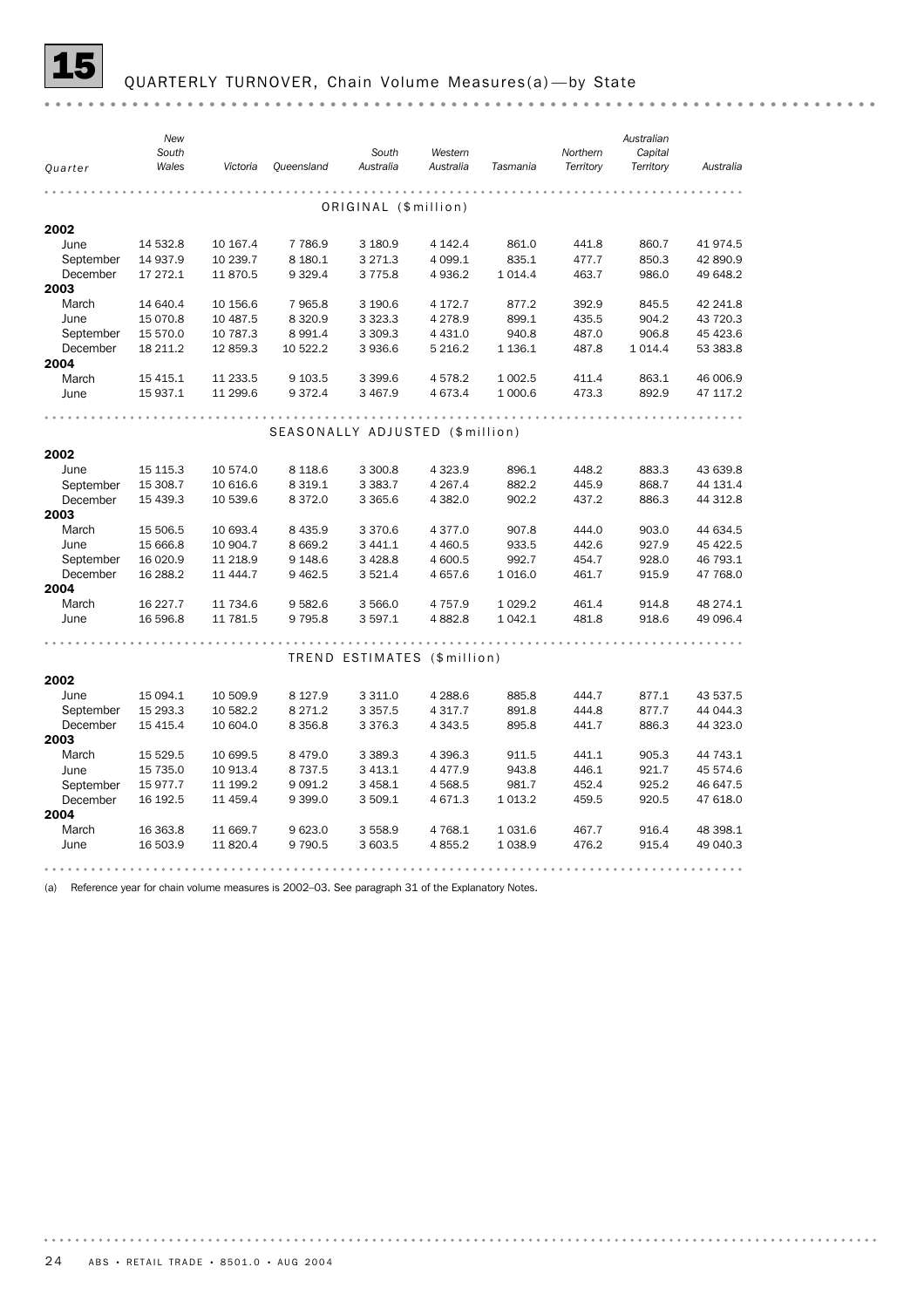![](_page_24_Picture_0.jpeg)

#### 15 QUARTERLY TURNOVER, Chain Volume Measures(a) —by State *continued*

*New Australian South South Western Northern Capital Quarter Wales Victoria Queensland Australia Australia Tasmania Territory Territory Australia* ORIGINAL (% change from preceding quarter) 2002 June 3.6 3.8 3.3 2.9 1.5 0.9 13.2 4.6 3.4 September 2.8 0.7 5.0 2.8 –1.0 –3.0 8.1 –1.2 2.2 December 15.6 15.9 14.0 15.4 20.4 21.5 –2.9 16.0 15.8 2003 March –15.2 –14.4 –14.6 –15.5 –15.5 –13.5 –15.3 –14.2 –14.9 June 2.9 3.3 4.5 4.2 2.5 2.5 10.9 6.9 3.5 September 3.3 2.9 8.1 –0.4 3.6 4.6 11.8 0.3 3.9 December 17.0 19.2 17.0 19.0 17.7 20.8 0.2 11.9 17.5 2004 March –15.4 –12.6 –13.5 –13.6 –12.2 –11.8 –15.7 –14.9 –13.8 June 3.4 0.6 3.0 2.0 2.1 –0.2 15.0 3.4 2.4 SEASONALLY ADJUSTED (% change from preceding quarter) 2002 June 1.8 2.5 2.1 1.6 1.9 2.5 2.3 0.5 2.0 September 1.3 0.4 2.5 2.5 –1.3 –1.6 –0.5 –1.7 1.1 December 0.9 –0.7 0.6 –0.5 2.7 2.3 –2.0 2.0 0.4 2003 March 0.4 1.5 0.8 0.1 –0.1 0.6 1.6 1.9 0.7 June 1.0 2.0 2.8 2.1 1.9 2.8 –0.3 2.8 1.8 September 2.3 2.9 5.5 –0.4 3.1 6.3 2.7 0.0 3.0 December 1.7 2.0 3.4 2.7 1.2 2.3 1.5 –1.3 2.1 2004 March –0.4 2.5 1.3 1.3 2.2 1.3 –0.1 –0.1 1.1 June 2.3 0.4 2.2 0.9 2.6 1.3 4.4 0.4 1.7 TREND ESTIMATES (% change from preceding quarter) 2002 June 1.5 1.6 2.2 2.5 1.1 1.5 1.4 0.2 1.7 September 1.3 0.7 1.8 1.4 0.7 0.7 0.0 0.1 1.2 December 0.8 0.2 1.0 0.6 0.6 0.4 –0.7 1.0 0.6 2003 March 0.7 0.9 1.5 0.4 1.2 1.8 –0.1 2.1 0.9 June 1.3 2.0 3.0 0.7 1.9 3.5 1.1 1.8 1.9 September 1.5 2.6 4.0 1.3 2.0 4.0 1.4 0.4 2.4 December 1.3 2.3 3.4 1.5 2.2 3.2 1.6 –0.5 2.1 2004 March 1.1 1.8 2.4 1.4 2.1 1.8 1.8 –0.4 1.6 June 0.9 1.3 1.7 1.3 1.8 0.7 1.8 –0.1 1.3 

(a) Reference year for chain volume measures is 2002–03. See paragraph 31 of the Explanatory Notes.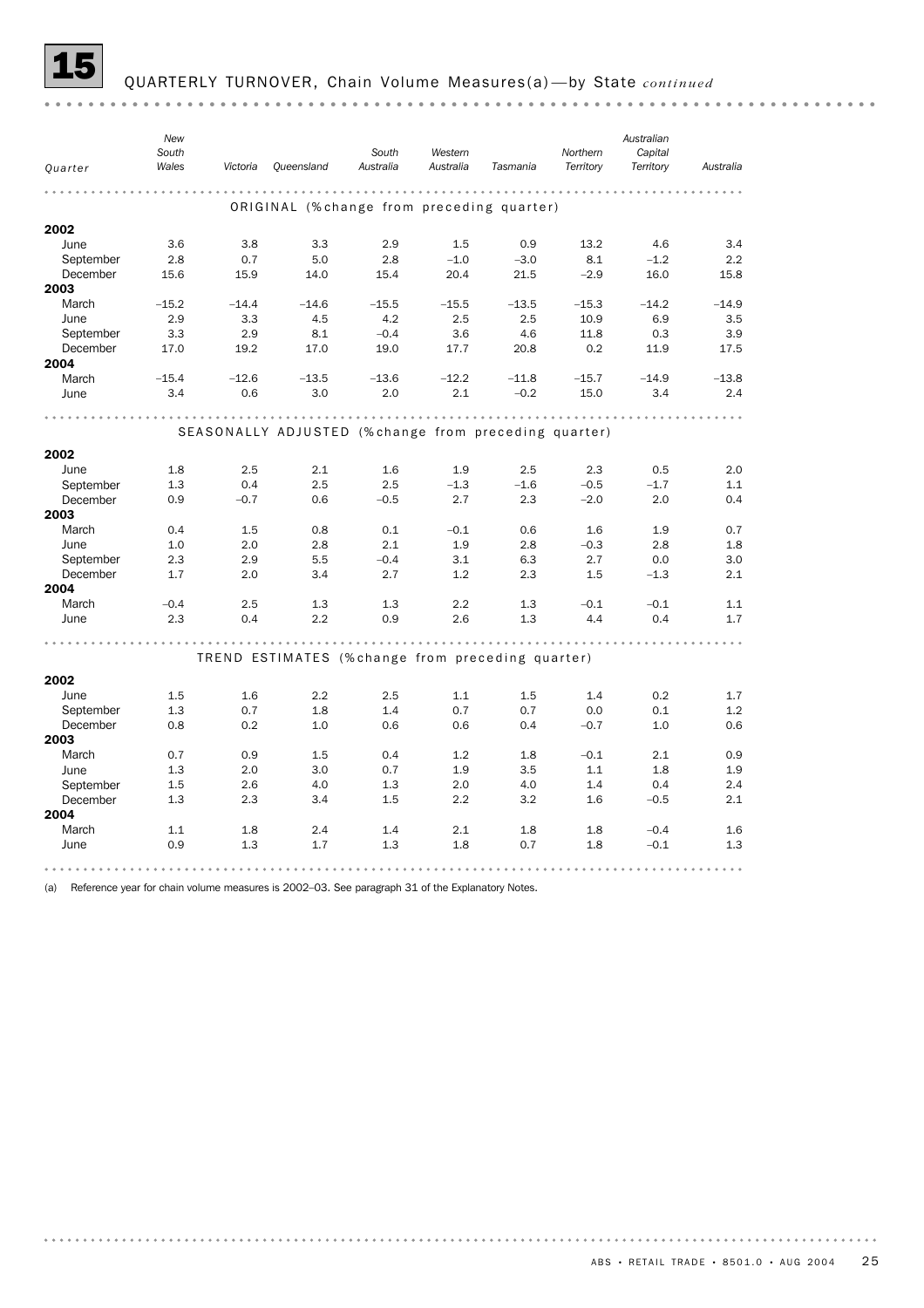# EXPLANATORY NOTES

| <b>INTRODUCTION</b> | 1 This publication presents monthly estimates of the value of turnover of retail<br>businesses classified by industry, and by state and territory. The principal objective of the<br>series is to show month to month movement of turnover.                                                                                                                                                                                                                                                                                                                                                                                                                                                                                       |
|---------------------|-----------------------------------------------------------------------------------------------------------------------------------------------------------------------------------------------------------------------------------------------------------------------------------------------------------------------------------------------------------------------------------------------------------------------------------------------------------------------------------------------------------------------------------------------------------------------------------------------------------------------------------------------------------------------------------------------------------------------------------|
|                     | Estimates of turnover contained in this publication are compiled from the Retail<br>$\mathbf{2}$<br>Business survey. Following a new sample design introduced in the July 2004 issue, the<br>survey includes about 4,350 retail and selected service businesses. All 'large' businesses<br>are included in the survey, while a sample of about 3,500 'smaller' businesses is selected.<br>The 'large' business' contribution of approximately 55% of the total estimate ensures a<br>highly reliable Australian total turnover estimate.                                                                                                                                                                                          |
| SCOPE AND COVERAGE  | The scope of the Retail Business survey is all employing businesses with at least one<br>3<br>retail outlet. Like most ABS economic surveys, the frame used for the Retail Business<br>survey is taken from the ABS Business Register which includes registrations to the<br>Australian Taxation Office's (ATO) Pay As You Go Withholding (PAYGW) scheme. Each<br>statistical unit (as defined below) included on the ABS Business Register is classified to<br>the Australian and New Zealand Standard Industrial Classification (ANZSIC) industry in<br>which it mainly operates. The frame is supplemented with information about businesses<br>which are classified as non-retail but which have significant retail activity. |
|                     | 4 The frame is updated quarterly to take account of new businesses, businesses which<br>have ceased employing, changes in industry and other general business changes. The<br>estimates include an allowance for the time it takes a newly registered business to get on<br>to the survey frame. Businesses which have ceased employing are identified when the<br>ATO cancels their Australian Business Number (ABN) and/or PAYGW registration. In<br>addition, businesses with less than 50 employees, and which do not remit under the<br>PAYGW scheme in each of the previous five quarters are removed from the frame.                                                                                                       |
|                     | The following industries included in the survey are as defined in ANZSIC:<br>5<br>Food Retailing<br>Supermarkets and grocery stores (5110) and non-petrol sales of convenience<br>stores of selected petrol stations<br>Takeaway food retailing (5125)<br>Other food retailing<br>Fresh meat, fish and poultry retailing (5121)<br>Fruit and vegetable retailing (5122)<br>Liquor retailing (5123)<br>Bread and cake retailing (5124)<br>Specialised food retailing n.e.c. (5129)<br>Department Stores (5210)<br>Clothing and Soft Good Retailing<br>Clothing retailing (5221)<br>Footwear, fabric and other soft good retailing<br>Footwear retailing (5222)                                                                     |
|                     | Fabric and other soft good retailing (5223)<br>Household Good Retailing<br>Furniture and floor covering retailing<br>Furniture retailing (5231)<br>Floor covering retailing (5232)<br>Domestic hardware and houseware retailing (5233)<br>Domestic appliance and recorded music retailing<br>Domestic appliance retailing (5234)                                                                                                                                                                                                                                                                                                                                                                                                  |
|                     | Recorded music retailing (5235)                                                                                                                                                                                                                                                                                                                                                                                                                                                                                                                                                                                                                                                                                                   |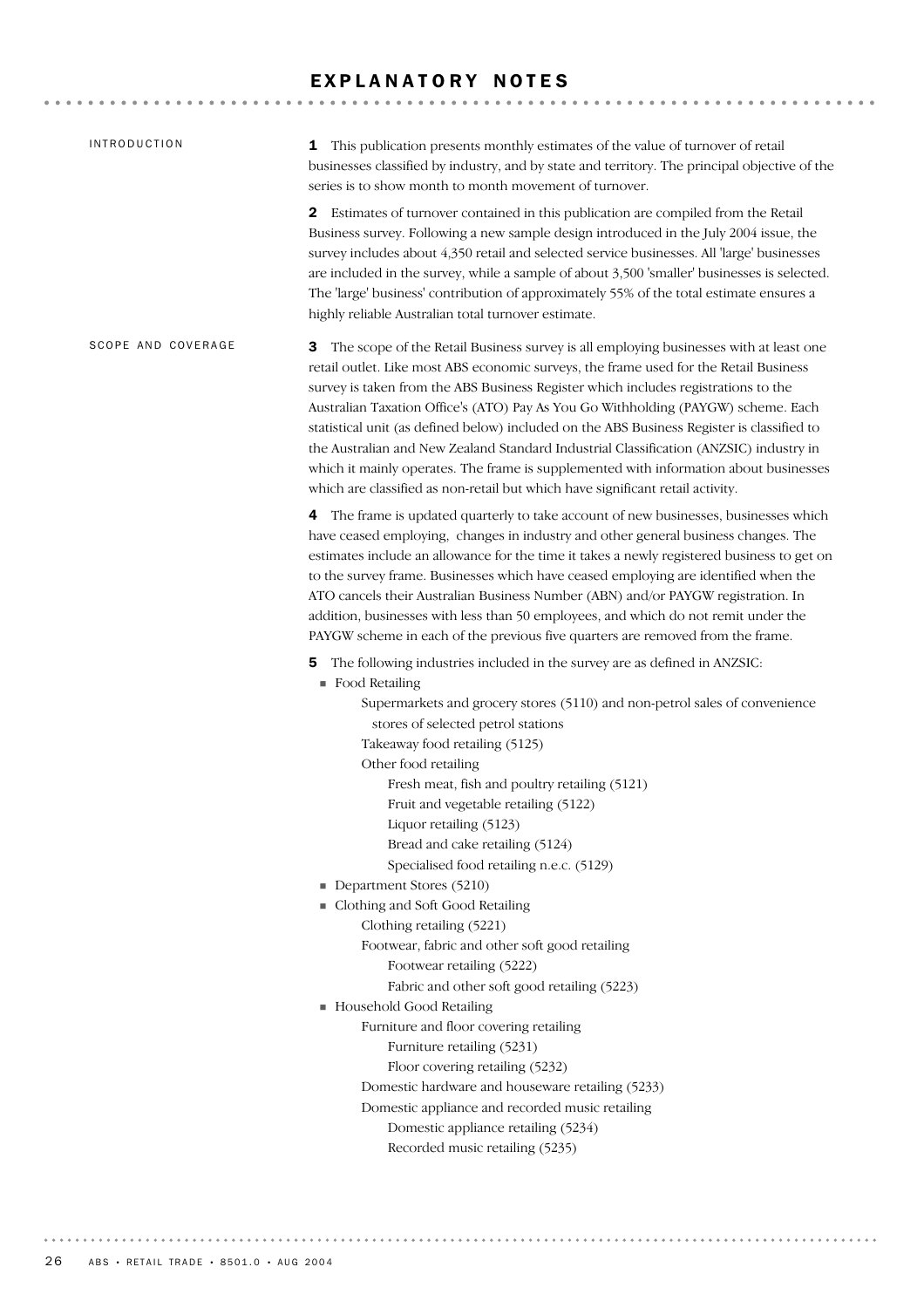| SCOPE AND COVERAGE<br>continued                              | Recreational Good Retailing<br>Newspaper, book and stationery retailing (5243)<br>Other recreational goods retailing<br>Sport and camping equipment retailing (5241)<br>Toy and game retailing (5242)<br>Photographic equipment retailing (5244)<br><b>Other Retailing</b><br>Pharmaceutical, cosmetic and toiletry retailing (5251)<br>Other retailing n.e.c.<br>Antique and used good retailing (5252)<br>Garden supplies retailing (5253)<br>Flower retailing (5254)<br>Watch and jewellery retailing (5255)<br>Retailing n.e.c. (5259)<br>Hospitality and Services<br>Hotels and licensed clubs<br>Pubs, taverns and bars (5720)<br>Clubs (Hospitality) (5740)                                                                                                                                                                                                                                                                            |
|--------------------------------------------------------------|-----------------------------------------------------------------------------------------------------------------------------------------------------------------------------------------------------------------------------------------------------------------------------------------------------------------------------------------------------------------------------------------------------------------------------------------------------------------------------------------------------------------------------------------------------------------------------------------------------------------------------------------------------------------------------------------------------------------------------------------------------------------------------------------------------------------------------------------------------------------------------------------------------------------------------------------------|
|                                                              | Cafes and restaurants (5730)<br>Selected services<br>Video hire outlets (9511)<br>Hairdressing and beauty salons (9526).                                                                                                                                                                                                                                                                                                                                                                                                                                                                                                                                                                                                                                                                                                                                                                                                                      |
| STATISTICAL UNITS DEFINED<br>ON THE ABS BUSINESS<br>REGISTER | The ABS uses an economic statistics units model on the ABS Business Register to<br>6<br>describe the characteristics of businesses, and the structural relationships between<br>related businesses. The units model is also used to break groups of related businesses<br>into relatively homogeneous components that can provide data to the ABS.                                                                                                                                                                                                                                                                                                                                                                                                                                                                                                                                                                                            |
|                                                              | 7 In mid 2002, to better use the information available as a result of The New Tax<br>System, the ABS changed its economic statistics units model. The new units model<br>allocates businesses to one of two sub-populations. The vast majority of businesses are in<br>what is called the ATO Maintained Population, while the remaining businesses are in the<br>ABS Maintained Population. Together, these two sub-populations make up the ABS<br>Business Register population.                                                                                                                                                                                                                                                                                                                                                                                                                                                             |
| ATO Maintained Population                                    | Most businesses and organisations in Australia need to obtain an ABN, and are then<br>included on the ATO Australian Business Register. Most of these businesses have simple<br>structures; therefore the unit registered for an ABN will satisfy ABS statistical<br>requirements. For these businesses, the ABS has aligned its statistical units structure with<br>the ABN unit. The businesses with simple structures constitute the ATO Maintained<br>Population, and the ABN unit is used as the statistical unit for all economic collections.                                                                                                                                                                                                                                                                                                                                                                                          |
| ABS Maintained Population                                    | For the population of businesses where the ABN unit is not suitable for ABS statistical<br>9<br>requirements, the ABS maintains its own units structure through direct contact with each<br>business. These businesses constitute the ABS Maintained Population. This population<br>consists typically of large, complex and diverse businesses. The new statistical units<br>model described below has been introduced to cover such businesses.<br>Enterprise Group: This is a unit covering all the operations in Australia of one or more legal<br>entities under common ownership and/or control. It covers all the operations in Australia of<br>legal entities which are related in terms of the current Corporations Law (as amended by the<br>Corporations Legislation Amendment Act 1991), including legal entities such as companies,<br>trusts, and partnerships. Majority ownership is not required for control to be exercised. |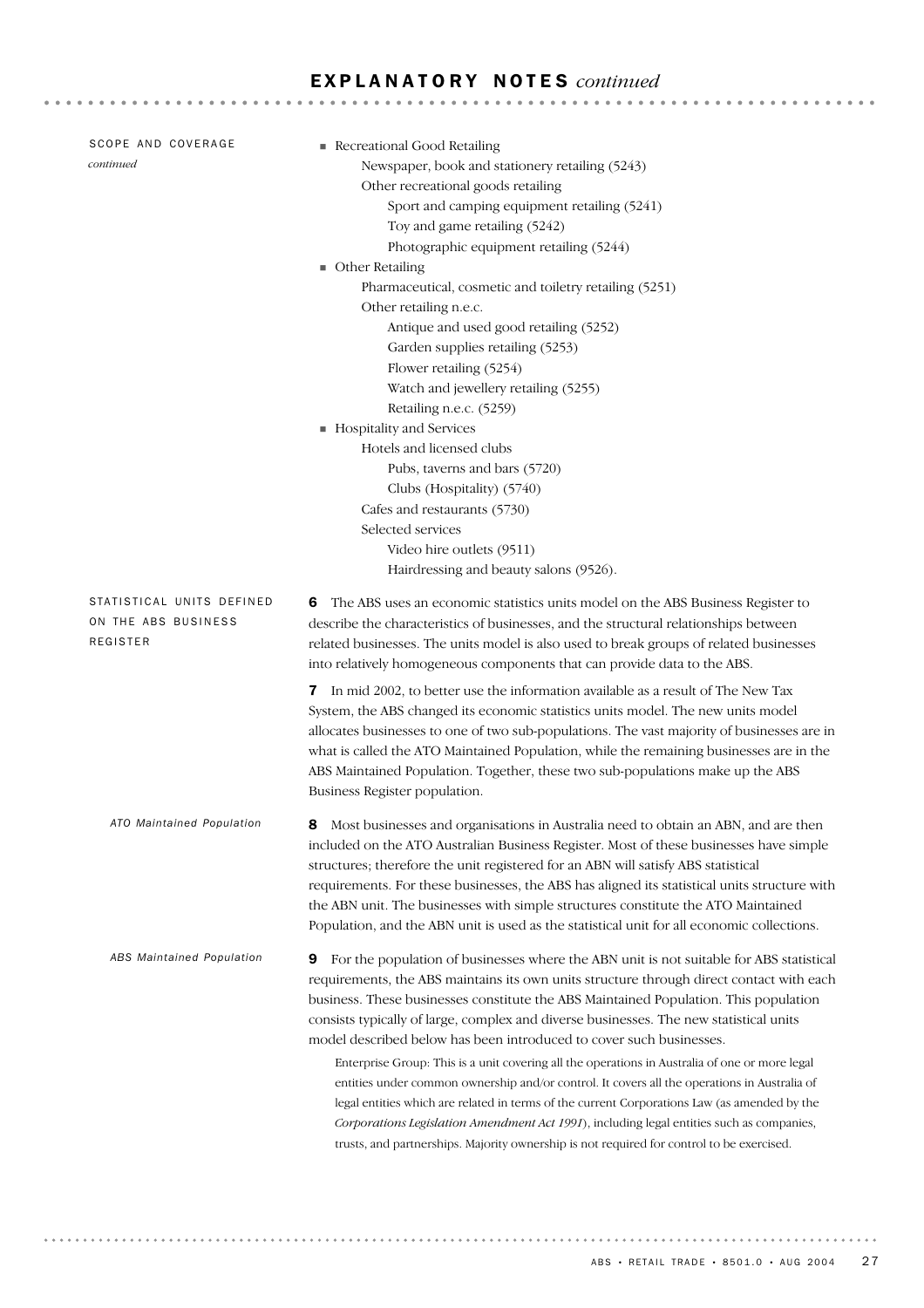**12** The survey is conducted monthly by both telephone interview and a questionnaire mailed to businesses. The businesses included in the survey are selected by random sample from a frame stratified by state, industry and business size. Following the new sample design introduced in the July 2004 issue, the survey uses annualised turnover as the measure of business size. For the ATO Maintained Population, the annualised turnover is based on the ATO's Business Activity Statement item Total sales and for the ABS Maintained Population a modelled annualised turnover is used. For stratification purposes the annualised turnover allocated to each business is not updated each quarter as to do so would result in increased volatility in the estimates. 13 The July 2004 issue also saw the introduction of the generalised regression estimation methodology which replaced ratio estimation. For estimation purposes the annualised turnover allocated to each business is updated each quarter. The introduction of the new sample design and new estimation methodology resulted in changes to the level of the Retail Trade series. However, to facilitate comparisons over time, the historical series were revised to make the time series of estimates as continuous as possible. For more information about the changes introduced in the July 2004 issue refer to *Information Paper: Changes to the Retail Trade Series* (cat. no. 8501.0.55.002) which is available from the ABS web site <http://www.abs.gov.au>. **14** In the first month of each quarter, some businesses in the sample are replaced, at random, by other businesses so that the reporting load can be spread across smaller retailers. 15 Most businesses can provide turnover on a calendar month basis and this is how the data are presented. When businesses cannot provide turnover on a calendar month basis, the reported data and the period they relate to are used to estimate turnover for the calendar month. 16 Most retailers operate in a single state/territory. For this reason, estimates of turnover by state/territory are only collected from the larger retailers which are included in the survey each month. These retailers are asked to provide turnover for sales from each state/territory in which the business operates. Turnover for the smaller businesses is allocated to the state of their head office or main outlet. SURVEY METHODOLOGY Enterprise: The enterprise is an institutional unit comprising (i) a single legal entity or business entity, or (ii) more than one legal entity or business entity within the same Enterprise Group and in the same institutional subsector (i.e. they are all classified to a single Standard Institutional Sector Classification of Australia subsector). Type of Activity Unit (TAU): The TAU is comprised of one or more business entities, sub-entities or branches of a business entity within an Enterprise Group that can report production and employment data for similar economic activities. When a minimum set of data items are available, a TAU is created which covers all the operations within an industry subdivision (and the TAU is classified to the relevant subdivision of the ANZSIC). Where a business cannot supply adequate data for each industry, a TAU is formed which contains activity in more than one industry subdivision. 10 For more information on the impacts of the introduction of the new economic statistics units model, refer to *Information Paper: Improvements in ABS Economic Statistics [Arising from the New Tax System]* (cat. no. 1372.0). 11 Prior to the July 2002 reference month, the Retail Business survey used the management unit as the statistical unit. From the July 2002 reference month onwards, the statistical unit is the ABN unit for businesses with simple structures, and the TAU for businesses with complex structures. In most cases, ABN/TAU units concord with the management units previously used. *ABS Maintained Population continued*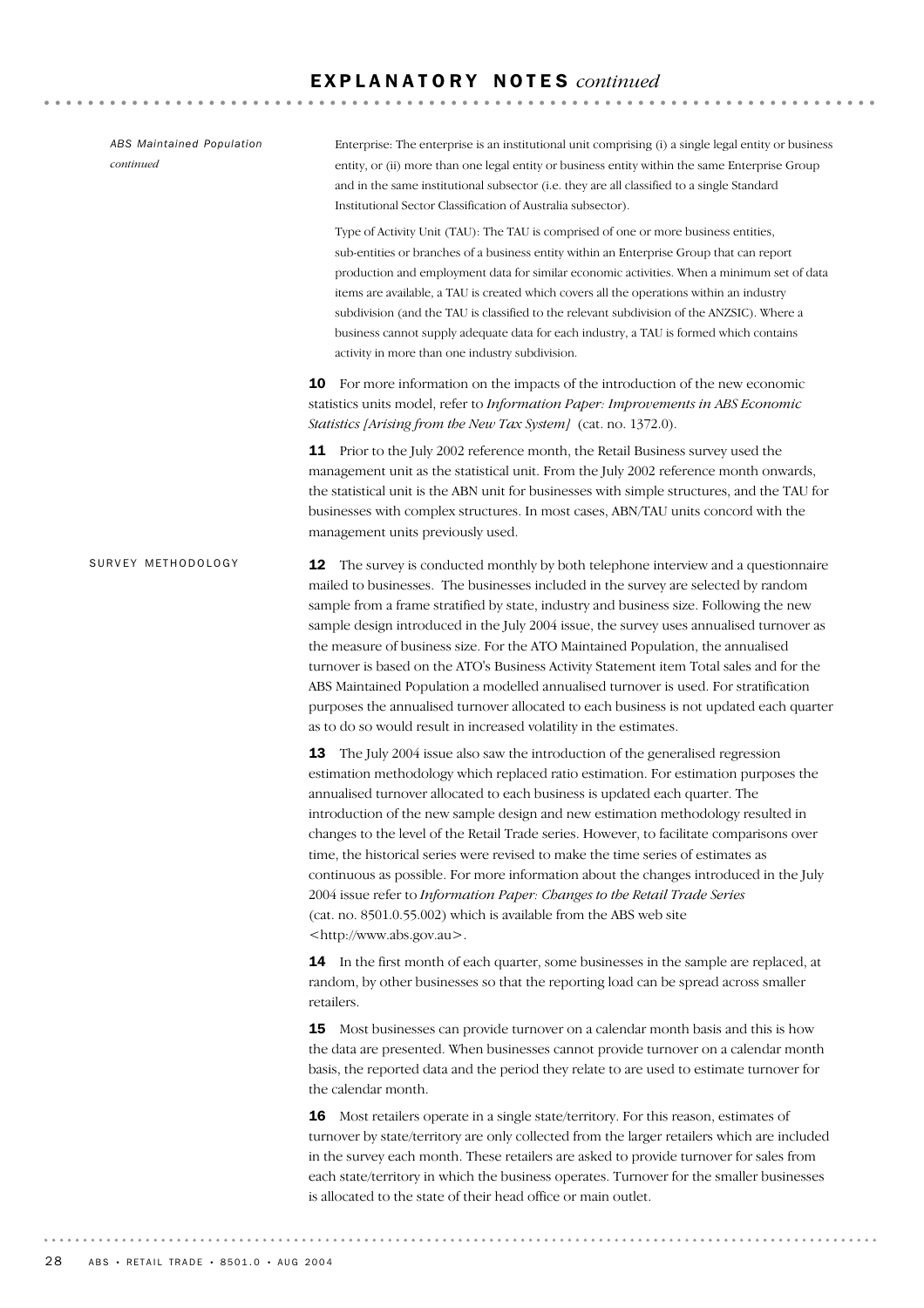| DEFINITION OF TURNOVER | <b>17</b> Turnover includes retail sales; wholesale sales; takings from repairs, meals and |
|------------------------|--------------------------------------------------------------------------------------------|
|                        | hiring of goods (except for rent, leasing and hiring of land and buildings); commissions   |
|                        | from agency activity (e.g. commissions received from collecting dry cleaning, selling      |
|                        | lottery tickets, etc.); and net takings from gaming machines etc. From July 2000, turnover |
|                        | includes the Goods and Service Tax.                                                        |
|                        | Turnover presented in the Retail Trade series includes net proceeds from licensed<br>18    |

gambling activities undertaken in the Hotels and licensed clubs industry. The impact of net proceeds from gambling on movements in the Retail Trade series was discussed in a feature article 'Contribution of gambling to retail estimates' included in the December 2002 issue of this publication. The article concluded that net proceeds from gambling had not had a significant impact on quarterly movements for the series but net proceeds from gambling had increased over time and users should be aware of this when interpreting the series. For June quarter 2004, net proceeds from gambling was 3.6% of the Total Retail seasonally adjusted series and 38.9% of the turnover of Hotels and licensed clubs. This is consistent with the contributions over the previous two years. All state contributions were also similar to previous periods.

19 Seasonally adjusted estimates are derived by estimating and removing systematic calendar related effects from the original series. In the Retail trade series, these calendar related effects are known as seasonal (e.g. increased spending in December as a result of Christmas) and trading day influences (arising from the varying length of each month and the varying number of Sundays, Mondays, Tuesdays, etc. in each month). Each influence is estimated by separate seasonal and trading day factors which, when combined, are referred to as the combined adjustment factors. SEASONAL ADJUSTMENT

> 20 The seasonally adjusted estimates also have an allowance for an Easter proximity effect, which is caused when Easter falls late in March or early in April. This effect, when present, is combined with the seasonal and trading day factors to form the combined adjustment factors. There is also a similar allowance for the variable timing of Father's Day. See the Appendix of the July 2001 and August 2002 issues respectively of this publication for more information.

> 21 The Retail series uses a concurrent seasonal adjustment methodology to derive the combined adjustment factors. This means that data from the current month are used in estimating seasonal and trading day factors for the current and previous months. For more information see *Information Paper: Introduction of Concurrent Seasonal Adjustment into the Retail Trade Series* (cat. no. 8514.0).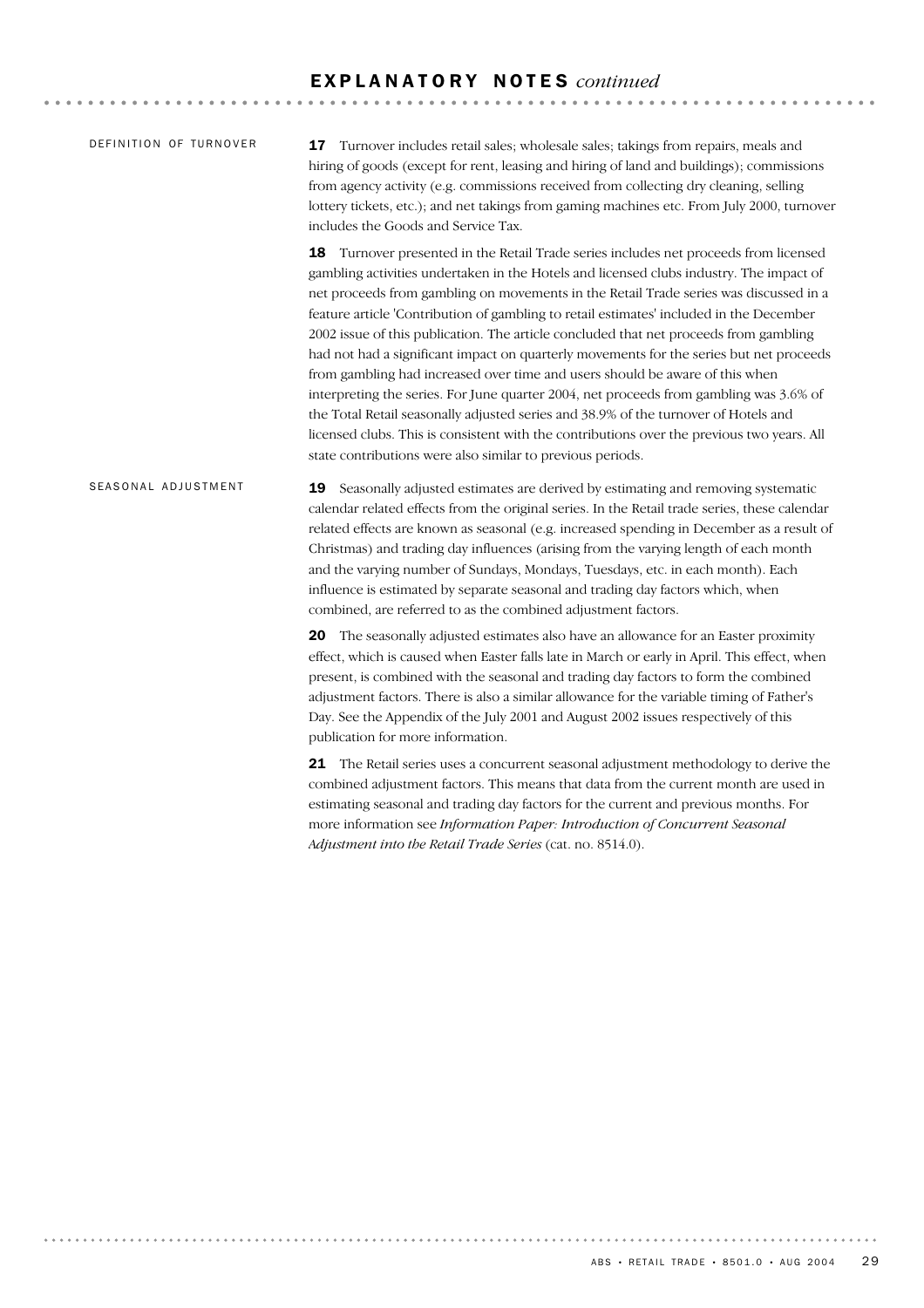22 Concurrent adjustment can result in revisions each month to estimates for earlier periods. However, in most instances, the only noticeable revisions will be to the combined adjustment factors for the current month, the previous month and the same month a year ago. The following table shows how the combined adjustment factor for these months, at the total Australian Retail and Hospitality/Services level, evolved under the concurrent seasonal adjustment methodology. The table presents two different estimates of the combined adjustment factors. The first row gives the combined adjustment factors estimated following the last annual reanalysis in September 2004 using data up to and including the July 2004 reference month. The second row gives the most recent combined adjustment factors estimated and used in this month's calculation of the concurrent seasonally adjusted series.

#### COMBINED ADJUSTMENT FACTORS

|                                                | Aug     | Jul     | Aug     |
|------------------------------------------------|---------|---------|---------|
|                                                | 2003    | 2004    | 2004    |
| Factors as estimated at last reanalysis        |         |         |         |
| (July 2004 reference month)                    | 0.97010 | 0.98463 | 0.95826 |
| Factors as estimated with current month's data |         |         |         |
| (August 2004 reference month)                  | 0.96865 | 0.98728 | 0.95552 |
|                                                |         |         |         |

23 The revision properties of the seasonally adjusted and trend estimates can be improved by the use of Autoregressive Integrated Moving Average (ARIMA) modelling. ARIMA modelling relies on the characteristics of the series being analysed to project future period data. The projected values are temporary, intermediate values, that are only used internally to improve the estimation of the seasonal factors. The projected data do not affect the original estimates and are discarded at the end of the seasonal adjustment process. The retail collection uses ARIMA modelling where appropriate for individual time series. The ARIMA model is assessed as part of the annual reanalysis and following the 2004 annual reanalysis 93% of Retail series use an ARIMA model. For more information on the details of ARIMA modelling see *Feature article: Use of ARIMA modelling to reduce revisions* in the October 2004 issue of *Australian Economic Indicators* (cat. no. 1350.0).

24 The seasonal adjustment methodology is able to produce combined adjustment factors for future months. The latest factors for some future months are shown in the following table. While these factors represent the best current estimate, the actual factors used for estimating the seasonally adjusted estimates in these months will differ because they will incorporate subsequent months' data as they become available.

#### COMBINED ADJUSTMENT FACTORS

|                                                | Sep     | Oct     | Nov     |
|------------------------------------------------|---------|---------|---------|
|                                                | 2004    | 2004    | 2004    |
| Factors as estimated with current month's data |         |         |         |
| (August 2004 reference month)                  | 0.97395 | 1.02187 | 1.03439 |

25 The seasonal and trading day factors are reviewed annually at a more detailed level than possible in the monthly processing cycle. The annual reanalysis will not normally result in significant changes. For Retail Trade, the results of the latest review are shown in the August 2004 issue.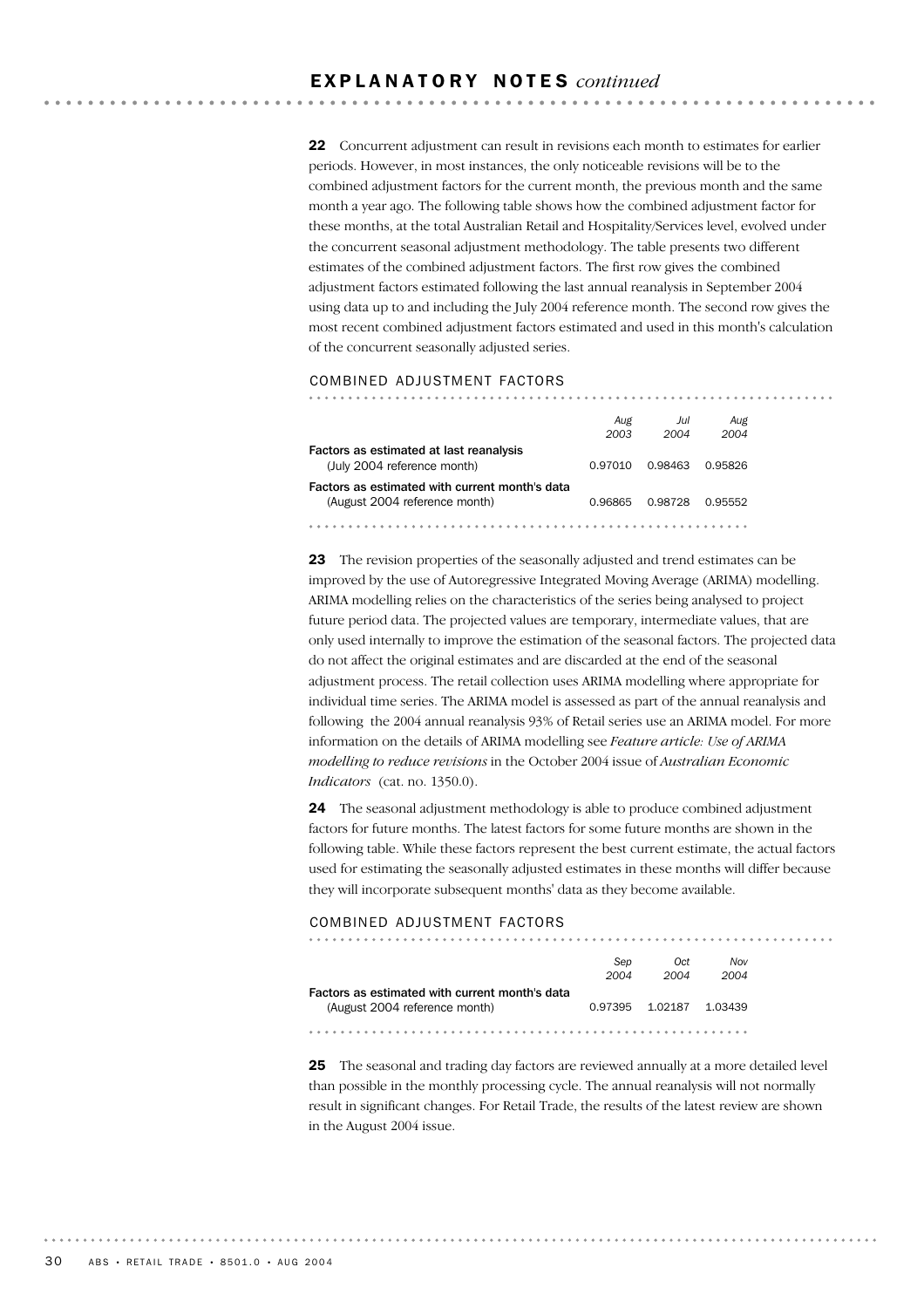| SEASONAL ADJUSTMENT<br>continued | <b>26</b> In the seasonal adjustment process, both the seasonal and trading day factors<br>evolve over time to reflect changes in spending and trading patterns. Examples of this<br>evolution include the slow move in spending from December to January; and, increased<br>trading activity on weekends and public holidays. The seasonally adjusted estimates still<br>reflect the sampling and non-sampling errors to which the original estimates are subject.                                                                                                                                                                                                                                                                                                                                                                                                                                                                                                                                                                                                                                                                                                                                |
|----------------------------------|----------------------------------------------------------------------------------------------------------------------------------------------------------------------------------------------------------------------------------------------------------------------------------------------------------------------------------------------------------------------------------------------------------------------------------------------------------------------------------------------------------------------------------------------------------------------------------------------------------------------------------------------------------------------------------------------------------------------------------------------------------------------------------------------------------------------------------------------------------------------------------------------------------------------------------------------------------------------------------------------------------------------------------------------------------------------------------------------------------------------------------------------------------------------------------------------------|
|                                  | 27 As a result of the different treatment of Australian and state totals in the seasonal<br>adjustment process, the Australian total for an industry group may not necessarily equal<br>the sum of the state totals for that industry group.                                                                                                                                                                                                                                                                                                                                                                                                                                                                                                                                                                                                                                                                                                                                                                                                                                                                                                                                                       |
| <b>TREND ESTIMATES</b>           | The monthly trend estimates are derived by applying a 13-term Henderson moving<br>28<br>average to the seasonally adjusted estimates (7-term for quarterly series). The Henderson<br>moving average is symmetric, but as the end of a time series is approached, asymmetric<br>forms of the moving average have to be applied. The asymmetric moving averages have<br>been tailored to suit the particular characteristics of individual series and enable trend<br>estimates for recent periods to be produced. Estimates of the trend will be improved at<br>the current end of the time series as additional observations become available. This<br>improvement is due to the combined effect of the concurrent seasonal adjustment<br>methodology and the application of different asymmetric moving averages for the most<br>recent six months (or three quarters). As a result of the improvement, most revisions to<br>the trend estimates will be observed for the most recent six months (or three quarters).                                                                                                                                                                             |
|                                  | 29 Trend estimates are used to analyse the underlying behaviour of the series over<br>time. As a result of the introduction of The New Tax System, a break in the monthly<br>trend series has been inserted between June and July 2000. Care should therefore be<br>taken if comparisons span this period. For more details refer to the Appendix in the<br>December 2000 issue of this publication.                                                                                                                                                                                                                                                                                                                                                                                                                                                                                                                                                                                                                                                                                                                                                                                               |
|                                  | 30 For further information on trend estimates, see Information Paper: A Guide to<br>Interpreting Time Series - Monitoring Trends, 2003 (cat. no. 1349.0) or contact the<br>Assistant Director, Time Series Analysis on Canberra (02) 6252 6345 or by email at<br><timeseries@abs.gov.au>.</timeseries@abs.gov.au>                                                                                                                                                                                                                                                                                                                                                                                                                                                                                                                                                                                                                                                                                                                                                                                                                                                                                  |
| CHAIN VOLUME MEASURES            | <b>31</b> The chain volume measures of retail turnover appearing in the quarterly issue of<br>this publication are annually reweighted chain Laspeyres indexes referenced to current<br>price values in a chosen reference year. The reference year is advanced in each June<br>issue and is currently 2002-03. Each year's data in the Retail chain volume series are<br>based on the prices of the previous year, except for the quarters of the latest incomplete<br>year. Data for the 2004–05 financial year will initially be based upon price data for the<br>2002-03 financial year. Comparability with previous years is achieved by linking (or<br>chaining) the series together to form a continuous time series. While current price<br>estimates reflect both price and volume changes, chain volume estimates measure<br>changes in value after the direct effects of price changes have been eliminated and hence<br>only reflect volume changes. Further information on the nature and concepts of chain<br>volume measures is contained in the ABS publication Information Paper: Introduction<br>of Chain Volume Measures in the Australian National Accounts (cat. no. 5248.0). |
| RELIABILITY OF ESTIMATES         | There are two types of error possible in estimates of retail turnover:<br>32<br>Sampling error which occurs because a sample, rather than the entire population, is<br>surveyed. One measure of the likely difference resulting from not including all<br>establishments in the survey is given by the standard error, see below. Sampling<br>error may be larger for the first month of each quarter, when some of the<br>businesses in the sample are replaced by other businesses so that the reporting<br>load can be spread across retailers.                                                                                                                                                                                                                                                                                                                                                                                                                                                                                                                                                                                                                                                 |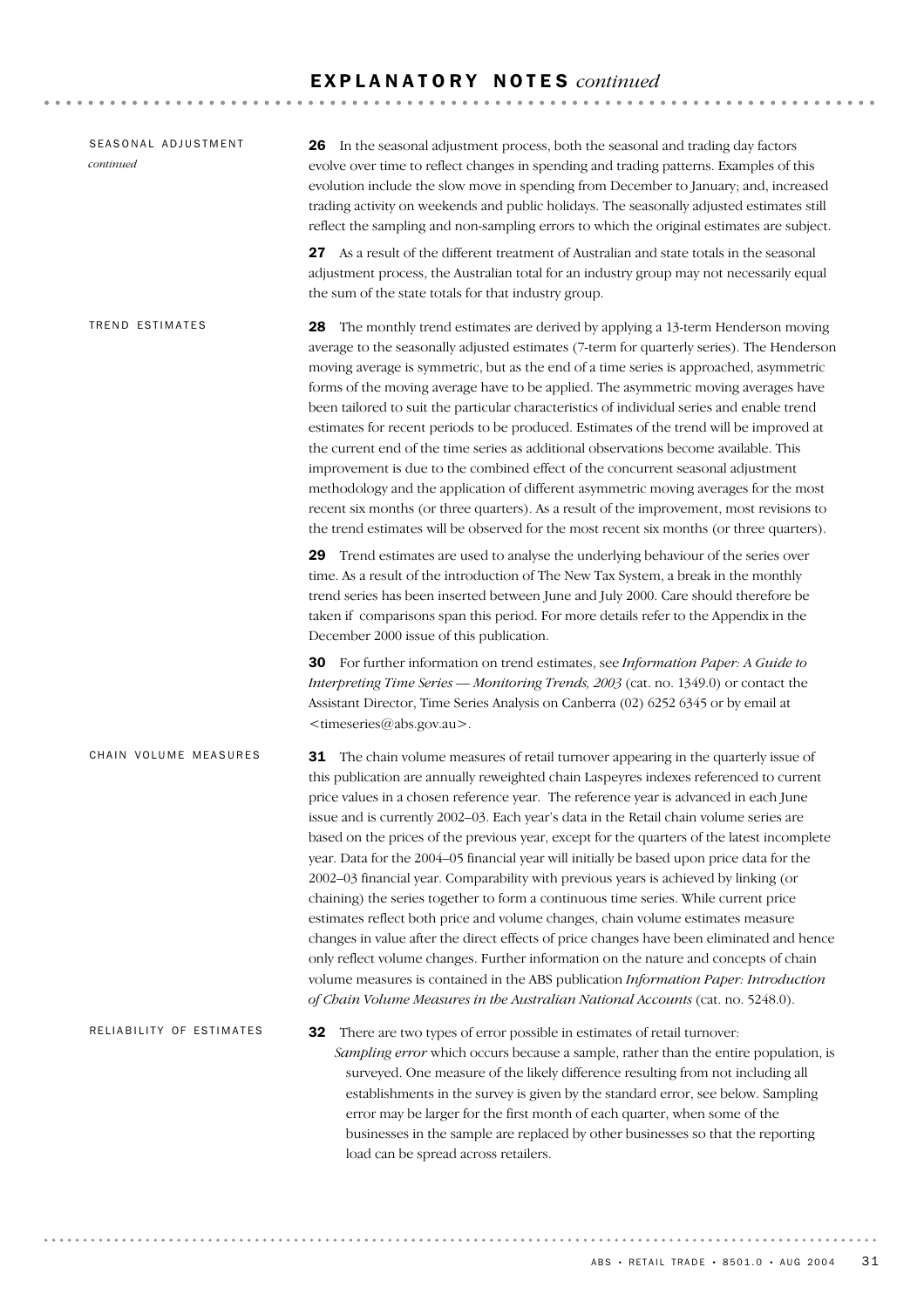33 Seasonally adjusted and trend estimates and chain volume measures are also subject to sampling variability. For seasonally adjusted estimates, the standard errors are approximately the same as for the original estimates. For trend estimates, the standard errors are likely to be smaller. For chain volume measures, the standard errors may be up to 10% higher than those for the corresponding current price estimates because of the sampling variability contained in the prices data used to deflate the current price STANDARD FRRORS *Non sampling error* which arises from inaccuracies in collecting, recording and processing the data. The most significant of these errors are: misreporting of data items; deficiencies in coverage; non-response; and processing errors. Every effort is made to minimise reporting error by the careful design of questionnaires, intensive training and supervision of interviewers, and efficient data processing procedures. RELIABILITY OF ESTIMATES *continued*

estimates.

34 Standard errors for the Australian estimates (original data) for August 2004 contained in this publication are:

| Data Series                                                                                                  | <b><i><u>Estimate</u></i></b> | Standard<br>error    |
|--------------------------------------------------------------------------------------------------------------|-------------------------------|----------------------|
| Level of retail turnover $(\$m)$<br>Change from preceding month $(\$m)$<br>% change from preceding month (%) | 15829.7<br>$-490.1$<br>$-3.0$ | 122.8<br>42.5<br>0.3 |
|                                                                                                              |                               |                      |

35 Estimates for sampled businesses in the first month of each quarter can be influenced by the quarterly rotation of sampled businesses. The aim of the rotation is to spread the reporting load across retailers and to ensure the sample remains representative of the population. At times, the businesses rotated into the sample can perform differently from the businesses they replace or those already in the sample. The potential impact of the quarterly rotation is reflected in the sampling errors for the relevant months.

36 Estimates, in original terms, that have an estimated relative standard error (RSE) between 10% and 25% are annotated with the symbol '^' . These estimates should be used with caution as they are subject to sampling variability too high for some purposes. Estimates with an RSE between 25% and 50% are annotated with the symbol '\*', indicating that the estimates should be used with caution as they are subject to sampling variability too high for most practical purposes. Estimates with an RSE greater than 50% are annotated with the symbol '\*\*' indicating that the sampling variability causes the estimates to be considered too unreliable for general use.

37 To further assist users in assessing the reliability of estimates, key data series has been given a grading of A to E. Where:

- ! A represents a relative standard error on level of less than 2%. The published estimates are highly reliable for movement analysis
- ! B represents a relative standard error on level between 2% and 5%, meaning the estimate is reliable for movement analysis purposes
- ! C represents a relative standard error on level between 5% and 10%, meaning users are advised to exercise some caution in interpreting movements for such series
- ! D represents a relative standard error on level between 10% and 15% meaning users are advised to exercise caution in interpreting movements for such series
- ! E represents a relative standard error on level greater than 15% (mainly affects unpublished state by industry series).
- 38 The table below provides an indicator of reliability for key retail turnover estimates.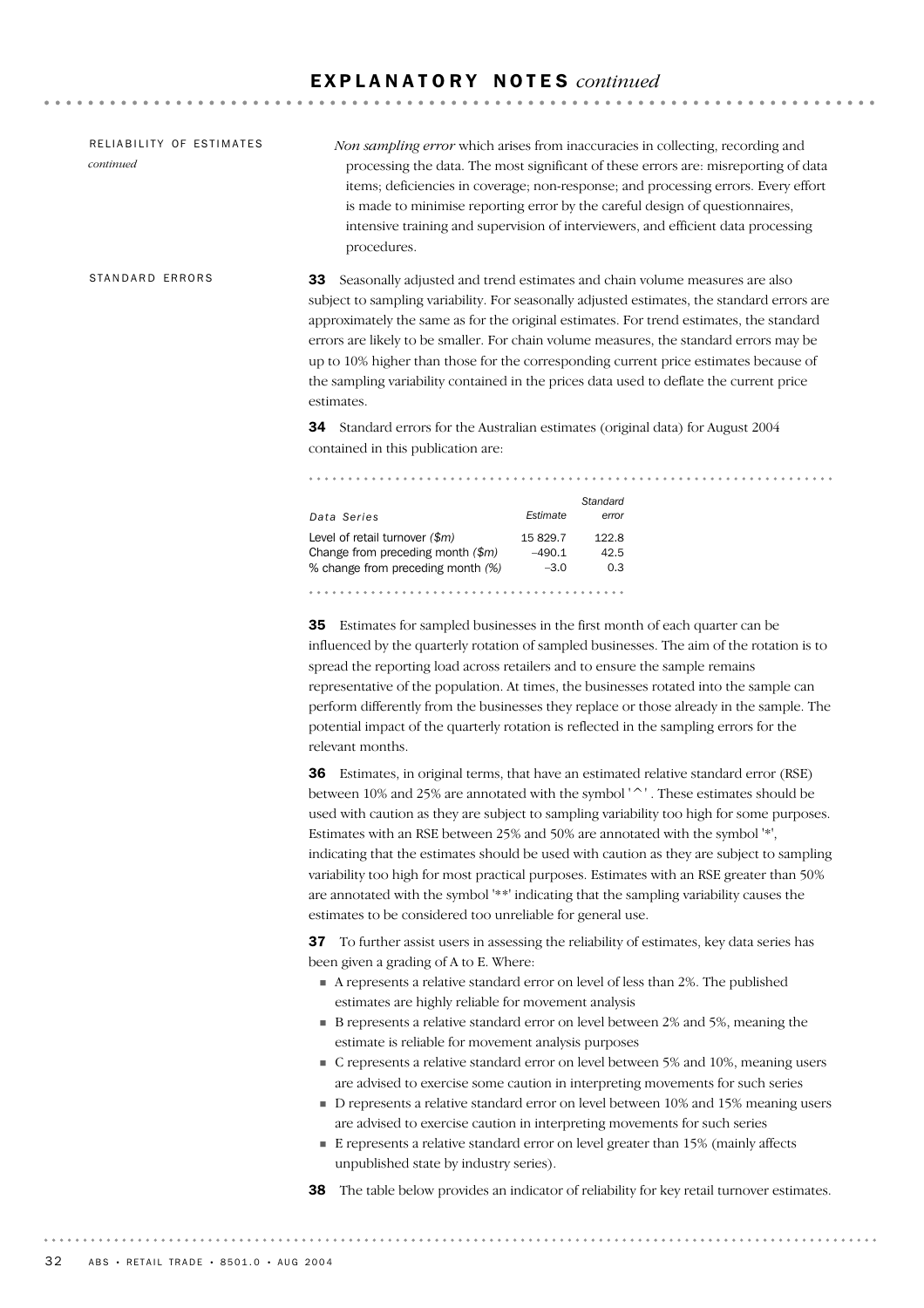| STANDARD ERRORS continued        |                                               |                   |                                  |                                         |                                     |                                          |                    |                                                                                                                                                                                                                                                                                                                                                                      |        |  |
|----------------------------------|-----------------------------------------------|-------------------|----------------------------------|-----------------------------------------|-------------------------------------|------------------------------------------|--------------------|----------------------------------------------------------------------------------------------------------------------------------------------------------------------------------------------------------------------------------------------------------------------------------------------------------------------------------------------------------------------|--------|--|
|                                  |                                               | Food<br>retailing | Depart<br>-ment<br><b>Stores</b> | Clothing<br>& soft<br>good<br>retailing | House<br>-hold<br>good<br>retailing | Recrea<br>-tional<br>good<br>retailing   | Other<br>retailing | Hospit<br>-ality &<br>services                                                                                                                                                                                                                                                                                                                                       | Total  |  |
|                                  | <b>NSW</b>                                    | В                 | Α                                | В                                       | C                                   | C                                        | C                  | В                                                                                                                                                                                                                                                                                                                                                                    | Α      |  |
|                                  | Vic.                                          | B                 | Α                                | $\mathsf C$                             | $\mathsf C$                         | C                                        | C                  | B                                                                                                                                                                                                                                                                                                                                                                    | Α      |  |
|                                  | Old                                           | B                 | Α                                | B                                       | $\mathsf{C}$                        | D                                        | C                  | С                                                                                                                                                                                                                                                                                                                                                                    | B      |  |
|                                  | SА                                            | B                 | Α                                | B                                       | C                                   | C                                        | C                  | С                                                                                                                                                                                                                                                                                                                                                                    | B      |  |
|                                  | <b>WA</b><br>Tas.                             | В<br>В            | Α                                | В<br>C                                  | C<br>C                              | D<br>D                                   | D<br>np            | С<br>C                                                                                                                                                                                                                                                                                                                                                               | B<br>B |  |
|                                  | ΝT                                            | B                 | np<br>np                         | $\mathsf C$                             | $\mathsf C$                         | Ε                                        | np                 | С                                                                                                                                                                                                                                                                                                                                                                    | B      |  |
|                                  | <b>ACT</b>                                    | В                 | Α                                | B                                       | $\mathsf C$                         | $\mathsf C$                              | C                  | C                                                                                                                                                                                                                                                                                                                                                                    | B      |  |
|                                  | Aust.                                         | A                 | Α                                | B                                       | B                                   | B                                        | B                  | B                                                                                                                                                                                                                                                                                                                                                                    | Α      |  |
|                                  |                                               |                   |                                  |                                         |                                     |                                          |                    |                                                                                                                                                                                                                                                                                                                                                                      |        |  |
|                                  | np                                            | indicated         |                                  |                                         |                                     |                                          |                    | not available for publication but included in totals where applicable, unless otherwise                                                                                                                                                                                                                                                                              |        |  |
| ABS DATA AVAILABLE ON<br>REQUEST | 39                                            | $(02)$ 6252 5220. |                                  |                                         |                                     |                                          |                    | Retail Survey Special Data Service provides additional retail trade statistics which<br>include further state industry dissections through to 'top ten' industry reports. For more<br>information, contact the Retail Trade Special Data Services manager on Canberra                                                                                                |        |  |
| RELATED PUBLICATIONS             | 40<br>ahead.                                  |                   |                                  |                                         |                                     |                                          |                    | Current publications and other products released by the ABS are listed in the<br>Catalogue of Publications and Products (cat. no. 1101.0). The Catalogue is available<br>from any ABS office or the ABS web site <http: www.abs.gov.au="">. The ABS also issues a<br/>daily Release Advice on the web site which details products to be released in the week</http:> |        |  |
| ABBREVIATIONS                    | <b>ABN</b>                                    |                   |                                  | Australian Business Number              |                                     |                                          |                    |                                                                                                                                                                                                                                                                                                                                                                      |        |  |
|                                  | <b>ABS</b><br>Australian Bureau of Statistics |                   |                                  |                                         |                                     |                                          |                    |                                                                                                                                                                                                                                                                                                                                                                      |        |  |
|                                  | <b>ANZSIC</b>                                 |                   |                                  |                                         |                                     |                                          |                    | Australian and New Zealand Standard Industrial Classification                                                                                                                                                                                                                                                                                                        |        |  |
|                                  | ARIMA                                         |                   |                                  |                                         |                                     | autoregressive integrated moving average |                    |                                                                                                                                                                                                                                                                                                                                                                      |        |  |
|                                  | ATO                                           |                   |                                  | Australian Taxation Office              |                                     |                                          |                    |                                                                                                                                                                                                                                                                                                                                                                      |        |  |
|                                  |                                               |                   |                                  | not elsewhere classified                |                                     |                                          |                    |                                                                                                                                                                                                                                                                                                                                                                      |        |  |
|                                  | n.e.c.                                        |                   |                                  |                                         |                                     |                                          |                    |                                                                                                                                                                                                                                                                                                                                                                      |        |  |
|                                  | PAYGW                                         |                   |                                  | pay-as-you-go withholding               |                                     |                                          |                    |                                                                                                                                                                                                                                                                                                                                                                      |        |  |
|                                  | <b>RSE</b>                                    |                   | relative standard error          |                                         |                                     |                                          |                    |                                                                                                                                                                                                                                                                                                                                                                      |        |  |
|                                  | TAU                                           |                   | type of activity unit            |                                         |                                     |                                          |                    |                                                                                                                                                                                                                                                                                                                                                                      |        |  |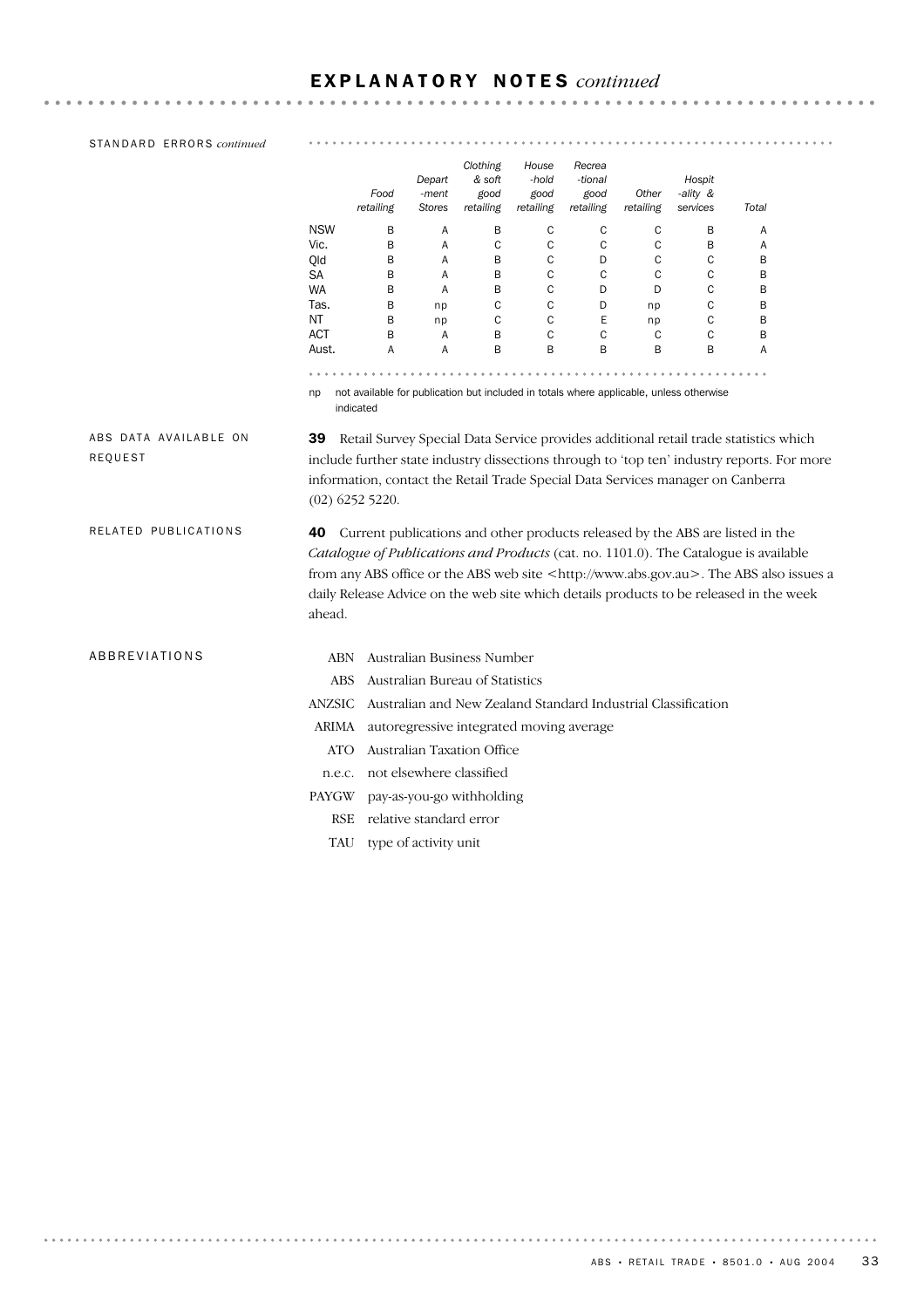EFFECT OF NEW SEASONALLY ADJUSTED ESTIMATES ON TREND ESTIMATES

----------

1 The most recent trend estimates published in this release are likely to be revised when next month's seasonally adjusted estimates become available. To assist readers of this publication in analysing retail trends, the approximate effect of the two possible scenarios on the previous trend estimates of the percentage change in total retail turnover for Australia are presented below. For more information see the trend estimates section of the Explanatory Notes.

- 1 The September seasonally adjusted estimate of retail turnover is 1.0% higher than the August estimate.
- 2 The September seasonally adjusted estimate of retail turnover is 1.0% lower than the August estimate.

![](_page_33_Figure_5.jpeg)

TECHNICAL NOTE

2 Under concurrent seasonal adjustment, the most recent seasonally adjusted and trend estimates are likely to be revised when original estimates for subsequent months become available. The trend revision is a combined result of the revision of the seasonally adjusted estimates and the revision derived from the use of asymmetric moving averages as future data become available (for more information, refer to paragraph 27 in the Explanatory Notes). ABS research shows that about 75% of the total revision to the trend estimate at the current end of the time series is due to the use of different asymmetric moving averages when the original estimate for the next time period becomes available. To assess the reliability of the trend estimate at the current end, the 'what-if' chart presents trend estimates under two different scenarios of the next time period. The chart shows only the impact due to the changes of the asymmetric moving averages and does not include the unknown impact of revision to seasonal factor estimates that would arise when the original estimate for the next time period becomes available.